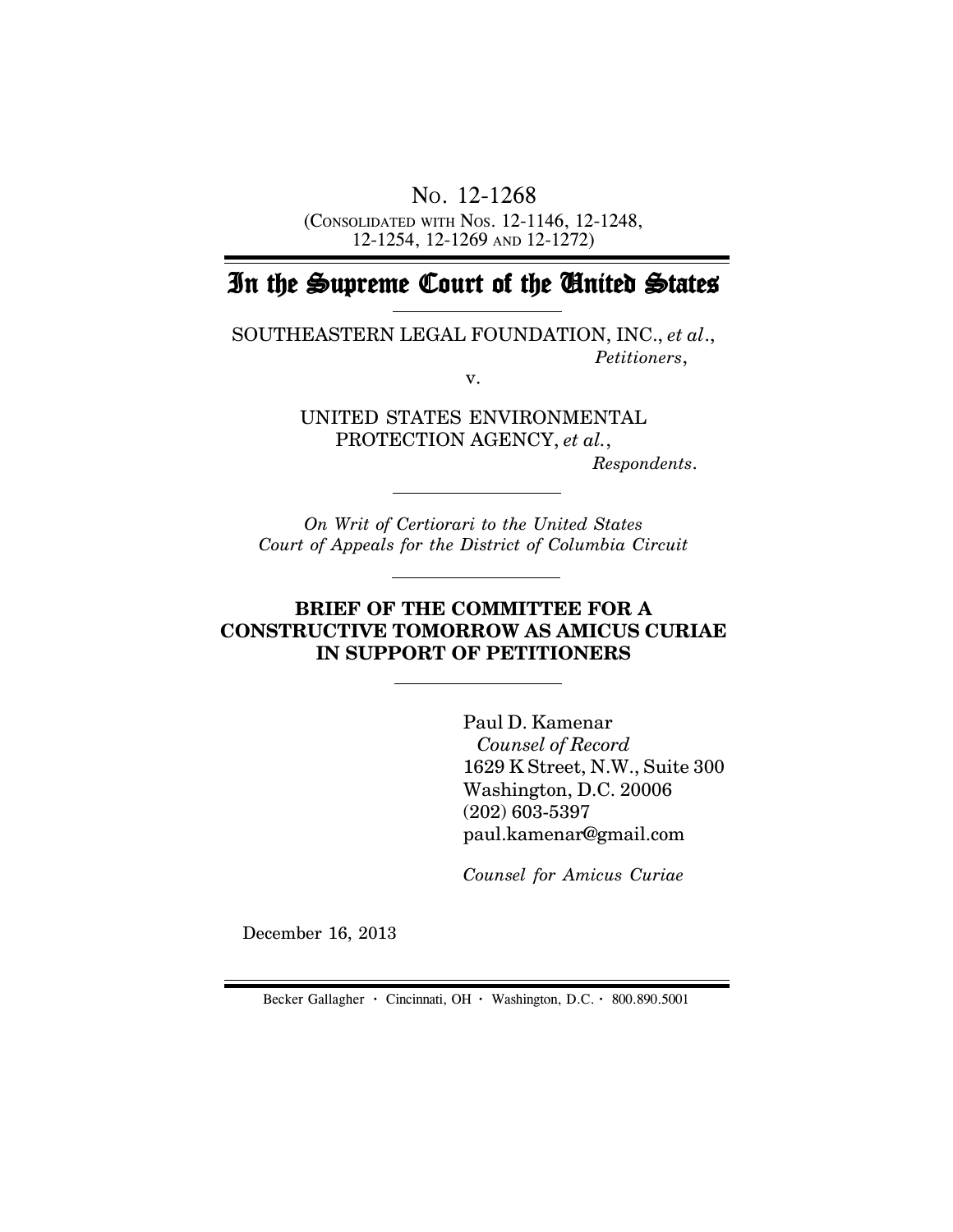# **TABLE OF CONTENTS**

| Page                                                                                                                                                                                                                     |
|--------------------------------------------------------------------------------------------------------------------------------------------------------------------------------------------------------------------------|
| TABLE OF AUTHORITIES  iii                                                                                                                                                                                                |
| $\overline{\text{INTEREST OF THE AMICUS CURLAE}}$ 1                                                                                                                                                                      |
| $\operatorname{SUMMARY}$ OF ARGUMENT $\ldots \ldots \ldots \ldots \ldots \; 2$                                                                                                                                           |
| $\text{ARGUMENT}\; \ldots \ldots \ldots \ldots \ldots \ldots \ldots \ldots \ldots \; 4$                                                                                                                                  |
| EPA'S ATTEMPT TO<br>L.<br><b>REGULATE</b><br>GREENHOUSE GAS EMISSIONS FROM<br>STATIONARY SOURCES WITHOUT<br>AUTHORITY FROM CONGRESS IN ORDER<br>TO ACCOMPLISH ITS PREFERRED POLICY<br>OBJECTIVES VIOLATES THE SEPARATION |
| II. EPA'S ATTEMPT TO REGULATE<br>GREENHOUSE GASES FROM STATIONARY<br>SOURCES IS FUNDAMENTALLY<br>FLAWED AND CONTRARY TO THE PUBLIC<br><b>INTEREST</b>                                                                    |
| A. EPA Failed To Consider The Adverse<br>Impacts That Its Regulations Will Have On<br>The Health And Welfare Of Americans 9                                                                                              |
| B. EPA Failed To Consider Adverse Impacts On<br>The Environment $\dots\dots\dots\dots\dots\dots\dots$                                                                                                                    |
| C. EPA's Findings Of Harm From Greenhouse<br>Gases Are Contrary To Mainstream Science<br>And Empirical Data  19                                                                                                          |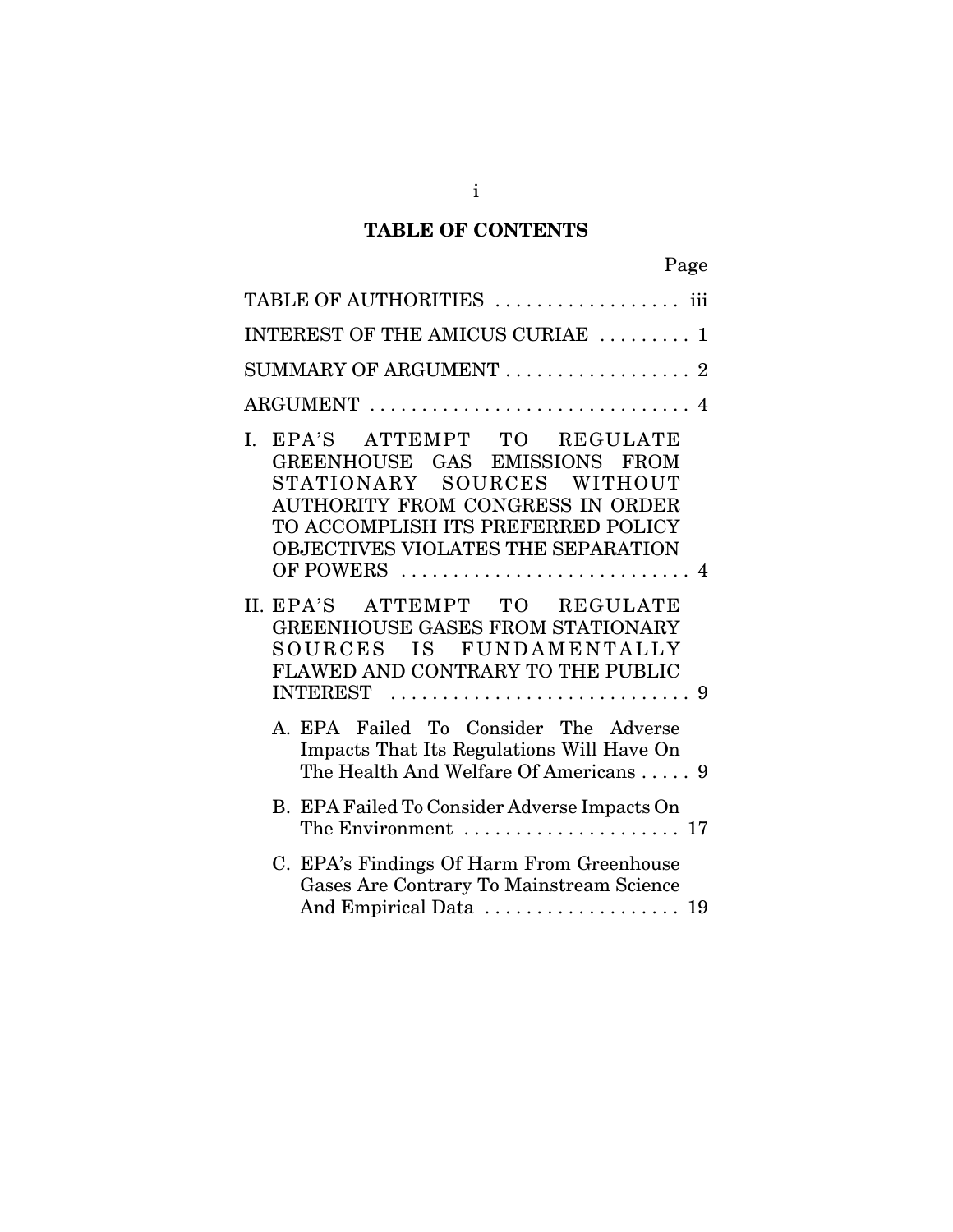| D. Even Full Compliance With EPA's |  |                                            |  |  |
|------------------------------------|--|--------------------------------------------|--|--|
|                                    |  | Regulations Would Achieve Zero Benefits,   |  |  |
|                                    |  | Because Emissions From Other Countries     |  |  |
|                                    |  | Will Continue Increasing Total Atmospheric |  |  |
|                                    |  |                                            |  |  |
|                                    |  |                                            |  |  |

ii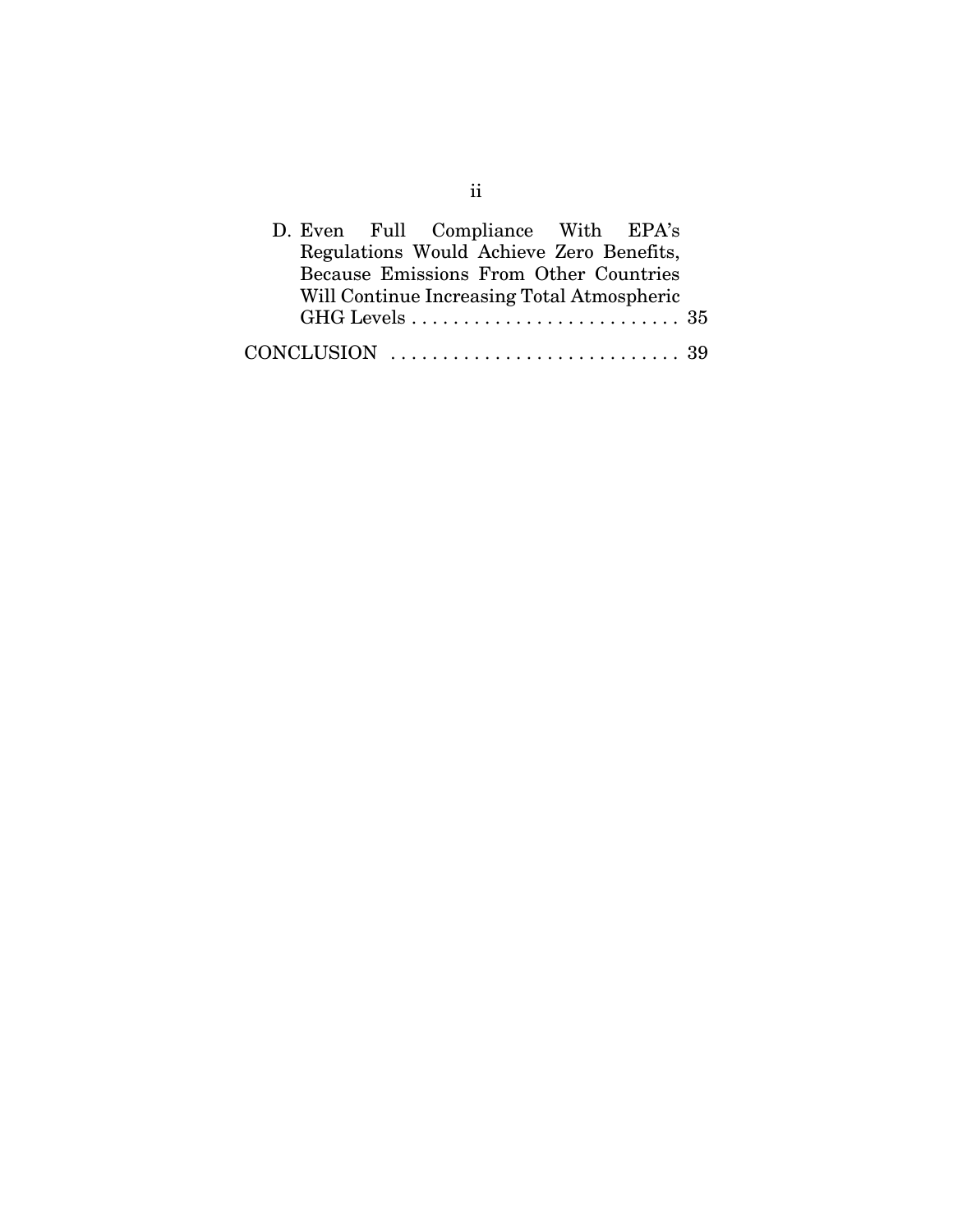# **TABLE OF AUTHORITIES**

Page

# **CASES**:

| Coalition for Responsible Regulation, Inc. v. EPA,<br>$2012$ WL 6621785 (D.C. Cir. 2012)  4, 9, 10, 35                                                                                                                                                                         |
|--------------------------------------------------------------------------------------------------------------------------------------------------------------------------------------------------------------------------------------------------------------------------------|
| Massachusetts v. EPA,                                                                                                                                                                                                                                                          |
| FDA v. Brown & Williamson Tobacco Corp.,                                                                                                                                                                                                                                       |
| <b>CONSTITUTION, STATUTES, REGULATIONS:</b>                                                                                                                                                                                                                                    |
|                                                                                                                                                                                                                                                                                |
| Art. II, $\S 3 \ldots \ldots \ldots \ldots \ldots \ldots \ldots \ldots \ldots \ldots 5$                                                                                                                                                                                        |
| Clean Air Act, $42$ U.S.C. $\S$ $7401$ , $et$ $seq$ . $\dots$ $passim$                                                                                                                                                                                                         |
| Environmental Protection Agency, Prevention of<br>Significant Deterioration and Title V<br>Greenhouse Gas Tailoring Rule, 75 Fed. Reg.                                                                                                                                         |
| Environmental Protection Agency, Proposed<br>Endangerment and Cause and Contribute<br>Findings for Greenhouse Gases under Section<br>202(a) of the Clean Air Act, 74 Fed. Reg. 18,886<br>$(April, 24, 2009) \ldots \ldots \ldots \ldots \ldots \ldots \ldots \ldots \ldots 26$ |
| Information Quality Act, 44 U.S.C. 3516  12                                                                                                                                                                                                                                    |
| National Environmental Policy Act of 1969, 42<br>U.S.C. $4321; 4331-4335$                                                                                                                                                                                                      |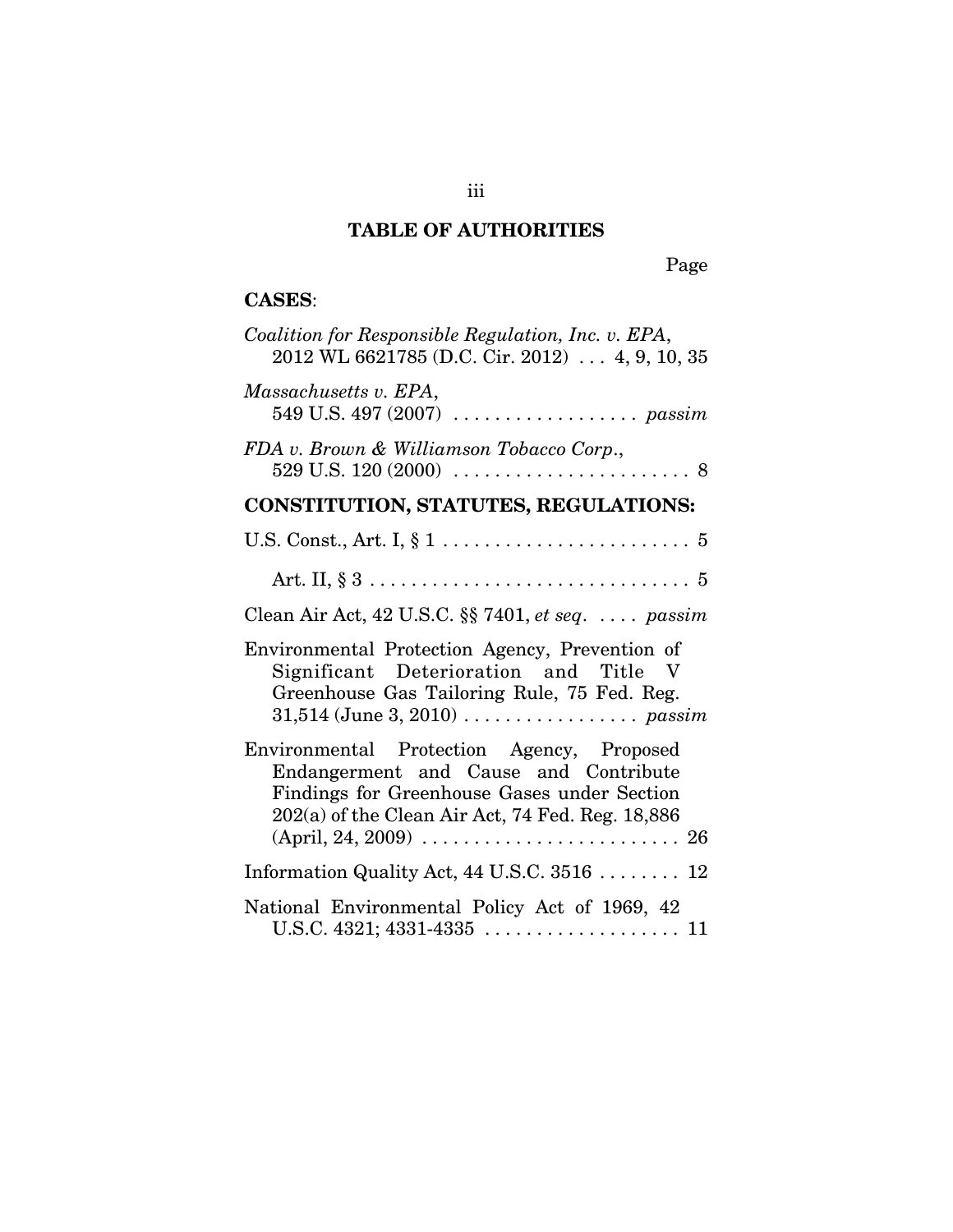| Reorganization Plan No. 3 of 1970, 35 Fed. Reg.            |  |  |  |  |
|------------------------------------------------------------|--|--|--|--|
| 15623, 84 Stat. 2086, as amended $\ldots \ldots \ldots 11$ |  |  |  |  |

#### **RULES:**

|--|--|--|

### **OTHER AUTHORITIES:**

| Gabriel Calzada Alvarez, Study of the effects on                                                                                     |
|--------------------------------------------------------------------------------------------------------------------------------------|
| unemployment of public aid to renewable                                                                                              |
| <i>energy sources</i> , King Juan Carlos University,                                                                                 |
|                                                                                                                                      |
|                                                                                                                                      |
| American Bird Conservancy, "Bird deaths from                                                                                         |
| $\mathbf{1}$ , $\mathbf{0}$ , $\mathbf{1}$ , $\mathbf{0}$ , $\mathbf{1}$ , $\mathbf{1}$ , $\mathbf{1}$ , $\mathbf{1}$ , $\mathbf{1}$ |

| wind farms to continue under new federal     |  |
|----------------------------------------------|--|
| voluntary industry guidelines,"              |  |
| http://www.abcbirds.org/newsandreports/relea |  |
|                                              |  |

|  | Chris Booker, "The debt-ridden EU stares |  |  |  |  |  |  |  |
|--|------------------------------------------|--|--|--|--|--|--|--|
|  | bankruptcy in the face," The Telegraph   |  |  |  |  |  |  |  |
|  |                                          |  |  |  |  |  |  |  |

- H. Harvey Brenner, "Many Factors in the Prediction of National Life Expectancy: GDP and unemployment," Testimony before the U.S. Senate Committee on Public Works, June 15, 2011, http://www.epw.senate.gov/public/ index.cfm?FuseAction=Files.View&FileStore\_i d=37188bea-2c5f-4100-a767-f264f1a1ced2 . . . . 15
- Harold Brooks, "The tornado drought of 2012," August 2, 2012, http://www.norman.noaa.gov/ 2012/08/the-tornado-drought-of-2012/ . . . . 24-25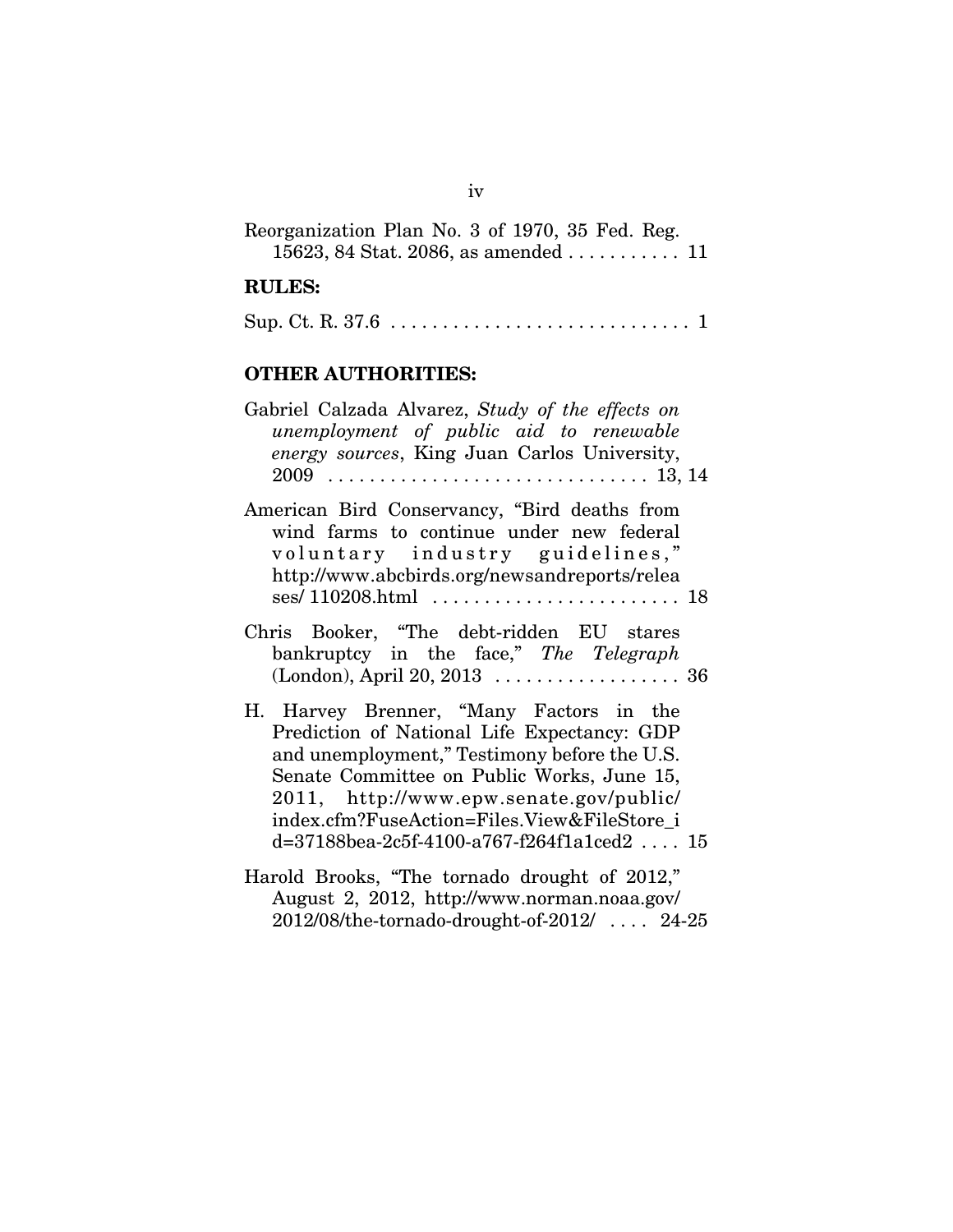| $\overline{4}$                                                                         |
|----------------------------------------------------------------------------------------|
| Financial Times, April 18, 2013  37                                                    |
|                                                                                        |
| http://en.wikipedia.org/wiki/Alan_Carlin  33                                           |
|                                                                                        |
| $consensus / \ldots \ldots \ldots \ldots \ldots \ldots \ldots \ldots \ldots \ldots 32$ |
| $\ldots$ 38                                                                            |
|                                                                                        |

v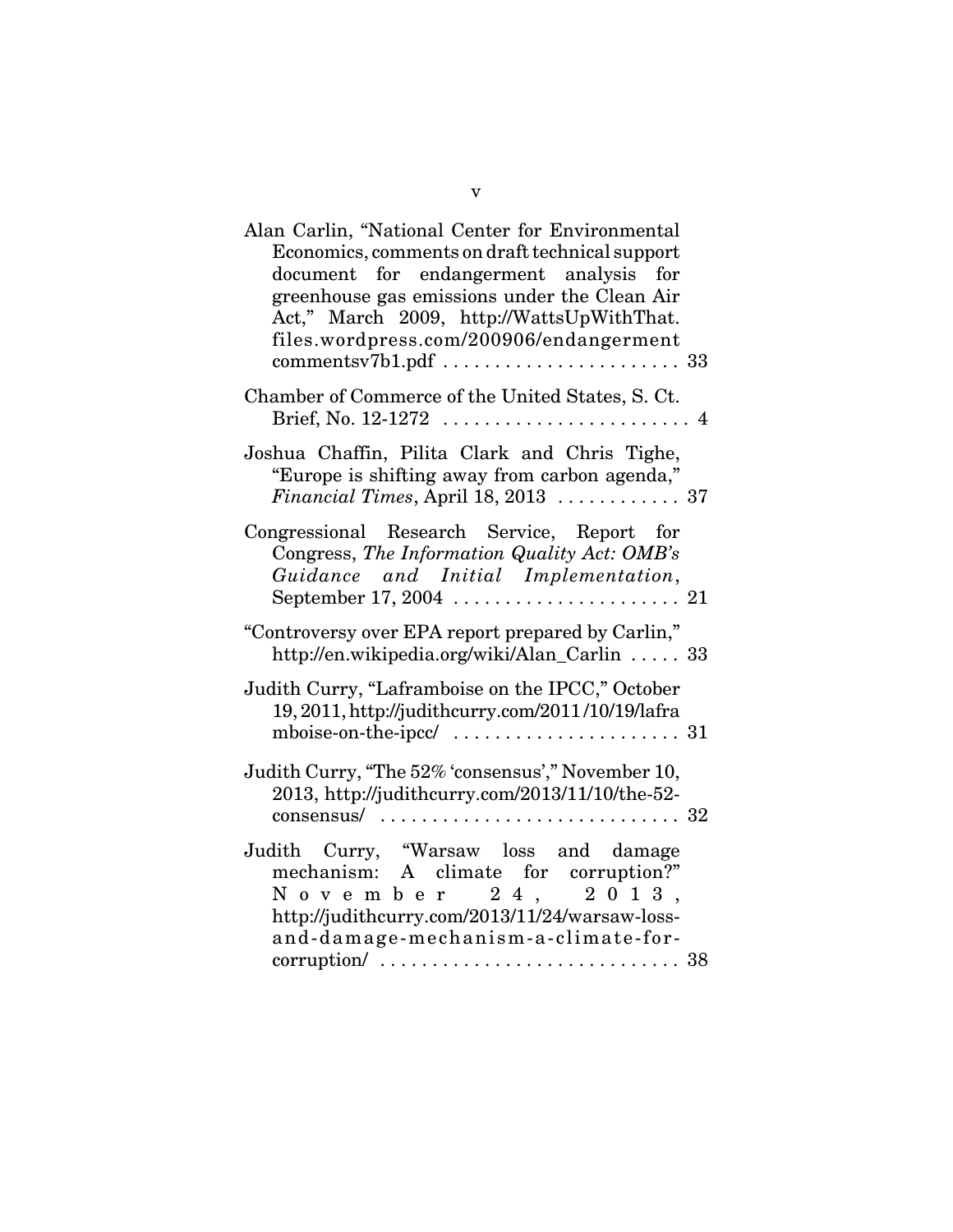| James Delingpole, "The real cost of global<br>warming," The Telegraph, February 28, 2011,<br>http://blogs.telegraph.co.uk/news/James<br>Delingpole/100078040/the-real-cost-of-global-                                                                                          |  |
|--------------------------------------------------------------------------------------------------------------------------------------------------------------------------------------------------------------------------------------------------------------------------------|--|
| Paul Driessen, Affordable Energy: The foundation of<br>human rights and environmental justice,<br>American Legislative Exchange Council, April                                                                                                                                 |  |
| Paul Driessen, "Big Wind tax credit exterminates<br>bird species: Thousands of birds killed by wind<br>turbines," Washington Times, December 22,<br>2012, http://www.washingtontimes.com/<br>news/2012/dec/22/big-wind-tax-credit-<br>exterminates-endangered-specie/  18      |  |
| Paul Driessen, "Our least sustainable energy<br>option: From land use, economic, environmental<br>or raw materials perspectives, wind is<br>unsustainable," October 19, 2011,<br>http://www.ChallengingClimate.org/story/4210<br>/4331/Our-least-sustainable-energy-option. 17 |  |
| Paul Driessen, Carbon Dioxide: The Gas of Life:<br>Tiny amounts of this miracle molecule make life<br>on Earth possible, Committee For A                                                                                                                                       |  |
| <i>The Economist</i> , "A sensitive matter: The climate<br>may be heating up less in response to<br>greenhouse gas emissions than once was                                                                                                                                     |  |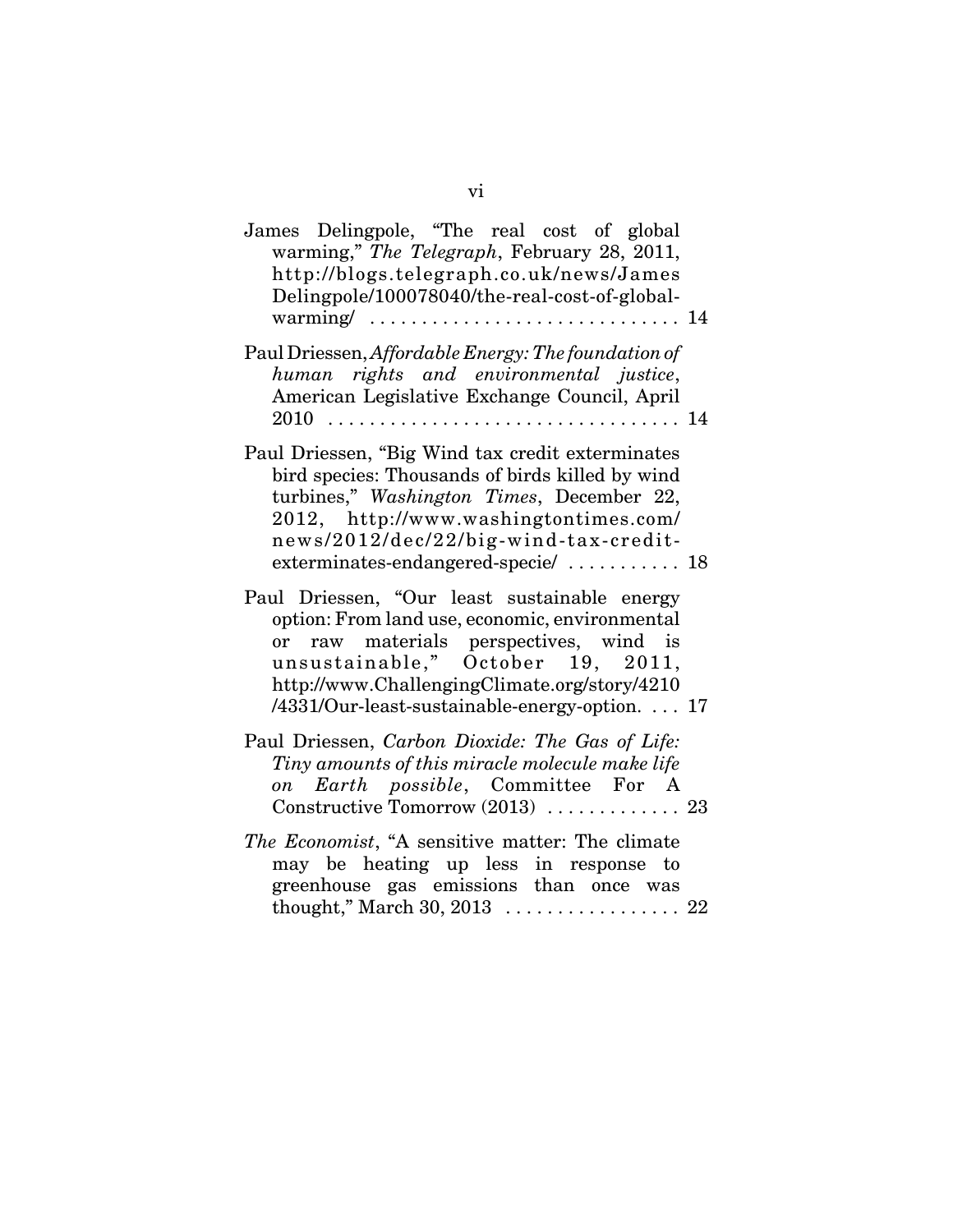| Economy Derailed: State-by-state impacts of the<br>EPA regulatory train wreck, American<br>Legislative Exchange Council, April 2012  13                                                                   |
|-----------------------------------------------------------------------------------------------------------------------------------------------------------------------------------------------------------|
| F. William Engdahl, "Glacier Meltdown: Another<br>Scientific Scandal Involving the IPCC Climate<br>Research Group," Global Research, January 27,                                                          |
| Environment News Service, "Warsaw climate talks<br>end with deals on forests, financing," November<br>24, 2013, http://ens-newswire.com/2013/11/24/<br>warsaw-climate-talks-end-with-deals-on-forests-    |
| Environmental Protection Agency, Technical<br>Support Document for Endangerment and Cause<br>or Contribute finding for greenhouse gases under<br>Section 202(a) of the Clean Air Act, December 7,<br>2009 |
| EurActiv, "EU leaders to square the circle of cheap<br>energy," April 13, 2013, http://www.euractiv.<br>com/energy/eu-leaders-sqare-circle-cheap-en-                                                      |
| Benjamin Franklin Quotations, http://benjamin-<br>franklin.ru/BenjaminFranklinQuotes/ben-                                                                                                                 |
| Richard Gray and Ben Leach, "The never-ending<br>scandal: New list of errors in IPCC report,"<br>Sunday Telegraph, February 7, 2010  29                                                                   |
| Patrice Hill, "As U.S. scales back, King Coal reigns<br>as global powerhouse," Washington Times,                                                                                                          |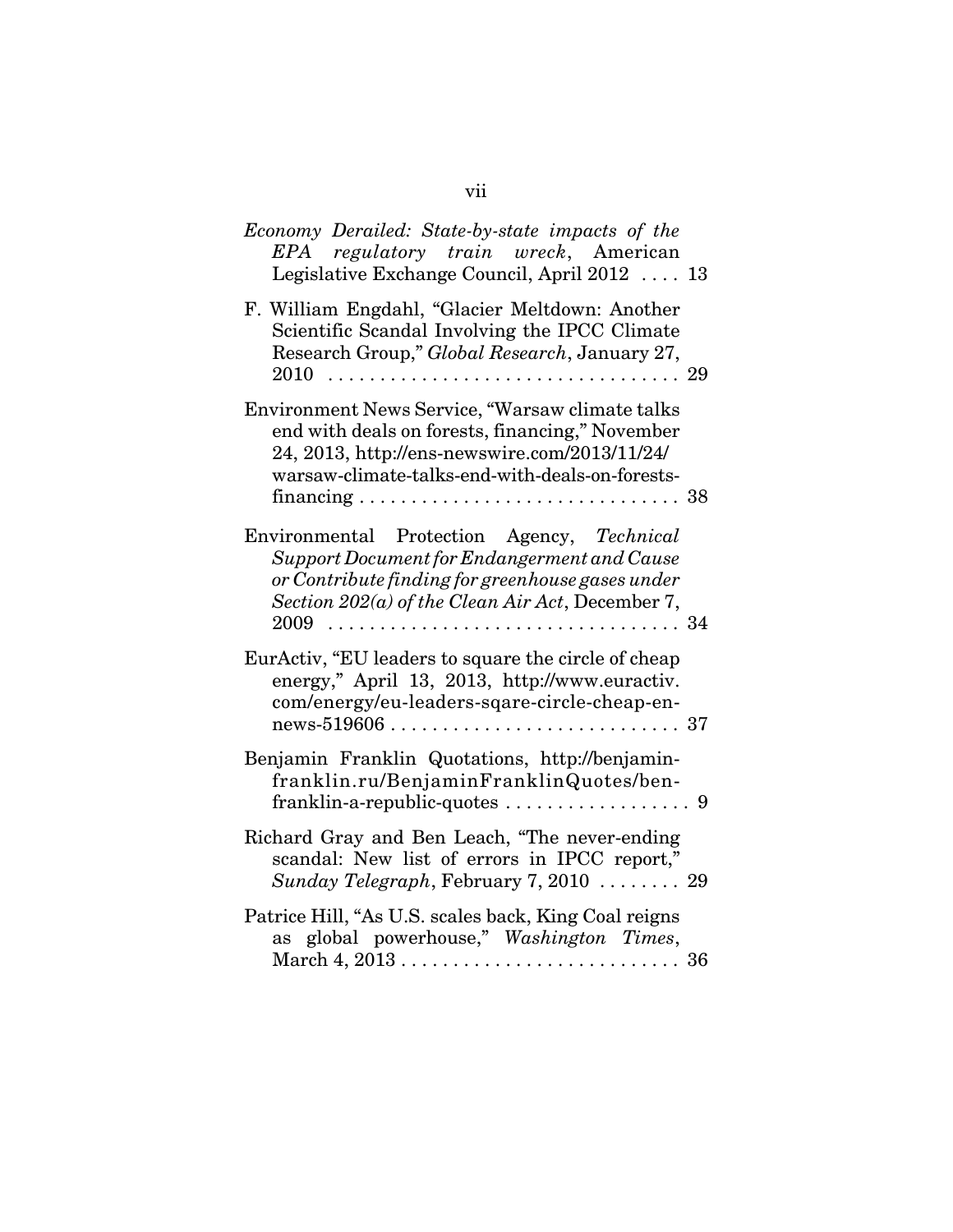| Craig D. Idso and S. Fred Singer, Climate Change<br>Reconsidered: The Report of the<br>Nongovernmental International Panel on<br>Climate Change (NIPCC), Chicago: Heartland                                                                                                             |  |
|-----------------------------------------------------------------------------------------------------------------------------------------------------------------------------------------------------------------------------------------------------------------------------------------|--|
| Craig D. Idso, Robert M. Carter and S. Fred Singer,<br>Climate Change Reconsidered: 2011 Interim<br>Report of the Non-governmental International<br>Panel on Climate Change, Chicago: Heartland<br>Institute, http://www.nipccreport.org/reports/<br>2011/pdf/05Extreme Weather.pdf  24 |  |
| Craig D. Idso, Robert M. Carter and S. Fred<br>Singer, Climate Change Reconsidered II:<br>Physical Science, Chicago: Heartland Institute,                                                                                                                                               |  |
| Roy Innis, <i>Energy Keepers, Energy Killers: The new</i><br>civil rights battle, Bellevue, WA: Merril Press                                                                                                                                                                            |  |
| Institute for Energy Research, "Department of<br>Energy spends \$11 million per job," May 8, 2013,<br>http://www.InstituteForEnergyResearch.org/<br>$2013/05/08/\text{does-}11\text{-million-}jobs/\dots\ldots\ldots\ldots\ 13$                                                         |  |
| Intergovernmental Panel on Climate Change,<br>Climate Change 2013: The Physical Science                                                                                                                                                                                                 |  |
| William F. Jasper, "UN summit fails to enact<br>'complete transformation' of world," The New<br>American, December 10, 2012  37                                                                                                                                                         |  |

viii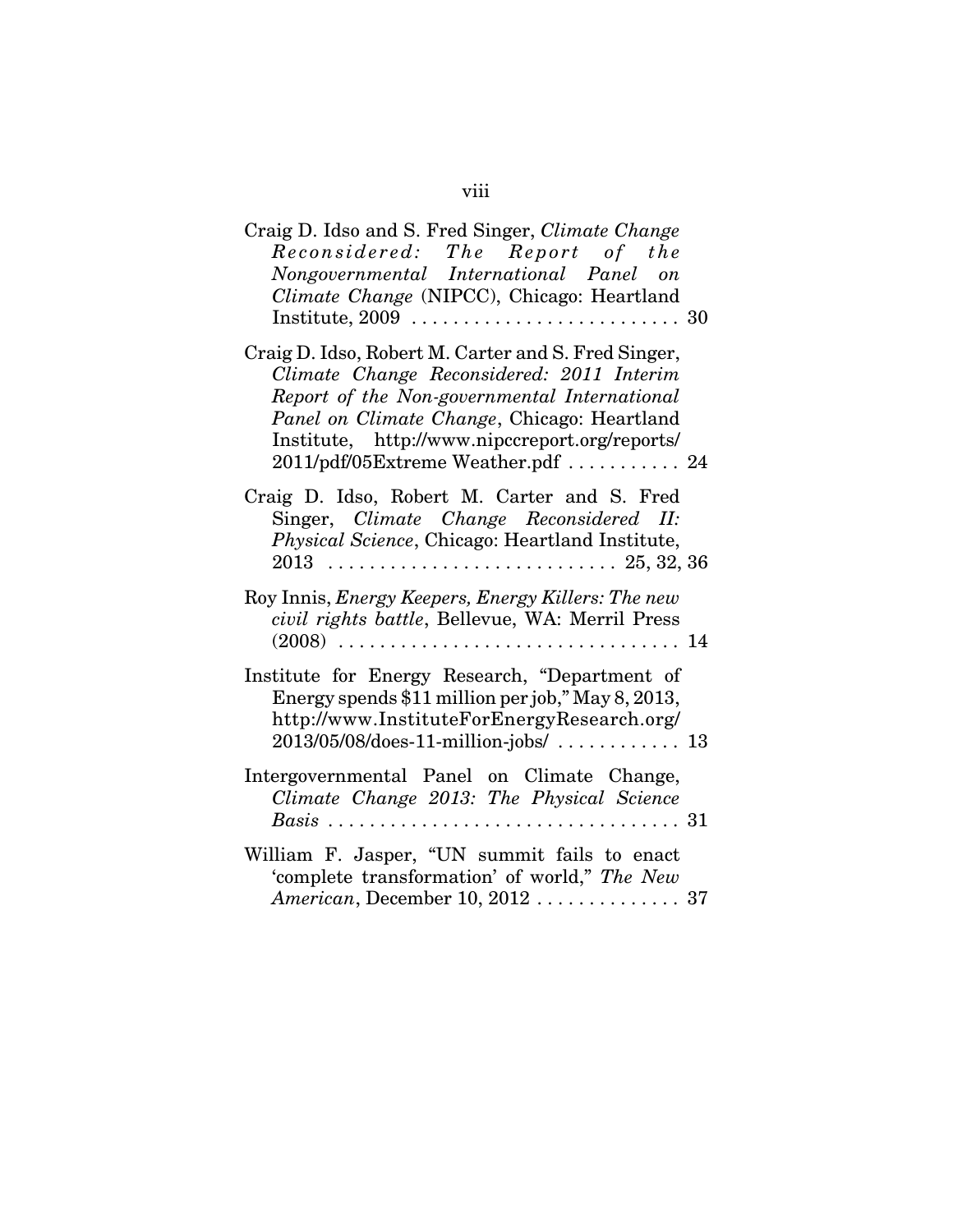| Joint Reply Brief for Non-State Petitioners and<br>Supporting Interveners, Case No. 09-1322, Doc.<br>No. 1341738 (November 14, 2011)  35                                                                                                                                                    |
|---------------------------------------------------------------------------------------------------------------------------------------------------------------------------------------------------------------------------------------------------------------------------------------------|
| Donna Laframboise, The Delinquent Teenager Who<br>Was Mistaken for the World's Top Climate<br>Expert: An IPCC expose; Toronto: Ivy Avenue                                                                                                                                                   |
| Donald Lambro, "Casualties in the jobs war: Suicide<br>statistics start to track the unemployment rate,"<br>Washington Times, May 8, 2013 $\ldots \ldots \ldots \ldots 15$                                                                                                                  |
| Jonathan Leake, "UN climate panel shamed by<br>bogus rainforest claim," Sunday Times (London),<br>January 31, 2009 $\ldots \ldots \ldots \ldots \ldots \ldots \ldots 29$                                                                                                                    |
| Jonathan Leake and Chris Hastings, "IPCC mislead<br>world over Himalayan glacier meltdown," The<br>Times (London), January 17, 2010 $\ldots \ldots \ldots$ 29                                                                                                                               |
| Marlo Lewis, "EPA permitting of greenhouse gases:<br>What does legislative history reveal about<br>congressional intent?" December 3, 2013,<br>http://www.globalwarming.org/2013/12/03/epa-<br>permitting-of-greenhouse-gases-what-does-<br>legislative-history-reveal-about-congressional- |
| Ross McKitrick, "IPCC models getting mushy,"<br>Financial Post, September 16, 2013,<br>http://opinion.financialpost.com/2013/09/                                                                                                                                                            |
| Sid Maher, "Europe's \$287bn carbon waste: UBS,"<br>The Australian, November 23, 2011 $\ldots \ldots \ldots$ 37                                                                                                                                                                             |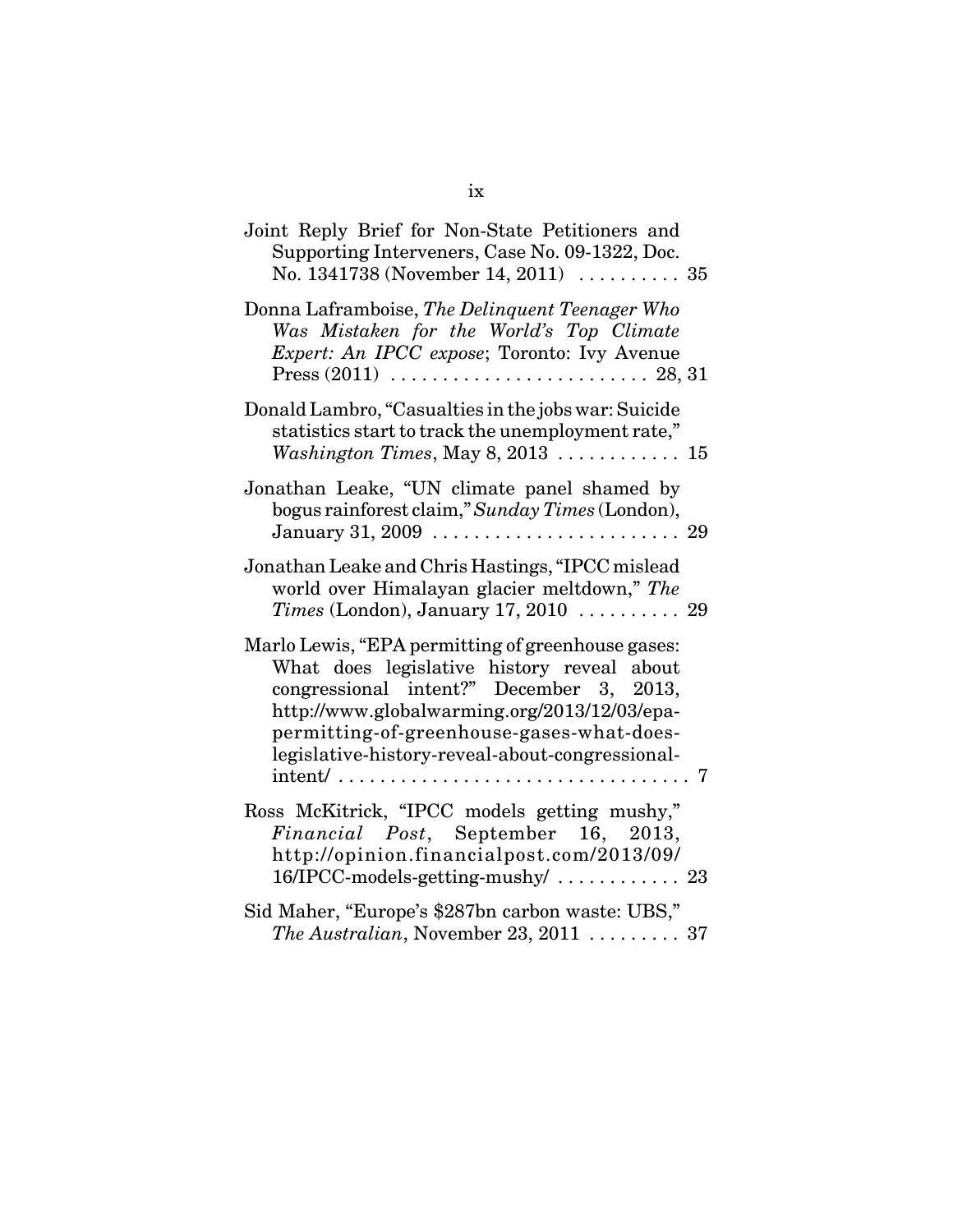| Management Information Systems, Potential<br>impact of the EPA endangerment finding on low<br>income groups and minorities, March 2010  14                                                                                                                                                     |  |
|------------------------------------------------------------------------------------------------------------------------------------------------------------------------------------------------------------------------------------------------------------------------------------------------|--|
| Matt McGrath, "Green energy on the back foot after<br>carbon trading blow," BBC News, April 18, 2013,<br>http://www.bbc.co.uk/news/science-environment-                                                                                                                                        |  |
| Patrick Michaels and Paul Knappenberger, "New<br>research calls into question high rates of sea<br>level rise," Cato Institute, December 20,<br>2012, http://www.cato.org/blog/current-wisdom-<br>new-research-calls-question-high-rates-sea-level-                                            |  |
| Marc Morano, Special Report: More than 1000<br>international scientists dissent over manmade<br>global warming claims, challenge UN IPCC,<br>http://www.climatedepot.com/2010/12/08/special-<br>report-more-than-1000-international-scientists-<br>dissent-over-manmade-global-warming-claims- |  |
| Steven Mosher and Thomas Fuller,<br>Climategate: The CRUtape letters, Lexington,                                                                                                                                                                                                               |  |
| National Economic Research Associates, "Economic<br>Impacts of EPA's Transport Rule and Utility                                                                                                                                                                                                |  |
| Oregon Institute of Science and Medicine, "Petition<br>Project," http://www.oism.org/pproject/  32                                                                                                                                                                                             |  |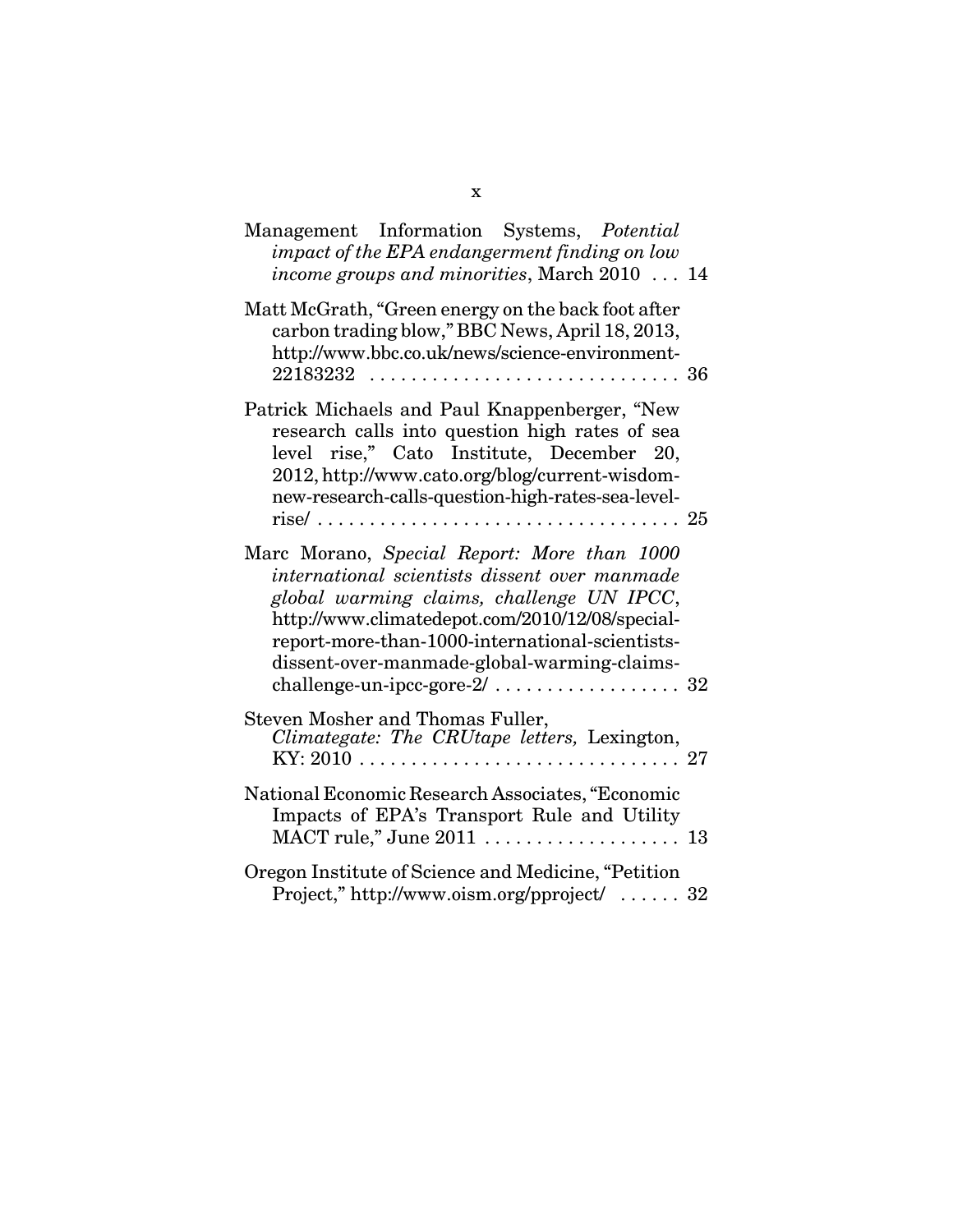| Our Amazing Planet, "Snowy spring snaps records"<br>across US: Cold temperatures as much as 20<br>degrees below normal," http://weather.aol.com/<br>2013/05/02/snowy-spring-snaps-records-across-                 |  |
|-------------------------------------------------------------------------------------------------------------------------------------------------------------------------------------------------------------------|--|
| Peabody Energy Petition for Reconsideration of<br>EPA's endangerment finding, http://epa.gov/<br>climatechange/Downloads/endangerment/Petit<br>ion_for_Reconsideration_Peabody_Energy_Co                          |  |
| Benny Peiser, "Global warming isn't to blame for<br>the disaster in the Philippines," The Spectator,                                                                                                              |  |
| Nathan Rao, "Coldest Easter ever: Arctic misery set<br>to last week as temperatures drop to -15C;<br>Britain is braced for the coldest Easter<br>on record," Daily Express (London), March 25,                    |  |
| Holly Richmond, "EPA: A human life is worth \$7.9<br>million," Grist, January 26, 2011,<br>http://grist.org/article/2011-01-25-epa-a-human-<br>life-is-worth-7-9-million/ $\ldots \ldots \ldots \ldots \ldots 15$ |  |
| David Rose, "Glacier scientist: I knew data hadn't<br>been verified," London Daily Mail, January 24,                                                                                                              |  |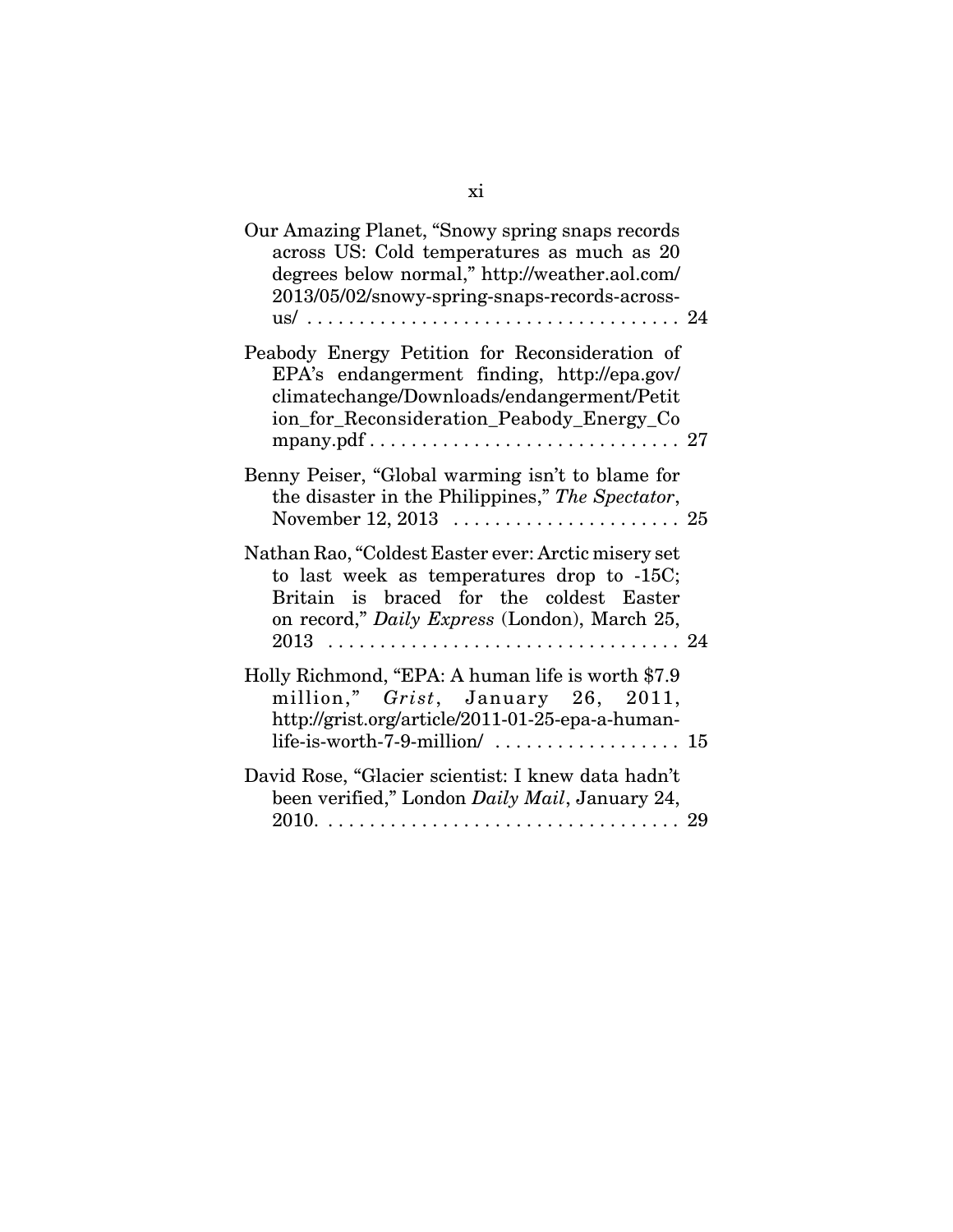| David Rose, "Global warming stopped 16 years ago,<br>reveals Met Office report quietly released,"<br>MailOnline (London), Oct. 13, 2012,<br>http://www.dailymail.co.uk/sciencetech/article-<br>2217286/Global-warming-stopped-16-yearsago-<br>reveals-Met-Office-report-quietly-released-chart-                                       |  |
|---------------------------------------------------------------------------------------------------------------------------------------------------------------------------------------------------------------------------------------------------------------------------------------------------------------------------------------|--|
| S. Fred Singer and Dennis Avery, Unstoppable<br>Global Warming every 1,500 years,<br>Lanham, MD: Rowman & Littlefield Publishers,                                                                                                                                                                                                     |  |
| Willie Soon and Paul Driessen, "Desperately<br>seeking Arctic warmth: 300 years of<br>exploration records show recent Arctic warming<br>is not unusual," Washington Times, May 12,                                                                                                                                                    |  |
| Lawrence Solomon, "Why humans don't have much<br>to do with climate change," Huffington Post,<br>December 9, 2013 (article also discusses origin of<br>IPCC's focus on manmade climate change and<br>its marginalizing of natural factors),<br>http://www.huffingtonpost.ca/lawrence-<br>solomon/global-cooling_b_4413833.html 32, 33 |  |
| Southeastern Legal Foundation, S. Ct. Brief, No.                                                                                                                                                                                                                                                                                      |  |
| Barry Stevens, "What drives water and energy<br>improvements," The Daily Energy Report, June<br>13, 2013 (includes USEIA chart of energy<br>consumption in 2011),<br>http://www.dailyenergyreport.com/what-drives-<br>water-and-energy-improvements  7                                                                                |  |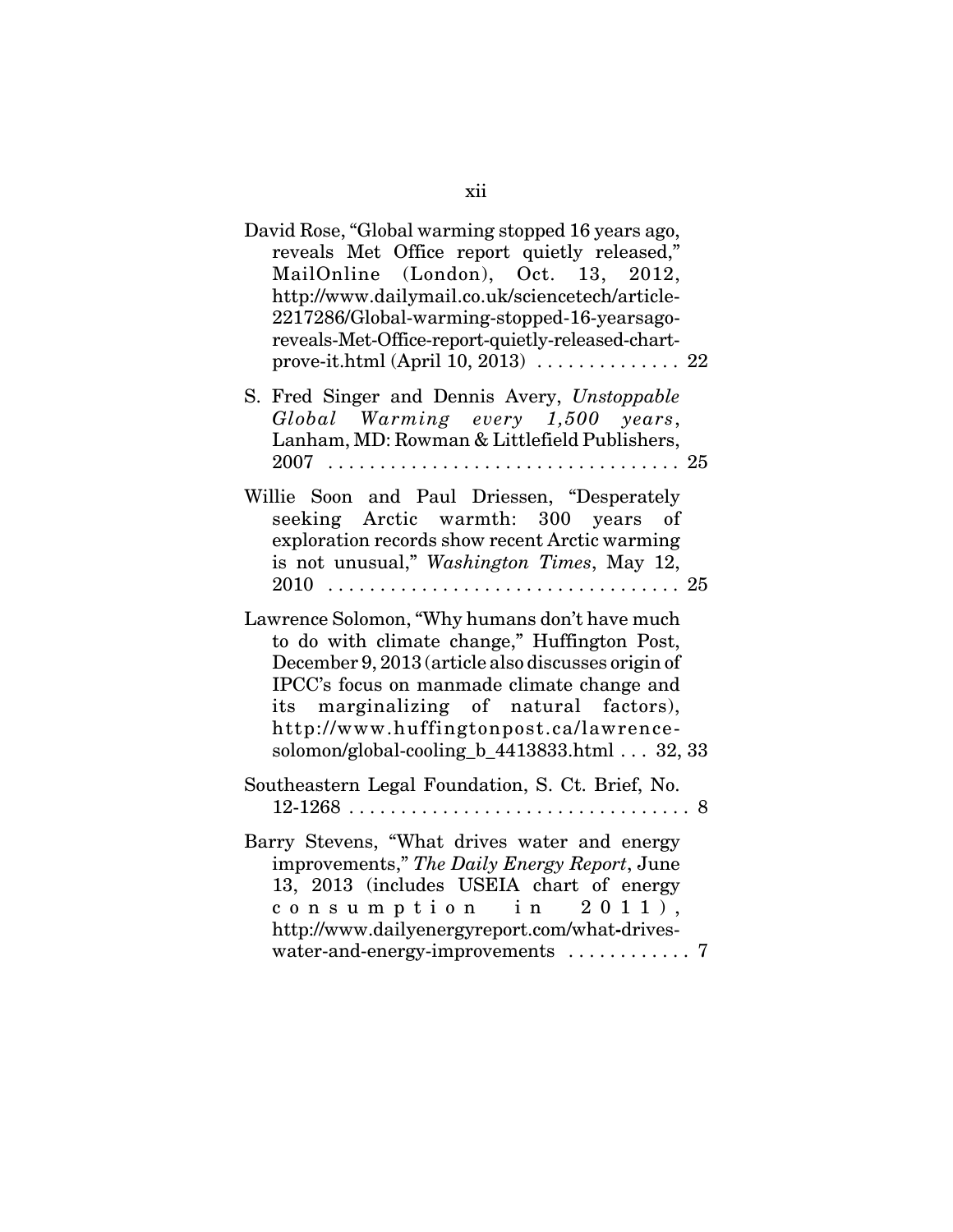| Meera Subramanian, "The trouble with turbines:<br>An ill wind," Nature, June 20, 2012  18                                                                                                                                                                                               |
|-----------------------------------------------------------------------------------------------------------------------------------------------------------------------------------------------------------------------------------------------------------------------------------------|
| James M. Taylor, "Cold spring pummels people,<br>animals from Russia to Florida," Environment &                                                                                                                                                                                         |
| James Taylor, "House Testimony: EPA grossly<br>overstates the economic benefits of regulation,"<br>Environment & Climate News, July 2012,<br>http://news.heartland.org/newspaper-<br>article/2012/07/13/house-testimony-epa-grossly-<br>overstates-economic-benefits-regulation  15, 16 |
| Dr. Margo Thorning, senior vice president and chief<br>economist, American Council for Capital<br>Formation, Testimony before the United States<br>House of Representatives Subcommittee on<br>Energy and Power, Committee on Energy and<br>Commerce, February $9, 2011$ 13             |
| The Weather Channel, "Major hurricane drought<br>continues in US," October 24, 2012,<br>http://www.weather.com/news/weather-<br>hurricanes/major-hurricane-drought-us-                                                                                                                  |
| Gerald Traufetter, "Can climate forecasts still be<br>trusted? Confidence melting away," ABC News<br>Internet Ventures, January 28, 2010  29                                                                                                                                            |
| The President's Constitutional Duty to Faithfully<br>Execute the Laws: Hearing Before the H. Comm.<br>of the Judiciary, 113th Cong. 1st Sess. (2013)<br>(statement of Jonathan Turley, Professor of<br>Law, George Washington University) $\ldots \ldots \ldots$ 6                      |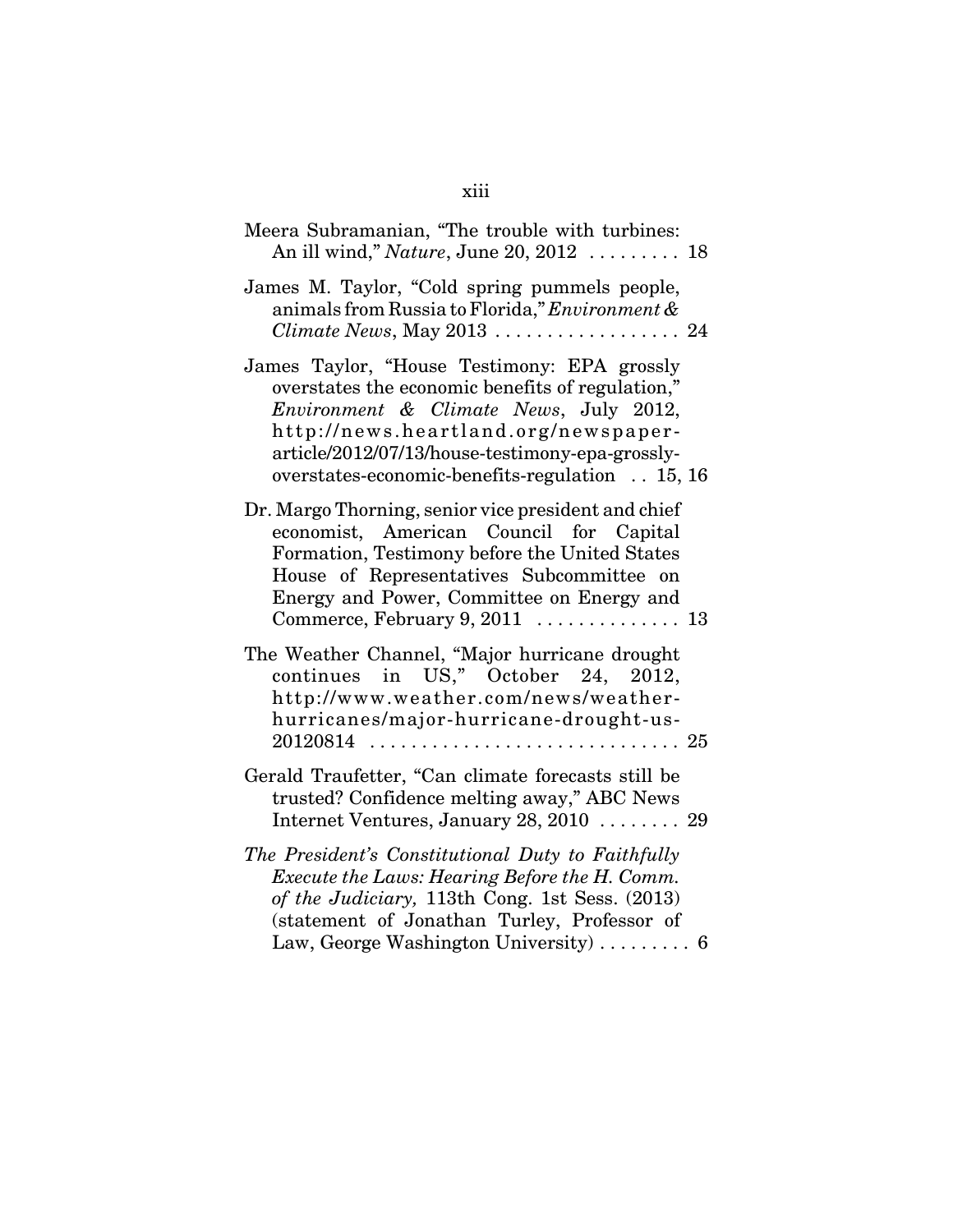| U.S. Environmental Protection Agency, "Our<br>mission and what we do," http://www2.epa.<br>gov/aboutepa/our-mission-and-what-we-do  12                                                                                                                                                              |  |
|-----------------------------------------------------------------------------------------------------------------------------------------------------------------------------------------------------------------------------------------------------------------------------------------------------|--|
| U.S. Senate Minority Report: More than 700<br>international scientists dissent over man-made<br>global warming claims: Scientists continue to<br>debunk 'consensus' in 2008, http://www.hatch.se<br>nate.gov/public/_files/USSenate EPWMinorityRe                                                   |  |
| United States Senate Committee on Environment<br>and Public Works, Minority Staff Report, A Look<br>Ahead to EPA Regulations for 2013 (Oct. 2012),<br>http://cnsnews.com/sites/default/files/<br>documents/A_Look_Ahead_to_EPA_Regulation<br>s_for_2013.pdf (April 10, 2013)  13                    |  |
| Wall Street Journal editorial, "Cap and trade                                                                                                                                                                                                                                                       |  |
| Anthony Watts, Is the U.S. Surface Temperature<br>Reliable? How do we know global warming is a<br>problem if we can't trust the U.S. temperature<br>record?" SurfaceStations.org: 2009, http://<br>wattsupwiththat.com/2009/05/10/a-report-on-<br>the-surfacestations-project-with-70-of-the-ushcn- |  |
| Anthony Watts, "IPCC Official: 'Climate policy is<br>redistributing the world's wealth," November 18,<br>2010, http://wattsupwiththat.com/2010/11/18/<br>ipcc-official-"climate-policy-is-redistributing-the-<br>worlds-wealth"/ $\ldots \ldots \ldots \ldots \ldots \ldots \ldots \ldots$ 37       |  |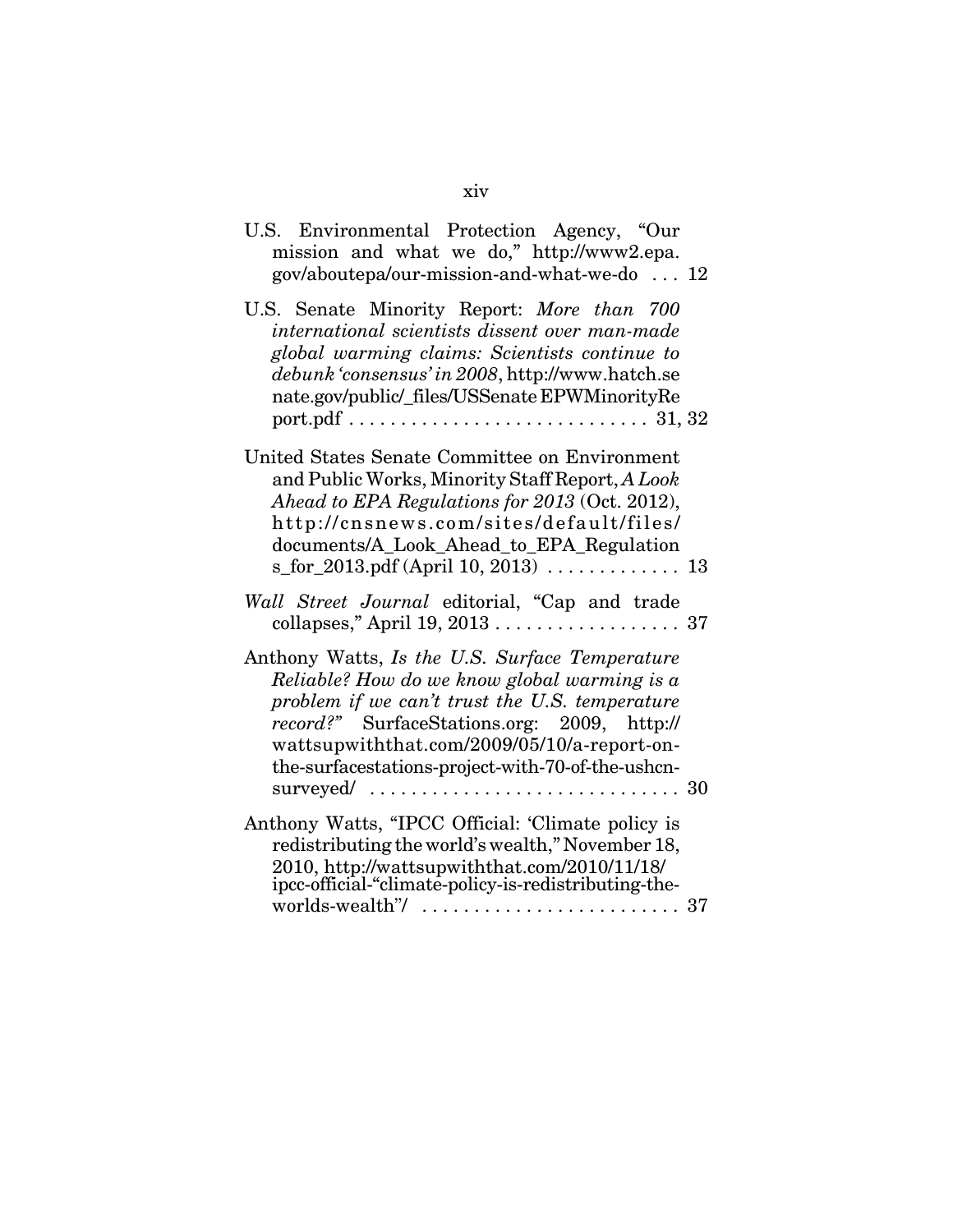| Anthony Watts, "New study using GRACE data<br>shows global sea levels rising less than 7 inches<br>per century," WattsUpWithThat.com, July 3,<br>2013, http://wattsupwiththat.com/2013/07/03/<br>new-study-using-grace-data-shows-global-sea-<br>levels-rising-less-than-7-inches-per-century  25 |  |
|---------------------------------------------------------------------------------------------------------------------------------------------------------------------------------------------------------------------------------------------------------------------------------------------------|--|
| David Whitehouse, The Global Warming Standstill,<br>London: Global Warming Policy Foundation<br>(2013), http://www.thegwpf.org/content/uploads<br>$/2013/03$ /Whitehouse-GT_Standstill.pdf  22                                                                                                    |  |
| Jim Wiegand, "Big Wind and avian mortality:                                                                                                                                                                                                                                                       |  |

|  | Jim wiegand, "Big wind and avian mortality:                                     |  |  |
|--|---------------------------------------------------------------------------------|--|--|
|  | Hiding the problem," March 15, 2013,                                            |  |  |
|  | http://www.MasterResource.org/2013/03/wind-                                     |  |  |
|  | avian-mortality-ii $\ldots \ldots \ldots \ldots \ldots \ldots \ldots \ldots$ 18 |  |  |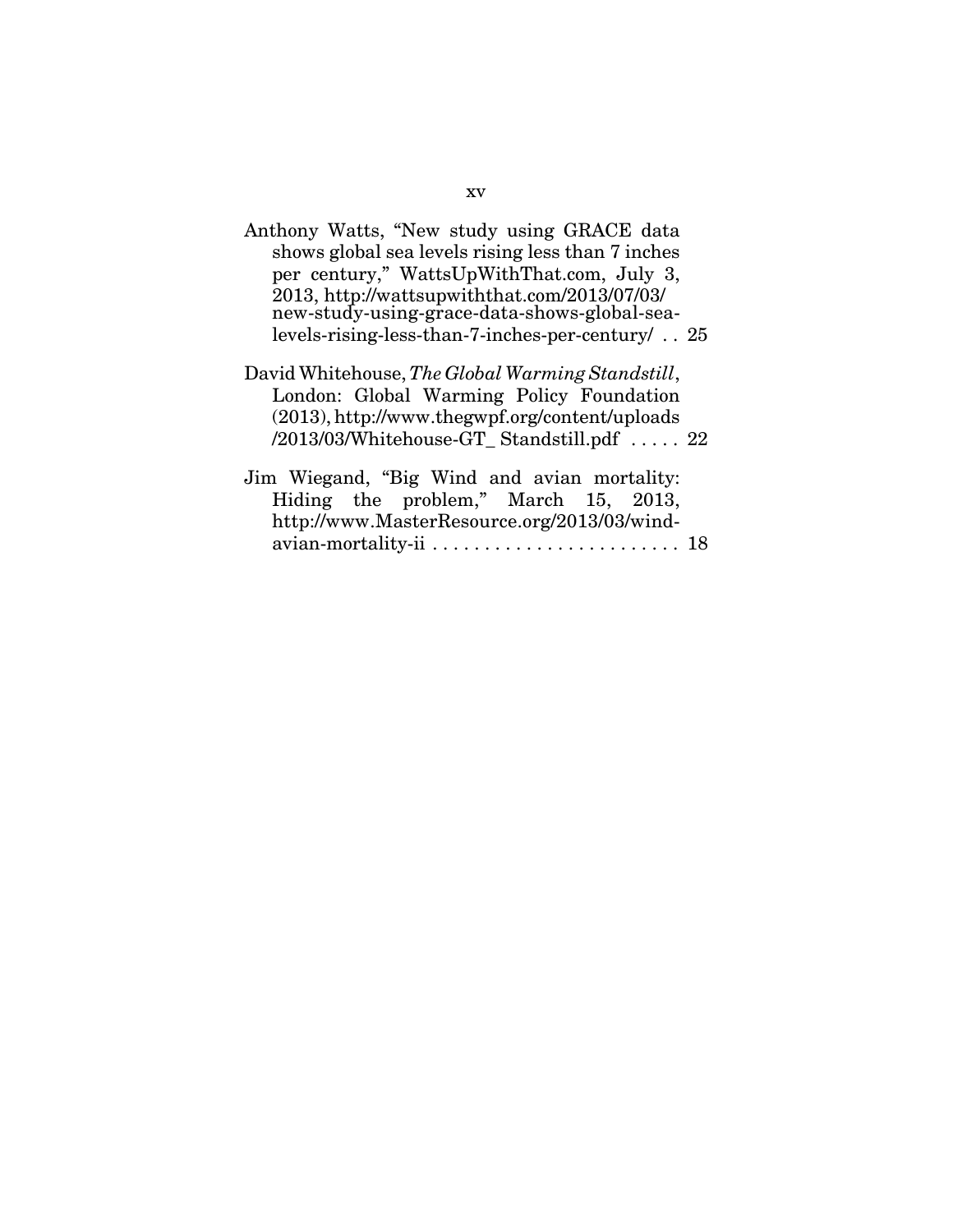#### **INTEREST OF THE AMICUS CURIAE**

Founded in 1985, the Committee For A Constructive Tomorrow (CFACT) is a Washington, D.C.-based nonprofit public policy and education organization that promotes environmental protection, economic development, and longer, healthier, more productive and fulfilling lives through modern science and  $technology.<sup>1</sup>$ 

CFACT has served as an official non-governmental organization at United Nation's Framework Convention on Climate Change conferences, actively participating in every such conference and other U.N. events. CFACT also sponsors the www.ClimateDepot. com website for climate science news and policy information.

CFACT officers and advisors have appeared on radio and television programs and written books, reports and articles on climate change and impacts of government greenhouse gas policies on jobs, economic development, environmental values, and human health and welfare. They have also presented formal testimony and comments to the U.S. Environmental Protection Agency and other Federal agencies on proposals governing greenhouse gases, endangered species, and human health and welfare, to promote and

<sup>&</sup>lt;sup>1</sup> Pursuant to S. Ct. R. 37.6, amicus CFACT hereby states that no counsel for any party authored this brief in whole or in part, and no person other than amicus, its members or its counsel have made any monetary contribution to fund the preparation or submission of this brief. All parties have consented to the filing of amicus curiae briefs by filing letters evidencing their consent with the Clerk of the Court.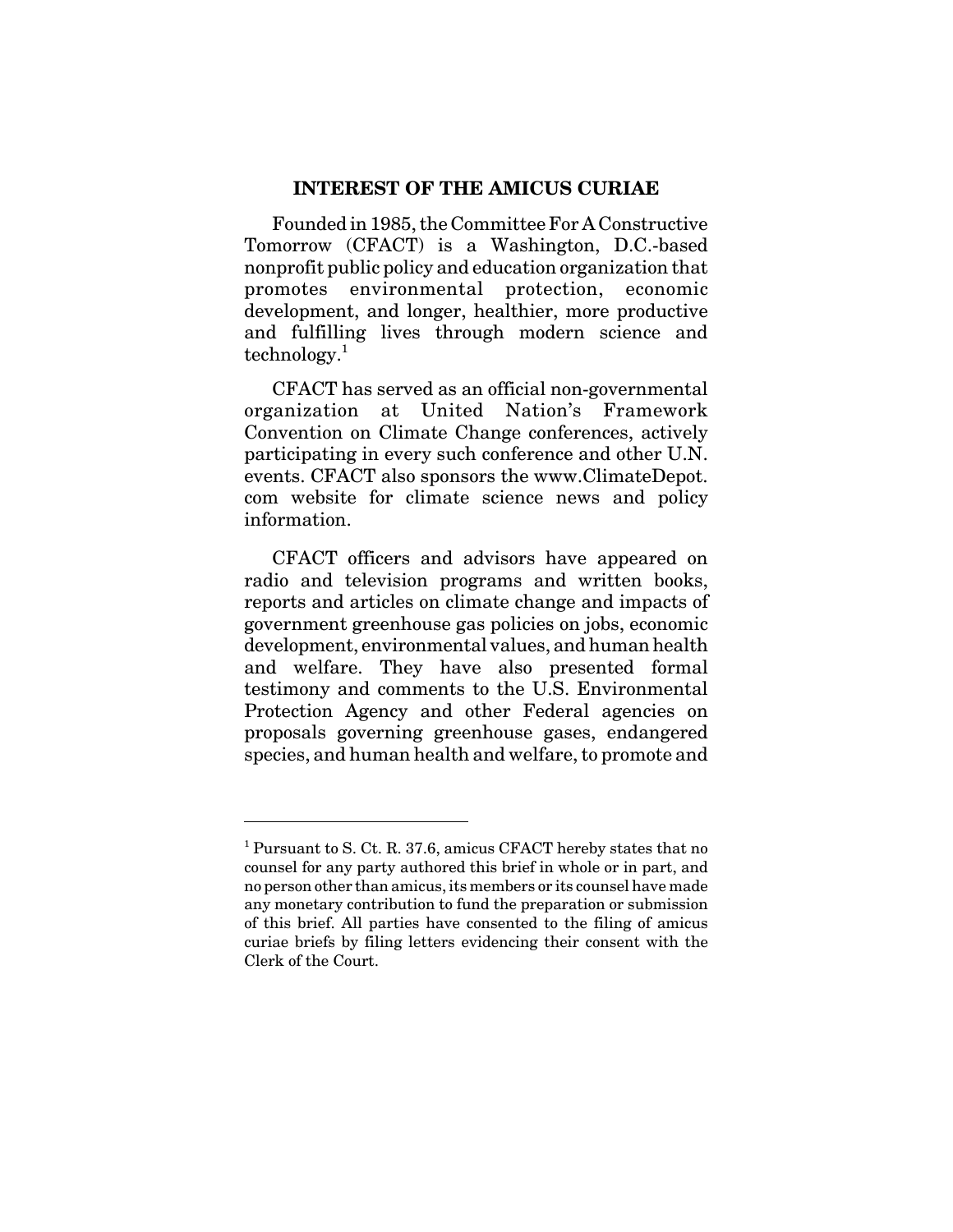protect the interests of CFACT members and supporters and other United States citizens.

CFACT filed an amicus in support of the petition for writ of certiorari in this case and again urges the Court to rule on the merits that EPA's actions in this case violate the separation of powers provisions of the Constitution, the Clean Air Act as enacted by Congress, the findings of empirical mainstream science, and the protection of the overall human health, welfare and environment of Americans.

#### **SUMMARY OF ARGUMENT**

This Court held in *Massachusetts v. EPA*, 549 U.S. 497 (2007), that the Environmental Protection Agency had authority to decide whether to regulate carbon dioxide and other greenhouse gas (GHG) emissions from new motor vehicles under the Clean Air Act. On remand, EPA issued regulations governing such emissions from motor vehicles. It is now attempting to vastly expand its jurisdiction by regulating greenhouse gas emissions from stationary sources, such as power plants.

In affirming EPA's decision, the court of appeals failed to meaningfully consider arguments that EPA had gone far beyond its rulemaking authority by significantly rewriting the Clean Air Act to allow regulation of stationary sources. These actions contravene the Constitutional prescription that the Executive Branch has no authority to legislate on its own, but must faithfully execute the laws as written. Moreover, the court below also did not address EPA's failure to consider the changing body of mainstream evidence-based climate science, and the extensive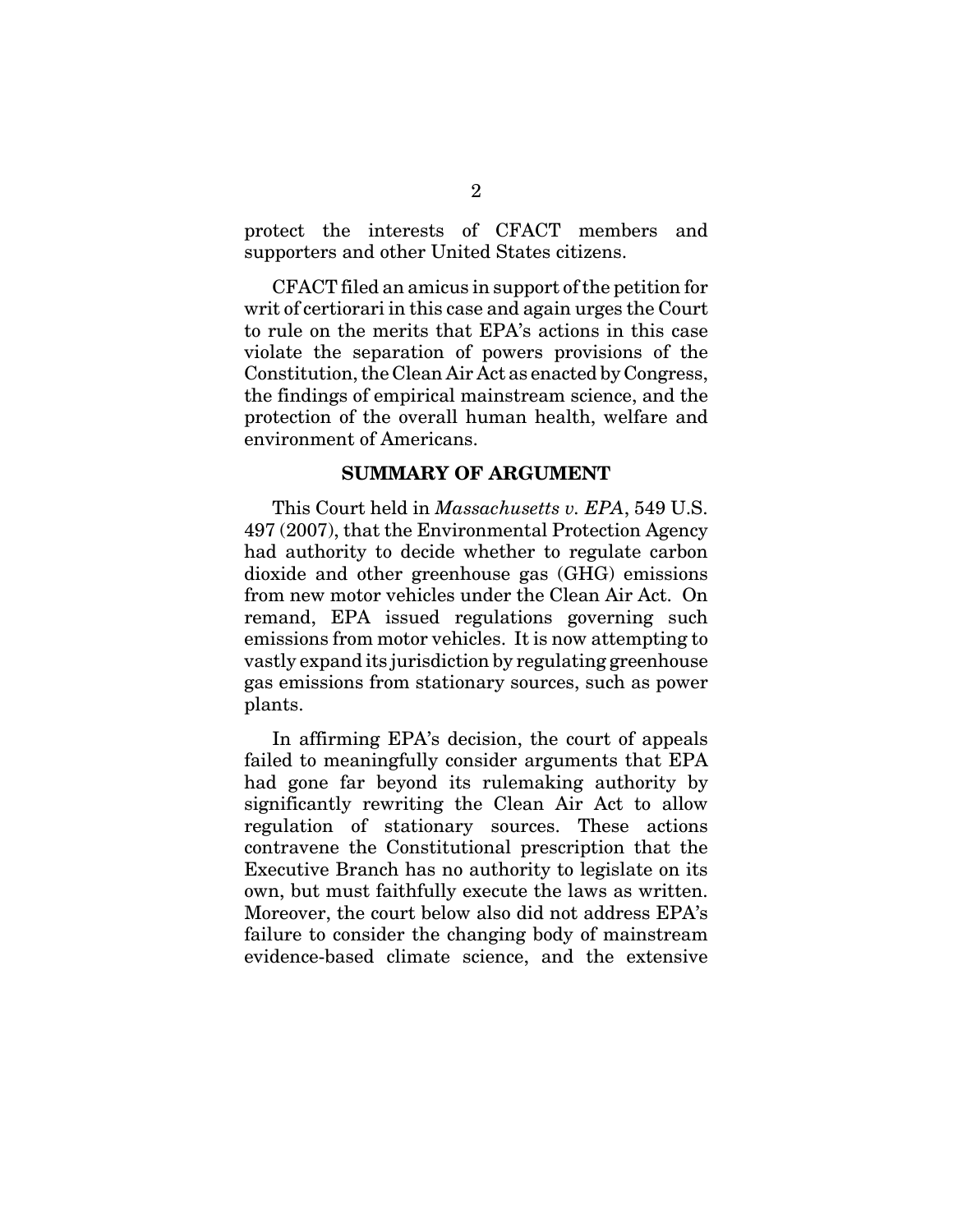adverse impacts that its regulations will have on the environmental values and human health and welfare of American citizens.

EPA's new and unprecedented regulations will add extensive permitting, reporting and compliance delays and costs to manufacturing, transportation and facility operations. They will adversely affect the hiring and retention of employees in an already struggling economy, and the maintenance of modern living standards and human health and welfare. By forcing greater reliance on "renewable" energy, they will also harm human, wildlife and environmental health.

Despite the substantial costs that EPA's regulations will inflict on society, they will have no meaningful effect on atmospheric GHG levels, because emissions from numerous other nations will overwhelm any U.S. reductions.

These complex energy and climate change matters are properly handled through the legislative process, not through unilateral Executive Branch decisions driven by politicized agendas that are far out of step with mainstream climate science and fail to account for the enormous human and environmental costs, and competing needs, risks and benefits involved.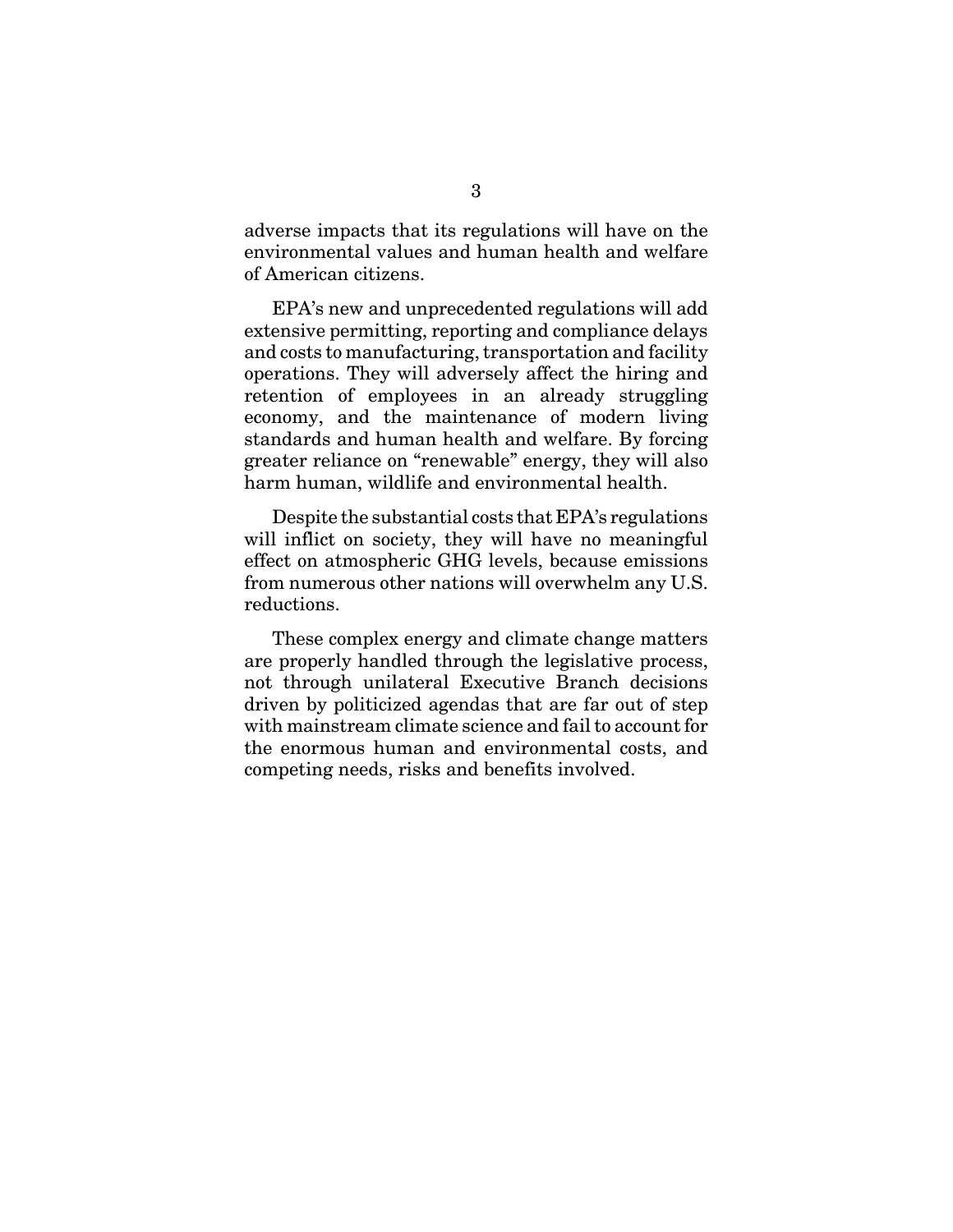#### **ARGUMENT**

**I. THE EPA'S ATTEMPT TO REGULATE GREENHOUSE GAS EMISSIONS FROM STATIONARY SOURCES WITHOUT AUTHORITY FROM CONGRESS IN ORDER TO ACCOMPLISH ITS PREFERRED POLICY OBJECTIVES VIOLATES THE SEPARATION OF POWERS** 

*"In cases like this one, the bedrock underpinnings of our system of separation of powers are at stake….The Framers of the Constitution did not grant the Executive Branch the authority to set economic and social policy as it sees fit."*<sup>2</sup>

In *Massachusetts v. EPA*, 549 U.S. 497 (2007), this Court concluded that EPA has authority to regulate carbon dioxide and other greenhouse gas (GHG) emissions from new motor vehicles, under Section 202 of the Clean Air Act. On remand, however, EPA issued regulations that seek to claim new and unprecedented authority for the agency to regulate greenhouse gas emissions not only from the limited category of new mobile sources, but also from coal-fueled electrical generating plants and ultimately *all* stationary sources.<sup>3</sup>

<sup>2</sup> *Coalition for Responsible Regulation, Inc. v. EPA,* 2012 WL 6621785, \*19 (D.C. Cir. Dec. 20, 2012) (Kavanaugh, J., dissenting from denial of rehearing *en banc)*.

<sup>&</sup>lt;sup>3</sup> For a good description of the regulatory history of these rules, see Brief of U.S. Chamber of Commerce, No. 12-1272, at 8-11.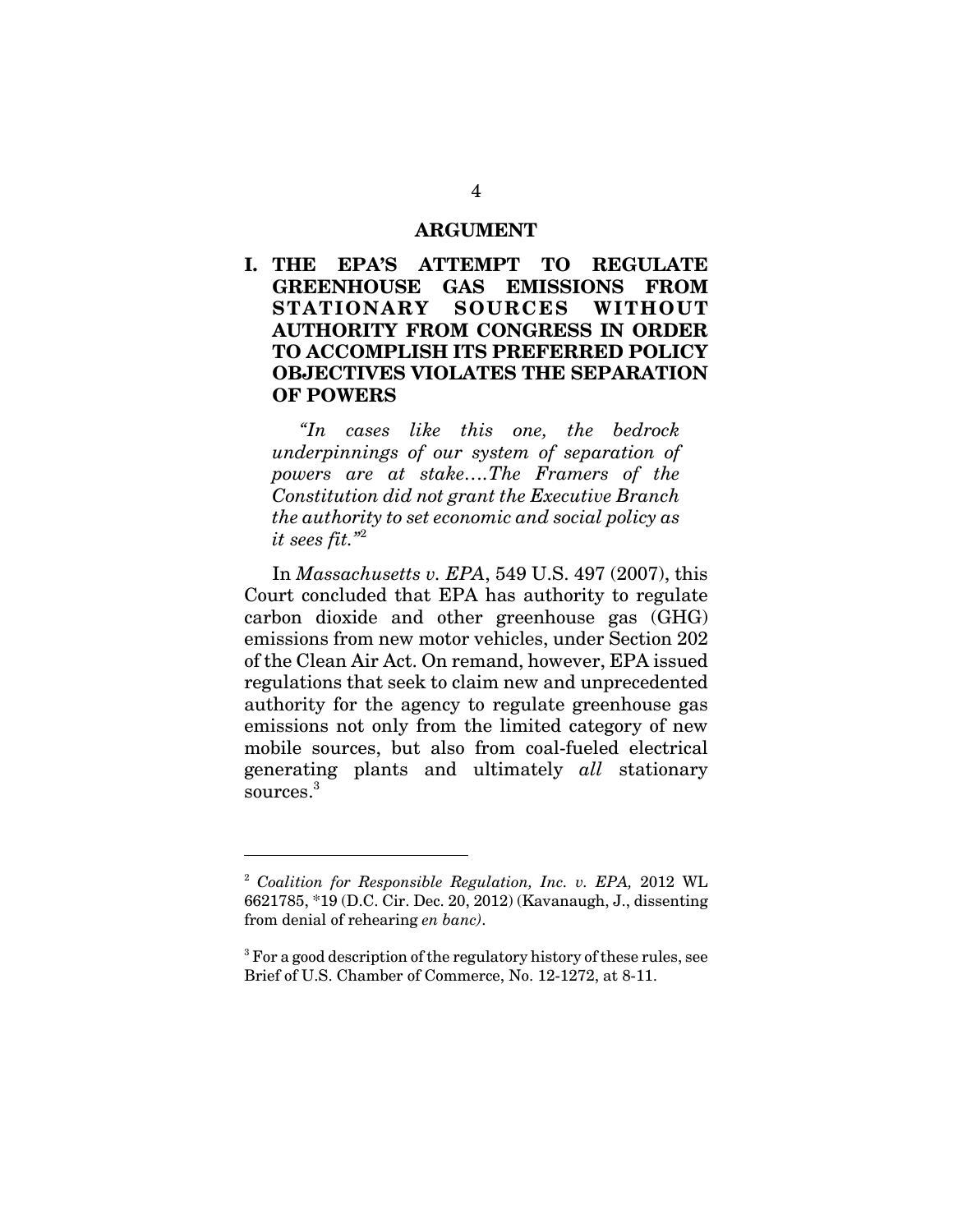EPA's new regulations are not authorized under the Clean Air Act. Instead, in order to promulgate its regulations and achieve its preferred policy objectives, EPA rewrote key provisions of the Clean Air Act, 42 U.S. C. §7401, *et seq*., by changing precise *statutory* emission standards from 250 tons per year to 100,000 tons per year, to avoid what EPA itself recognizes would be the 'absurd result' of regulating greenhouse gas emissions from millions of fossil-fuel-powered facilities that otherwise would be subject to the much lower statutory limit. *See* 75 Fed. Reg. 31,514 (June 3, 2010). By issuing this so-called "Tailoring Rule," the EPA rewrote the Act's "Prevention of Significant Deterioration" (PSD) and Title V provisions to enable it to accomplish its preferred policy objectives by focusing its costly regulations (at least initially) on coal-fired generating plants, rather than face the certain public backlash that would occur if the agency were to apply them immediately to vast numbers of natural gas-powered generators, as well as factories and even shopping malls, apartment and office buildings, hospitals and farms that emit well in excess of 250 tons of carbon dioxide annually.

By taking these actions, EPA has violated the Constitution's clear separation of powers provisions between the two political branches of government. Article 1, Section 1 of the Constitution specifies that all legislative powers are vested in Congress, while Article II, Section 3, stipulates that the President (and by extension the Executive Branch) must faithfully execute laws enacted by Congress, and may only *recommend* to Congress "such Measures as he shall judge necessary and expedient."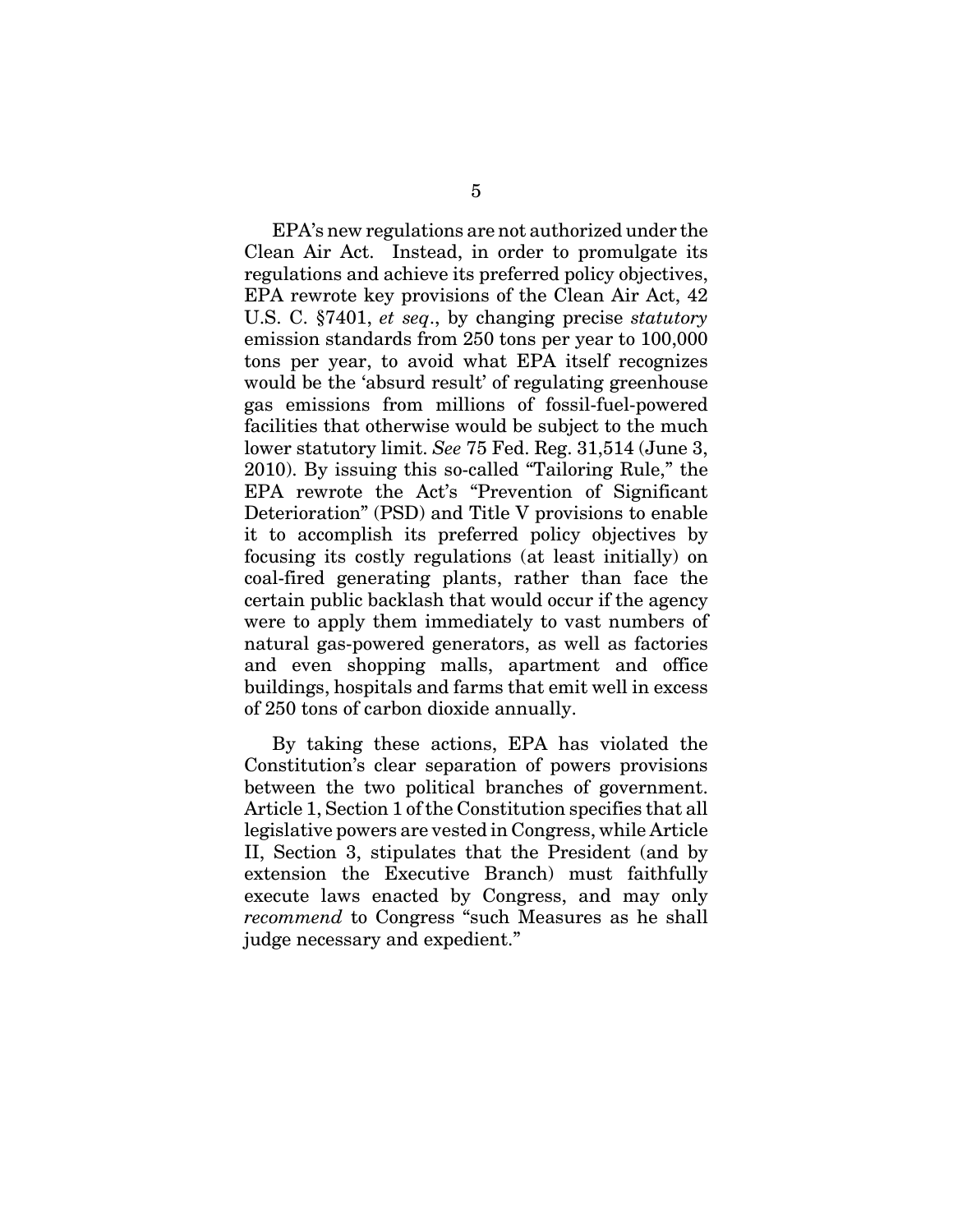Under our constitutional separation of powers, the President, EPA and other Executive Branch agencies may recommend legislative changes, but they have no authority to engage in actions that constitute lawmaking. Until such time as Congress accepts such recommendations and enacts legislation to implement them, the Executive Branch agencies are obligated to follow the laws as written, and not as they might wish the laws *had* been written. They may not ignore statutory provisions with which they disagree, nor implement and enforce regulations that they have devised out of whole cloth, in direct contravention to clear statutory language.

As Professor Jonathan Turley recently testified before Congress, the Obama Administration has been governing by "executive fiat" that "poses an obvious danger to liberty interests protected by divided government," and where the "Fourth Branch threatens to become a government unto itself for all practical purposes."4

It is therefore significant to note that Congress has repeatedly explored the idea of regulating greenhouse gases from *stationary* sources, but each time has chosen not to do so. In contrast, regulating greenhouse gas emissions from *mobile* sources requires no "extraordinary measures" because such emissions have long been effectively regulated through Congress's clear direction, authorizing regulation of fuel-economy

<sup>4</sup> *The President's Constitutional Duty to Faithfully Execute the Laws: Hearing Before the H. Comm. of the Judiciary*, 113th Cong. 1st Sess.,19 (Dec. 3, 2013) (statement of Jonathan Turley, Professor of Law, George Washington University).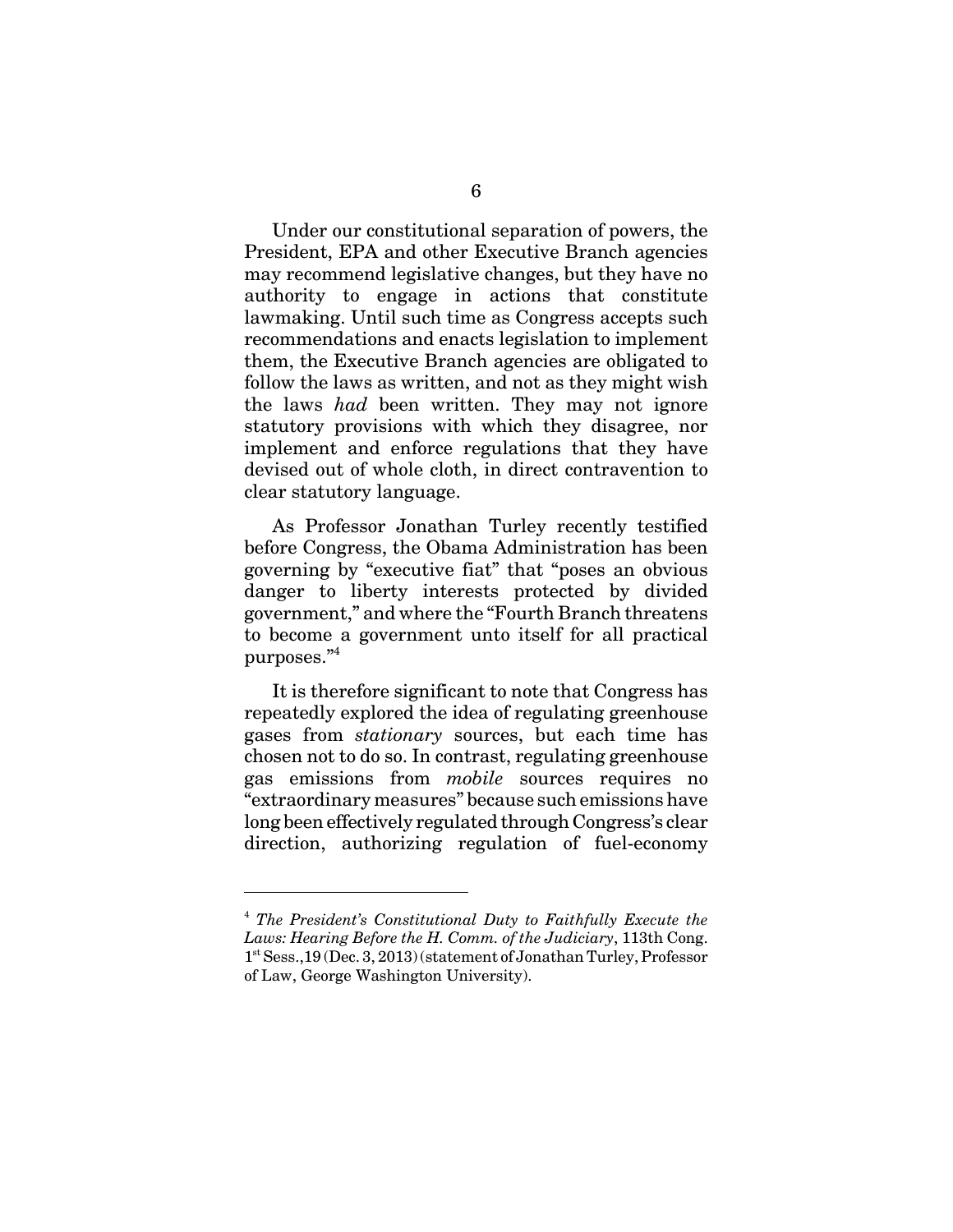standards. As a recent and comprehensive report demonstrates, between 1989 and 2010, legislators introduced some 692 bills in Congress, addressing various aspects of GHG emissions and climate change. Only three bills proposed even small steps toward a full-fledged GHG permitting system akin to what EPA is trying to implement; only a few made it past the introduction or committee hearing phase; and *not one* was enacted.<sup>5</sup>

In seeking to rewrite the Clean Air Act to accomplish its preferred policy objectives, EPA is acting in open disregard for congressional intent and enactments. Even more serious, its actions will ultimately affect vast sectors of the United States economy, as energy is its lifeblood, and 82 percent of that energy is still hydrocarbons. In short, EPA has claimed authority to effectively control virtually everything Americans make, grow, ship, eat, drive and do – every aspect of our lives, livelihoods, liberties, living standards and even life spans.<sup>6</sup>

Its actions go far beyond any reasonable or rational interpretation of congressional authority or intent under the Clean Air Act, and far beyond anything this

<sup>&</sup>lt;sup>5</sup> Marlo Lewis, "EPA permitting of greenhouse gases: What does legislative history reveal about congressional intent?" December 3, 2013, http://www.globalwarming.org/2013/12/03/epa-permitting-ofgreenhouse-gases-what-does-legislative-history-reveal-aboutcongressional-intent/

<sup>6</sup> *See, e.g.*, Barry Stevens, "What drives water and energy improvements," *The Daily Energy Report*, June 13, 2013 (includes USEIA chart of energy consumption in 2011), http://www.dailyener gyreport.com/what**-**drives-water-and-energy-improvements/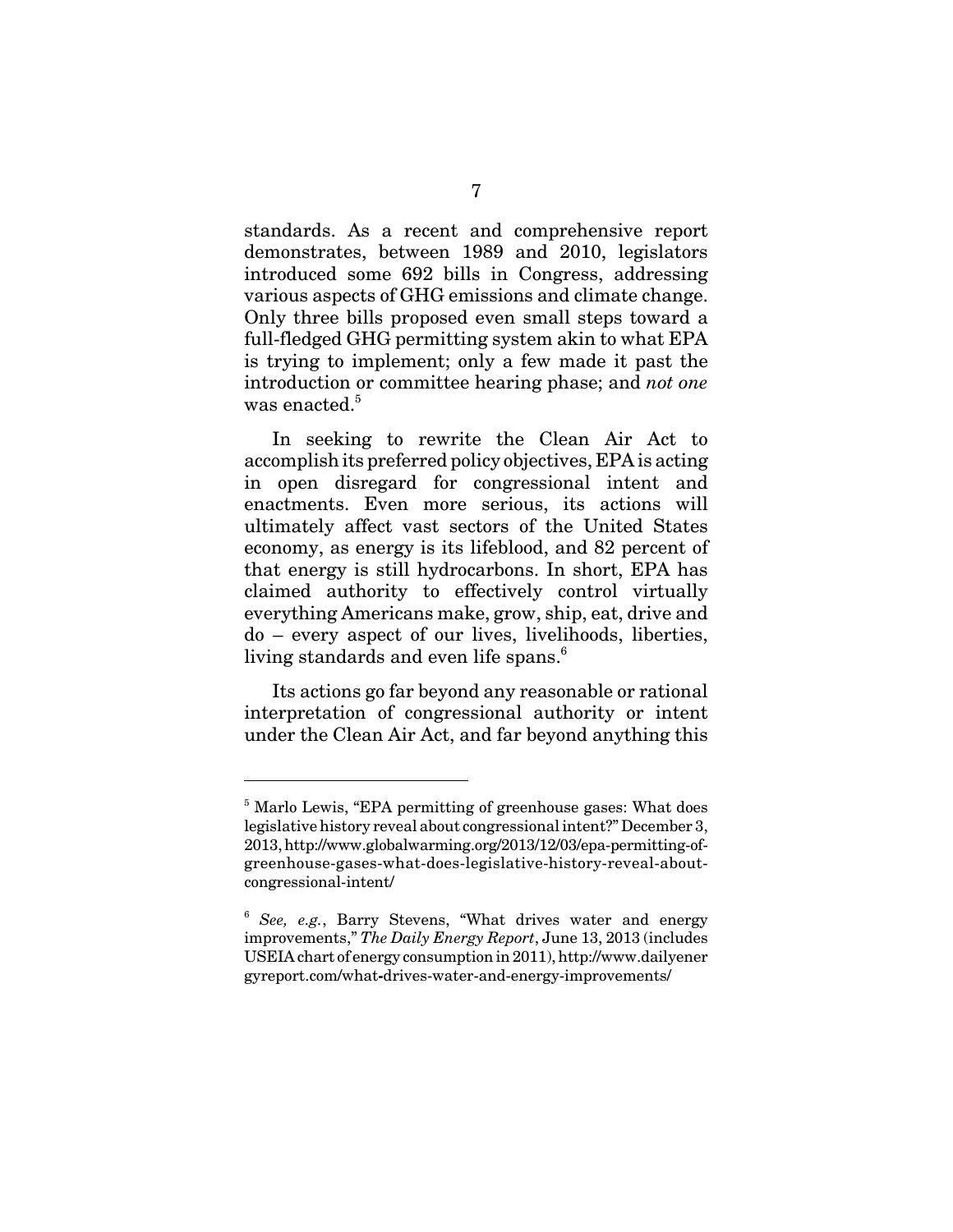Court could have intended under its 2007 *Massachusetts* decision.

In that regard, amicus agrees with petitioner Southeastern Legal Foundation (SLF) that this case falls squarely within this Court's decision in *FDA v. Brown & Williamson Tobacco Corp*., 529 U.S. 120, 160 (2000) where it concluded that Congress "could not have intended to delegate [to the FDA] a decision of such economic and political significance [to regulate tobacco] to an agency in so cryptic a fashion." *See* SLF Br. at 7-11.

That is precisely what is involved here, as EPA tries to circumvent Congress, rewrite laws to support and advance its agenda, ignore the separation of powers doctrine and other vital sections of our Constitution, and impose complex and unfair regulations that will grievously harm large segments of the American population. Its inexorable expansion of control represents an unprecedented political power grab over the energy production and consumption that fuels our economy and makes our jobs, opportunities and living standards possible.

As will be demonstrated *infra*, the impact of these unprecedented regulations will likely be radical, transformative, and with little or no regard for their negative impacts on our economy, environment, human health and welfare, or Constitutional system of government.

If Executive Branch agencies can rewrite statutes to achieve their own preferred policy goals, then the Legislative and Judicial Branches will become mere bystanders to administrative agencies that will follow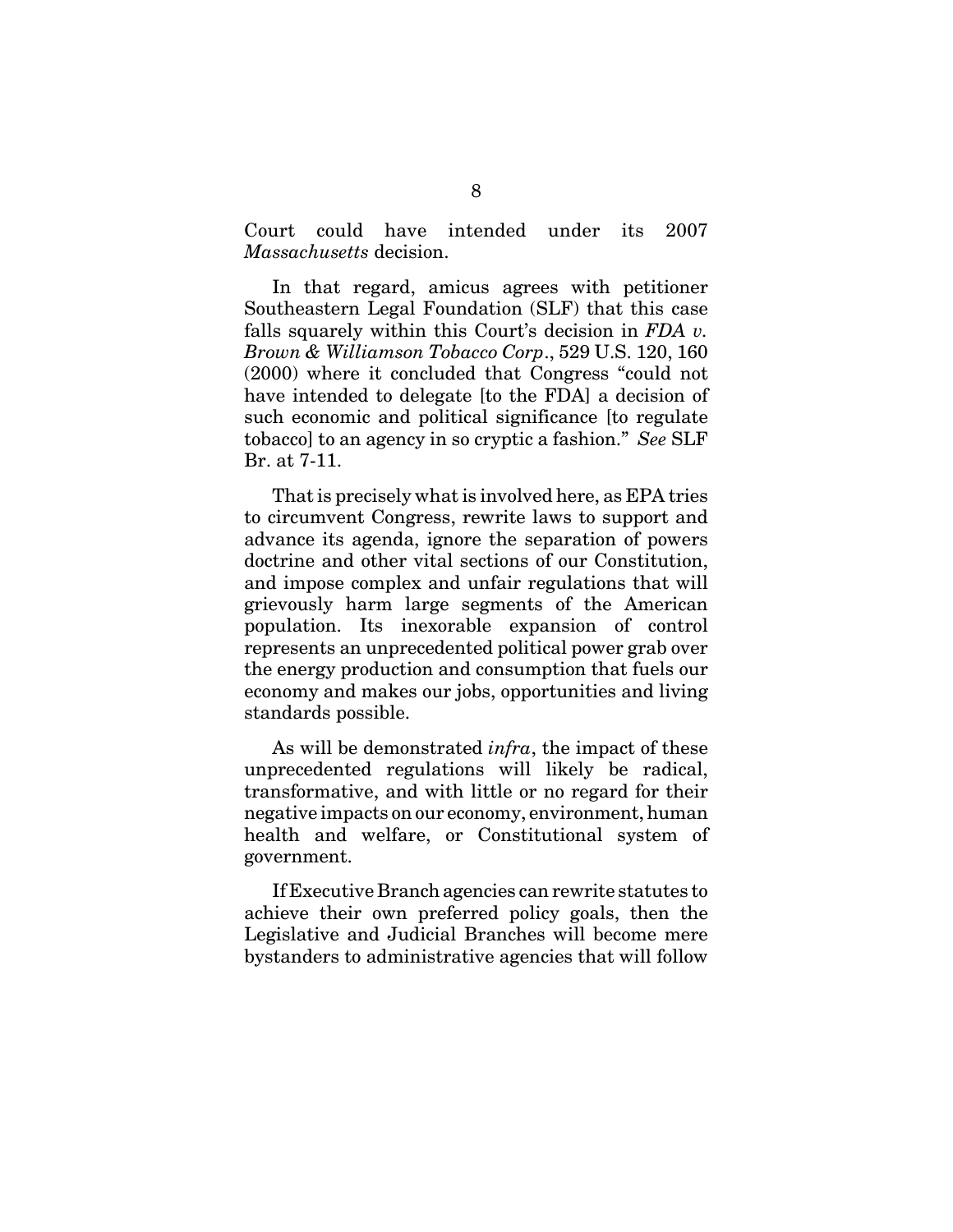their own agenda, legislate and regulate as they wish, and be encumbered by little or no oversight, guidance or accountability.

In short, if EPA's actions are upheld, we may well have reached that point which Benjamin Franklin warned us. When asked at the close of the Constitutional Convention in 1787 whether our new government was a "monarchy or republic", he cautiously replied, "A republic, if you can keep it." 7

# **II. EPA'S ATTEMPT TO REGULATE GREENHOUSE GASES FROM STATIONARY SOURCES IS FUNDAMENTALLY FLAWED AND CONTRARY TO THE PUBLIC INTEREST**

"*The real absurdity is that this unprecedented expansion of regulatory control, this epic overreach, may very well do more damage to the wellbeing of Americans than GHGs could ever do."*<sup>8</sup>

### **A. EPA Failed To Consider The Adverse Impacts That Its Regulations Will Have On The Health And Welfare Of Americans.**

As noted, in *Massachusetts v. EPA*, 549 U.S. 497 (2007), this Court held that the Clean Air Act's "capacious" definition of "air pollutant" includes carbon

<sup>7</sup> Benjamin Franklin Quotations, http://benjaminfranklin.ru/BenjaminFranklinQuotes/ben-franklin-a-republicquotes

<sup>8</sup> *Coalition for Responsible Regulation, Inc. v. EPA,* 2012 WL 6621785, \*9 (D.C. Cir. Dec. 20, 2012) (Brown, J., dissenting from denial of rehearing *en banc*).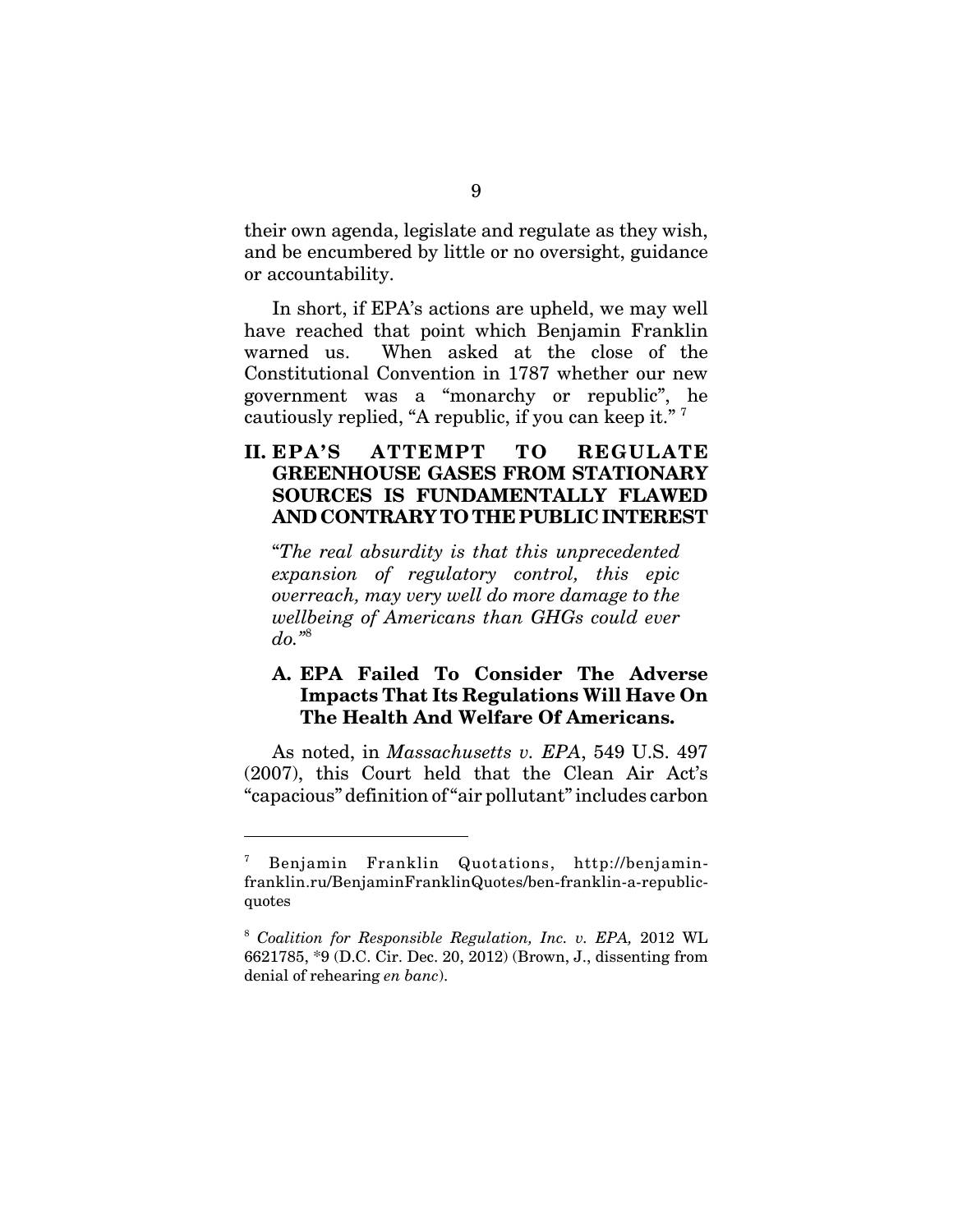dioxide and other substances that many scientists say contribute to climate change, and that the EPA has the statutory authority to regulate the emission of such gases, if the agency finds that such emissions rise to a level that "endangers" human health and welfare. This Court also held that EPA "must ground its reasons for action or inaction in the statute." The Court reserved any decision on "whether policy concerns can inform EPA's actions, in the event that it makes such a finding." *Id*. at 534-35.

EPA subsequently determined in 2009 that carbon dioxide and other greenhouse gases (GHG) do endanger public health and wellbeing. It not only promulgated far-reaching rules governing motor vehicles, but also issued new regulations for new coal-fired power plants, and appears to be setting the stage for regulating any human activity that uses significant amounts of hydrocarbon energy by issuing its so-called "Triggering Rule". 75 Fed. Reg. 17,004 (Apr. 2, 2010). The agency's Triggering Rule and Tailoring Rule could ultimately cover millions of factories, refineries, cement kilns, shopping malls, apartment and office buildings, hospitals, schools, churches, farms, and countless other facilities that emit significant amounts of greenhouse gases.

As Judge Kavanaugh noted in his dissent below, EPA's greenhouse regulations "will impose enormous costs on tens of thousands of American businesses, with corresponding effects on American jobs and workers … and on the U.S. economy." *Coalition for Responsible Regulation, Inc., supra*, at 18\*. Moreover, these regulations are but one of more than 1,900 regulations that EPA has promulgated since January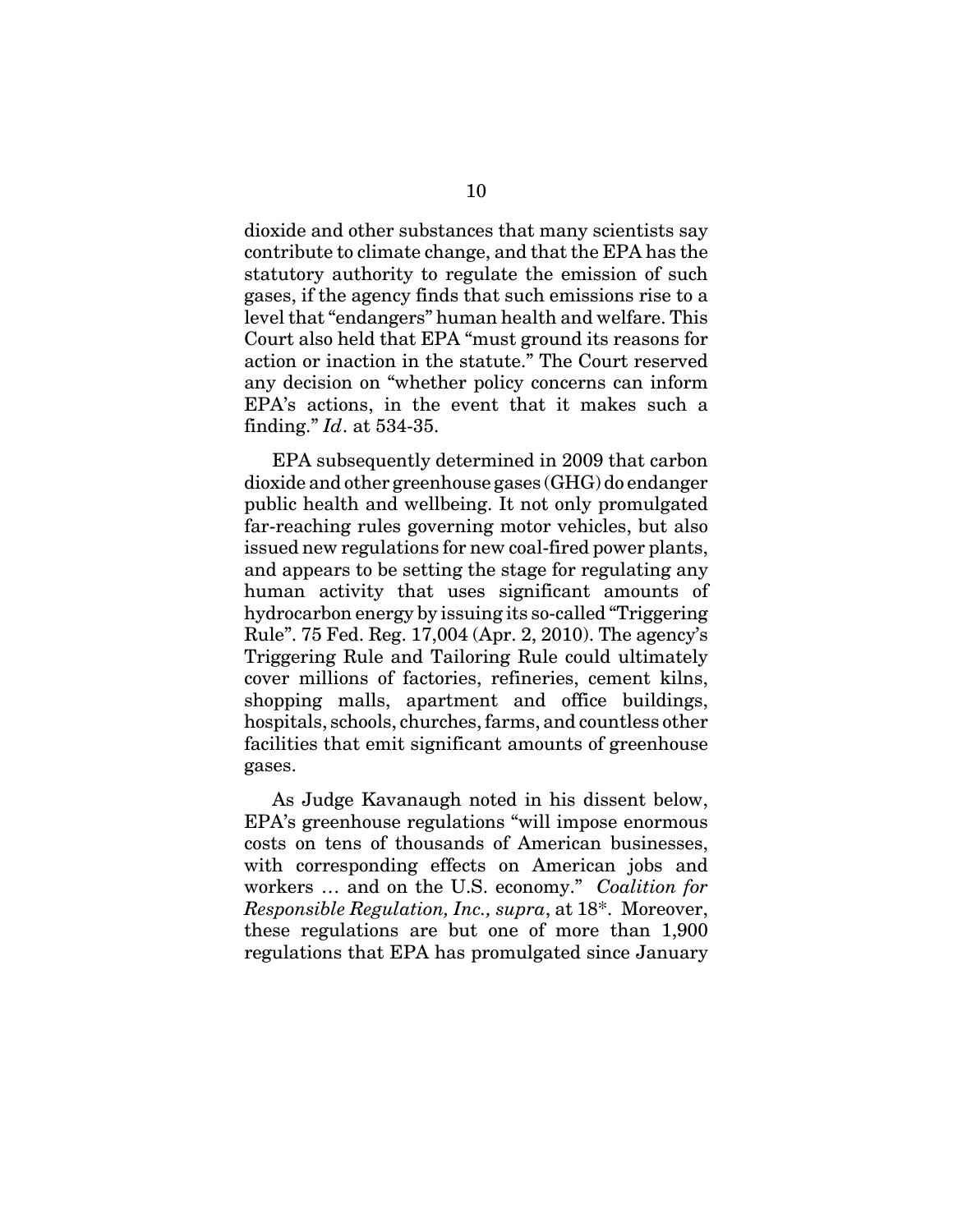2009, which themselves impose enormous costs on our economy.

Affordable, reliable energy is the lifeblood of modern society. This unprecedented expansion of regulatory control will affect every American business and household. In this struggling economy, it will drive employment downward even further, and damage the health and wellbeing of American citizens – and of the nation's wildlife and environment – far more than any likely effects from manmade GHG emissions and global warming.

In short, EPA's regulatory "cure" is far worse than the climate "disease" it claims to be preventing.

For these reasons, it is vitally important that EPA's endangerment decision and rules be grounded not only in "the statute," but also in solid science, sound public policy, careful attention to the *harmful effects* of its actions, and whether their costly, punitive approach will do anything to alleviate the dangers that EPA attributes to GHG emissions. EPA has sorely failed to meet these tests.

EPA's mission is to "ensure the production, development and enhancement of the total environment," foster and safeguard "the quality of the human environment," and protect the environment, health and welfare of American citizens, based on data and analyses that are accurate, clear, complete, unbiased, and collected by the best available means.<sup>9</sup>

<sup>&</sup>lt;sup>9</sup> Reorganization Plan No. 3 of 1970, 35 Fed. Reg. 15623, 84 Stat. 2086, as amended; National Environmental Policy Act of 1969, 42 U.S.C. 4321 and 4331-4335, Public Law 91-990; U.S.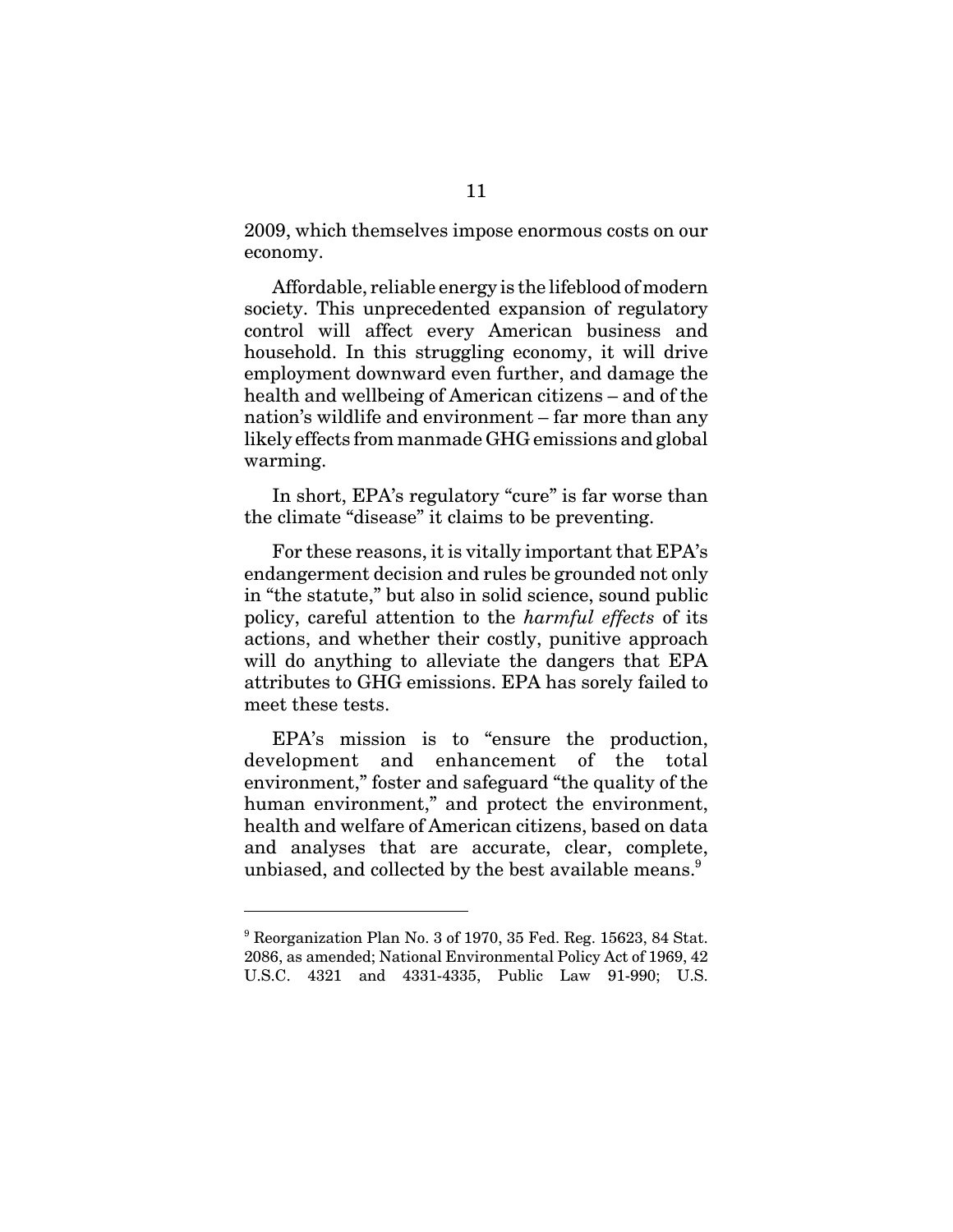The agency abrogates that mission and violates the law and its public trust. First, EPA's carbon dioxide and greenhouse gas regulations actually endanger human health and welfare far more than any reasonably foreseeable harmful effects from climate change. Second, it "safeguards" people from exaggerated or illusory risks which exist only in faulty computer models or Intergovernmental Panel on Climate Change (IPCC) documents that are based largely on manipulated, manufactured, misrepresented or highly selective data and analyses that do not accurately reflect mainstream science.

The agency's carbon dioxide regulations will put EPA in control of nearly everything Americans make, ship, grow, eat, drive and do. They will necessitate major changes in energy use and prices, electricity generation, manufacturing, transportation, heating and air conditioning, employment, and other components of the life styles, living standards, health and welfare of every American. They will harm human health and welfare, environmental values, wildlife habitats and populations, and the overall quality of the human environment.

Complying with EPA's  $GHG/CO<sub>2</sub>$  regulations will add hundreds of billions of dollars per year to current operating and compliance costs, first for automobiles and new coal-fired power plants, then for older units, and gradually for natural gas and other facilities.

Environmental Protection Agency, "Our mission and what we do," http://www2.epa.gov/aboutepa/our-mission-and-what-we-do; Information Quality Act, 44 U.S.C. 3516.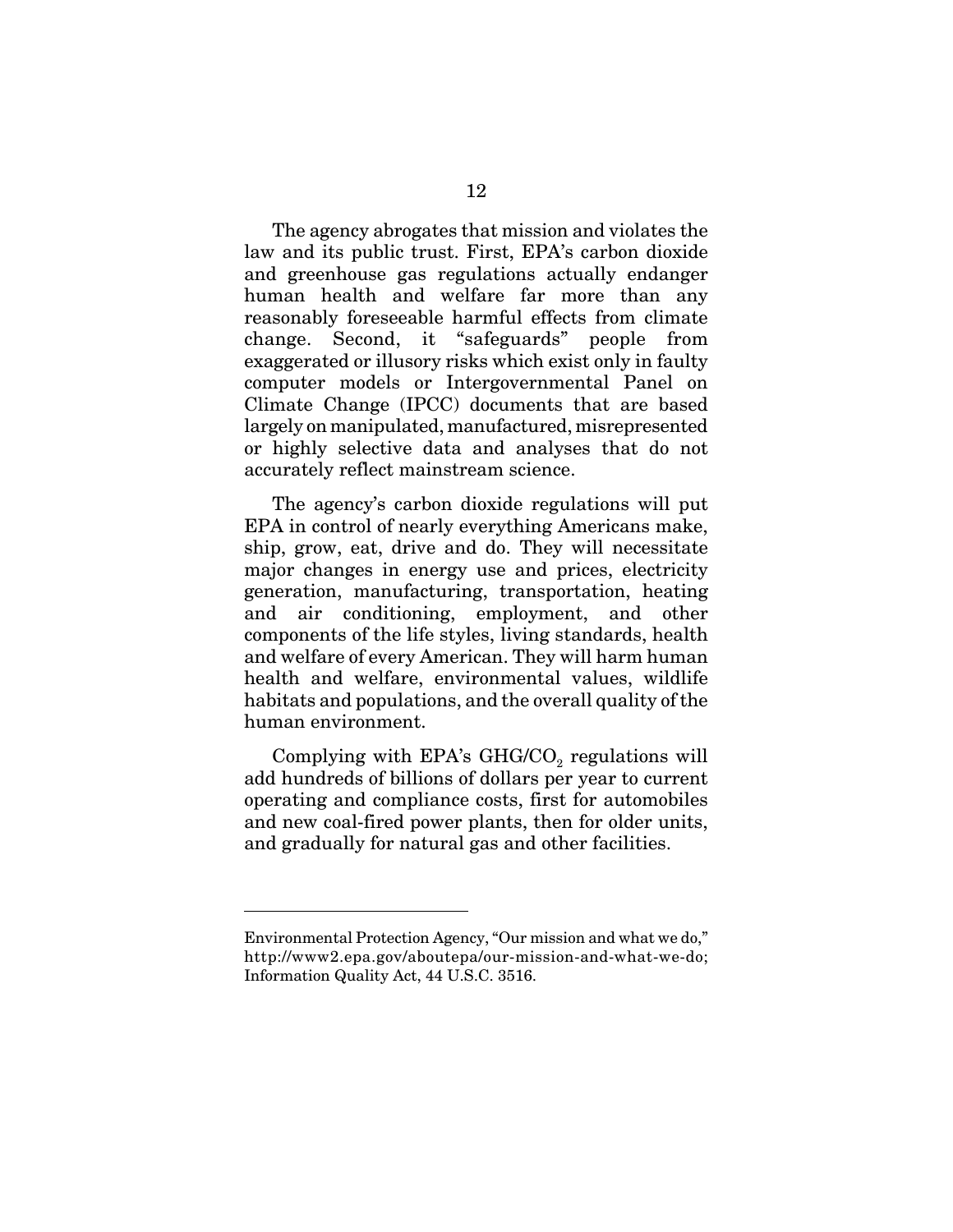Those rising compliance costs will result in higher electricity and fuel prices, expensive facility retrofits and replacements, hundreds of thousands of lost jobs annually, and acute hardship for millions of families.<sup>10</sup>

EPA's endangerment decision has been used to justify taking billions of dollars from profitable sectors of the economy and diverting the funds to subsidize wind, solar and biofuel programs. Recent Department of Energy records reveal that \$26 billion in Energy Department subsidies and loan guarantees for renewable energy projects since 2009 created only 2,298 permanent jobs, at an actual cost of *\$11.45 million per job*. As studies in Spain and Scotland have documented, these expensive "green" energy programs ultimately cause the *loss* of two to four traditional jobs for every renewable energy position created, resulting in still more human hardship that EPA failed to consider, especially for minority and poor families. $^{11}$ 

<sup>&</sup>lt;sup>10</sup> United States Senate Committee on Environment and Public Works, Minority Staff Report, *A Look Ahead to EPA Regulations for 2013* (Oct. 2012), http://www.inhofe.senate.gov/download/ ?id=28b57b78-30ba-4d78-bf32-2259797e513f&download=1; National Economic Research Associates, "Economic Impacts of EPA's Transport Rule and Utility MACT rule," June 2011; Dr. Margo Thorning, senior vice president and chief economist, American Council for Capital Formation, Testimony before the United States House of Representatives Subcommittee on Energy and Power, Committee on Energy and Commerce, February 9, 2011; *Economy Derailed: State-by-state impacts of the EPA regulatory train wreck*, American Legislative Exchange Council, April 2012

<sup>&</sup>lt;sup>11</sup> Institute for Energy Research, "Department of Energy spends \$11 million per job," May 8, 2013, http://www.InstituteForEnergy Research.org/2013/05/08/does-11-million-jobs/; Gabriel Calzada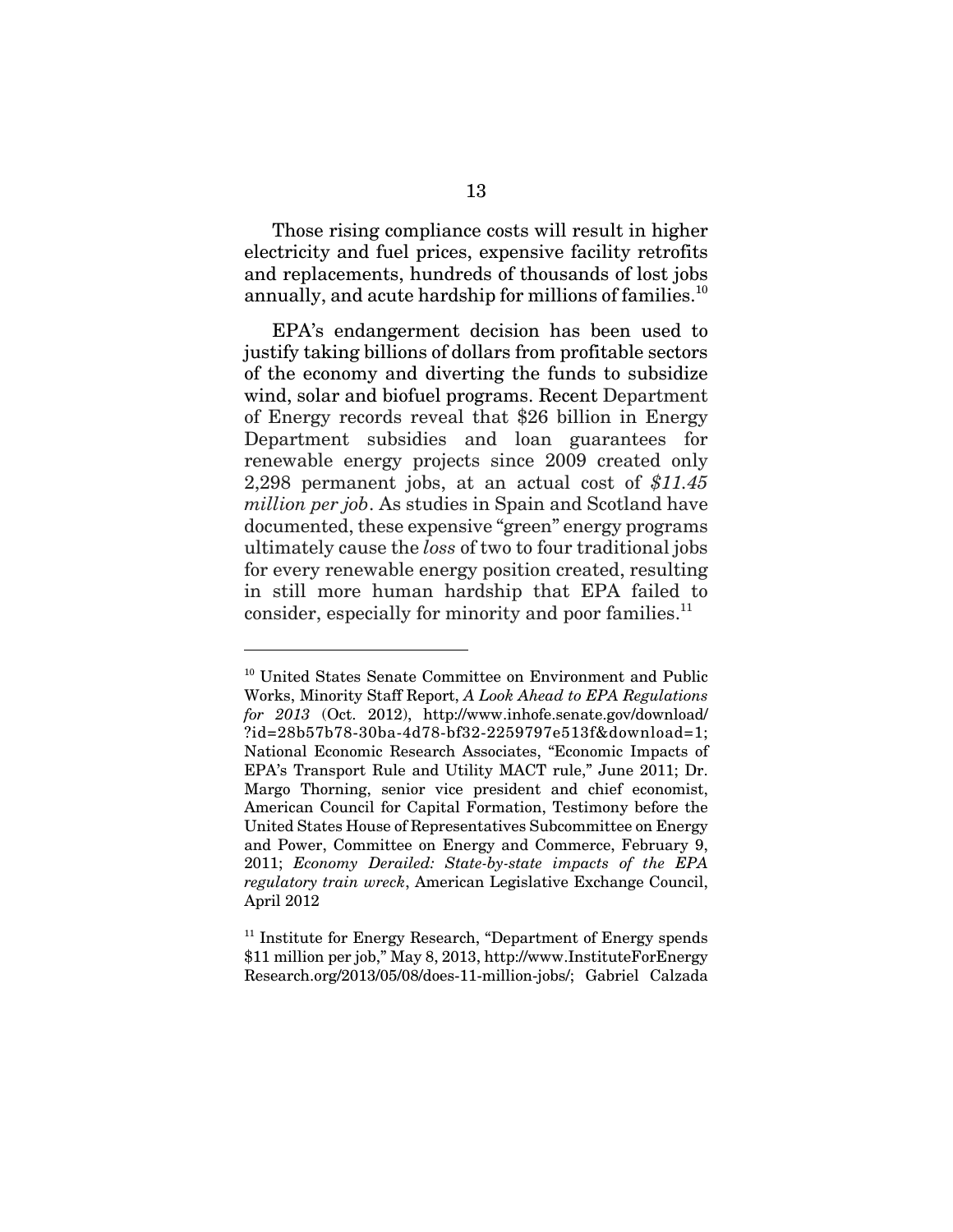Companies forced to pay more for energy and regulatory compliance must often suspend construction projects, outsource work to other countries, reduce work forces, shift people to part-time status, close facilities, file for bankruptcy or close their doors. As breadwinners are laid off or forced to accept reduced work hours – while the cost of fuel, food, services and consumer products increases – families are left unable to heat and cool their homes properly, pay the rent or mortgage, buy clothing and medicines, take vacations, pay their bills, give to charity, save for college and retirement, or eat proper nutritious meals. Increasing numbers are made homeless; more people die from hypothermia. As companies cut back and more people go on unemployment, charitable and government revenues decline, leaving agencies with fewer funds for low income energy assistance, welfare, food stamps and similar programs – just when they are needed most.<sup>12</sup>

Being unable to find or keep a job erodes self-worth, self-confidence and psychological well-being. The stress of being unemployed, or involuntarily holding multiple

Alvarez, *Study of the effects on unemployment of public aid to renewable energy sources*, King Juan Carlos University, 2009; James Delingpole, "The real cost of global warming," The Telegraph, February 28, 2011, http://blogs.telegraph.co.uk/news/ JamesDelingpole/100078040/the-real-cost-of-global-warming/

<sup>12</sup> Management Information Systems, *Potential impact of the EPA endangerment finding on low income groups and minorities*, March 2010; Roy Innis, *Energy Keepers, Energy Killers: The new civil rights battle*, Bellevue, WA: Merril Press (2008), p.1. Paul Driessen, *Affordable Energy: The foundation of human rights and environmental justice*, American Legislative Exchange Council, April 2010.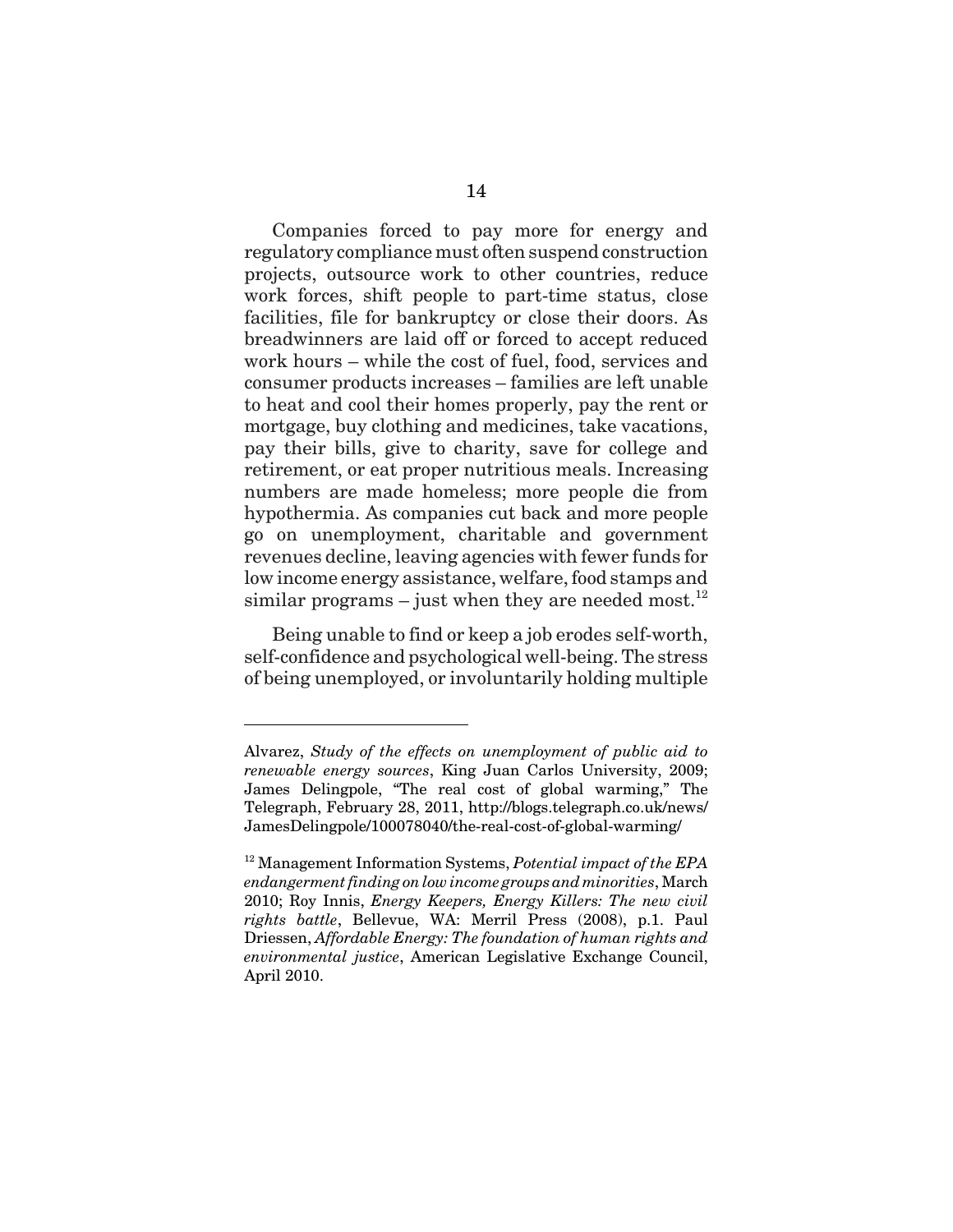lower-paying part-time jobs, means poor nutrition, sleep deprivation, more miles of stressful, expensive commuting, increased risk of heart attacks and strokes, and higher incidences of depression and alcohol, drug, spousal and child abuse. It means more suicides and generally lower life expectancies. These problems have become especially acute among military veterans and for middle-aged male breadwinners, whose prospects for finding gainful employment, on par with what they once enjoyed, become increasingly lower the older they get and the longer they are out of work.<sup>13</sup>

In calculating the supposed regulatory benefits of its GHG regulations, EPA claims each "premature death" theoretically avoided creates millions of dollars in societal economic gains. However, it ignored altogether the *adverse impacts* – and the tens of billions of dollars in costs – that its endangerment decision and GHG rules will have on people's health, wellbeing, life spans and environmental quality, with rising energy costs and declining economic opportunities affecting minority and other poor families most of all. $^{14}$ 

<sup>&</sup>lt;sup>13</sup> Donald Lambro, "Casualties in the jobs war: Suicide statistics start to track the unemployment rate," *Washington Times*, May 8, 2013; H. Harvey Brenner, "Many Factors in the Prediction of National Life Expectancy: GDP and unemployment," testimony before the U.S. Senate Committee on Public Works, June 15, 2011, http://www.epw.senate.gov/public/index.cfm?FuseAction=Files.V iew&FileStore\_id=37188bea-2c5f-4100-a767-f264f1a1ced2;

 $14$  Holly Richmond, "EPA: A human life is worth \$7.9 million." *Grist*, January 26, 2011, http://grist.org/article/2011-01-25-epa-ahuman-life-is-worth-7-9-million/; James Taylor, "House Testimony: EPA grossly overstates the economic benefits of regulation,"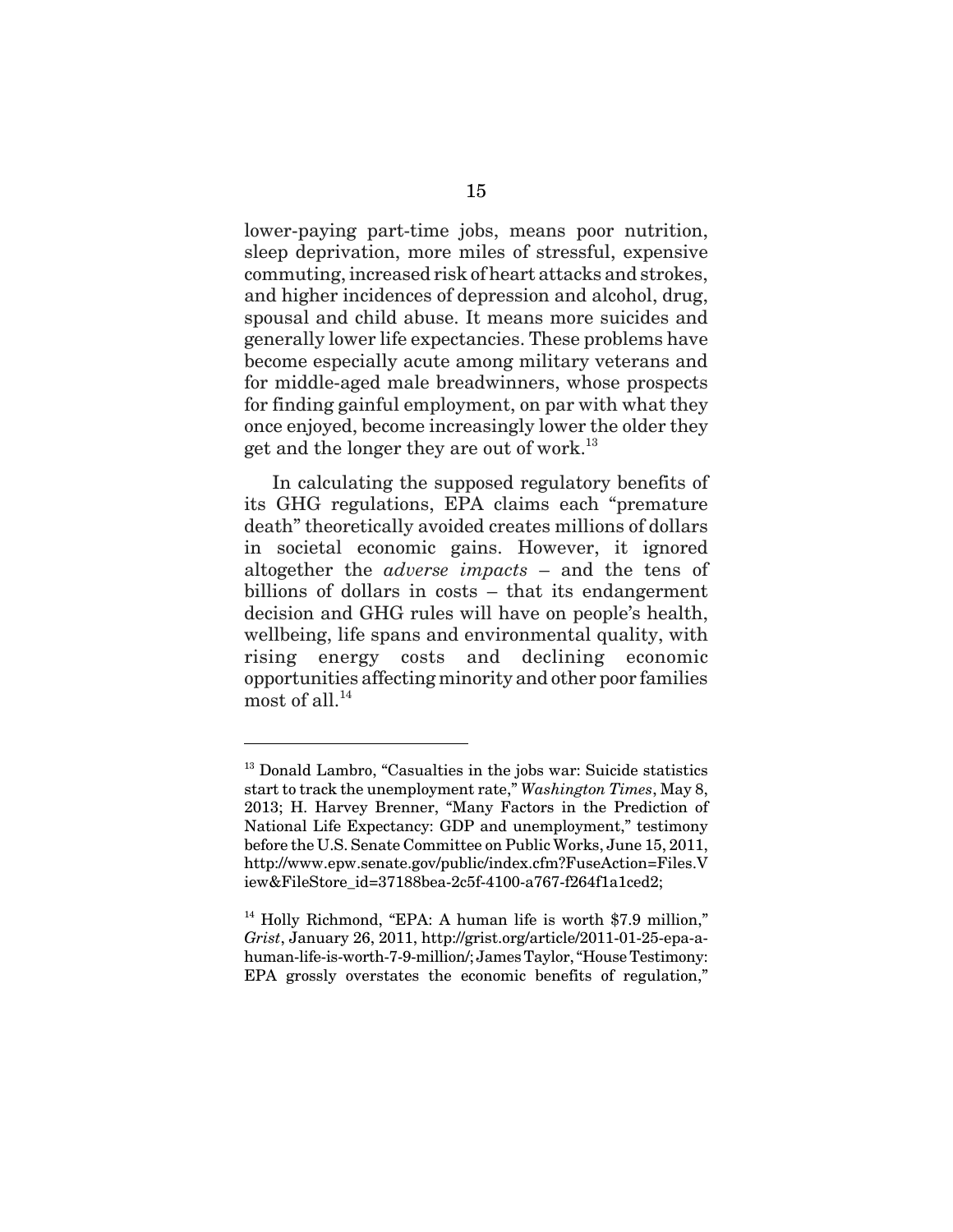EPA's endangerment decision could actually result in the premature death of thousands of Americans annually, with lost "human life values" totaling many billions of dollars. These impacts will be far worse than any global warming damages theoretically avoided. In short, every life allegedly or theoretically improved or saved by EPA's regulations is offset by lives injured or shortened because of the rules.

Finally, these unprecedented actions are occurring amid a protracted economic recession that has been prolonged and worsened by a plethora of burdensome regulations from EPA and other Executive Branch agencies. Adding these bootstrapped and illegal rules to the burdens already shouldered by our weakened economy would likely be devastating for numerous small and large businesses, families and communities.

EPA does not even mention any of these considerations – let alone include them in its "human environment" and "human health and welfare" analyses, place quantitative values on these impacts, conduct cost-benefit studies, or attempt to determine how many lives will be shortened or lost by these major rulemakings. This deliberate failure violates the National Environmental Policy Act, Information

*Environment & Climate News* , July 2012, http://news.heartland.org/newspaper-article/2012/07/13/housetestimony-epa-grossly-overstates-economic-benefits-regulation; Matt Ridley, "Earth to Met Office: Check your climate facts. The latest science suggests that our policy on global warming is hopelessly misguided," *The Times* (London), May 20, 2013, http://www.thetimes.co.uk/tto/opinion/columnists/article3769210 .ece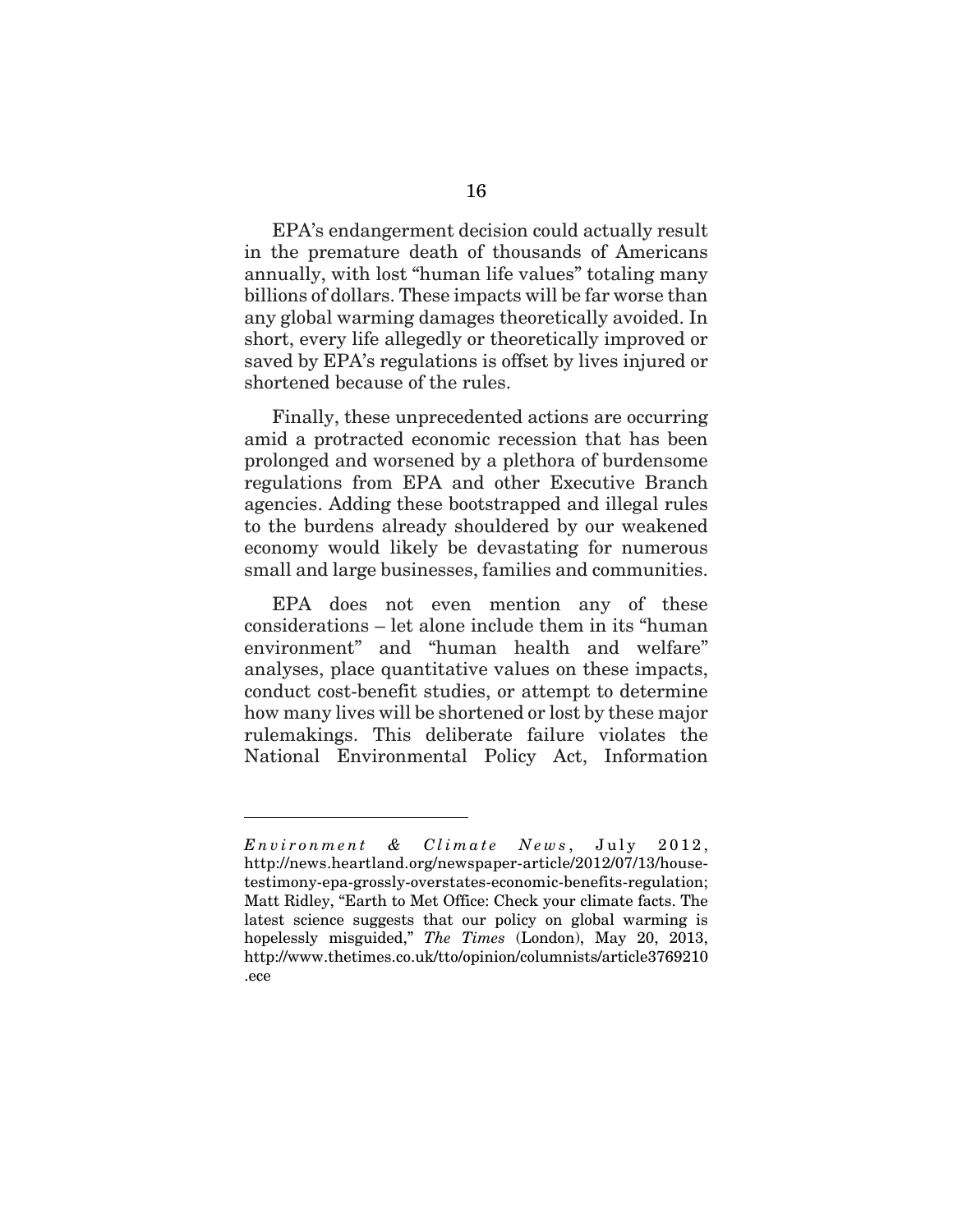Quality Act, EPA mission statement, and other laws that EPA is required to follow.

#### **B. EPA Failed To Consider Adverse Impacts On The Environment**

The agency likewise ignores the significant harm that its endangerment decision and GHG regulations will inflict on the natural environment.

Hydrocarbons provide 82 percent of all U.S. energy consumption. EPA's greenhouse gas rules will inexorably compel America to replace many of these fuels with expensive, unreliable "renewable" alternatives that cost jobs, require far more land and raw materials than do fossil fuels, and cause significant impacts on scenic values, wildlife habitats, and vital bird and bat populations.

A typical 600-megawatt gas-fired power plant requires several hundred acres to generate affordable power 90 percent of the time. In sharp contrast, a 600- MW wind installation like Fowler Ridge in Indiana requires 355 giant turbines, 50,000 acres and 515,000 tons of concrete, steel, copper, fiberglass and rare earth metals to generate expensive electricity intermittently only 20 percent of the time. It also requires a 600-MW gas turbine, to provide power whenever the wind is not blowing, extensive transmission lines from both the wind facility and backup gas generator, and thus far more raw materials than the gas-fired facility alone.<sup>15</sup>

<sup>&</sup>lt;sup>15</sup> Paul Driessen, "Our least sustainable energy option: From land use, economic, environmental or raw materials perspectives, wind is unsustainable," October 19, 2011, http://www.Challenging Climate.org/story/4210/4331/Our-least-sustainable-energy-option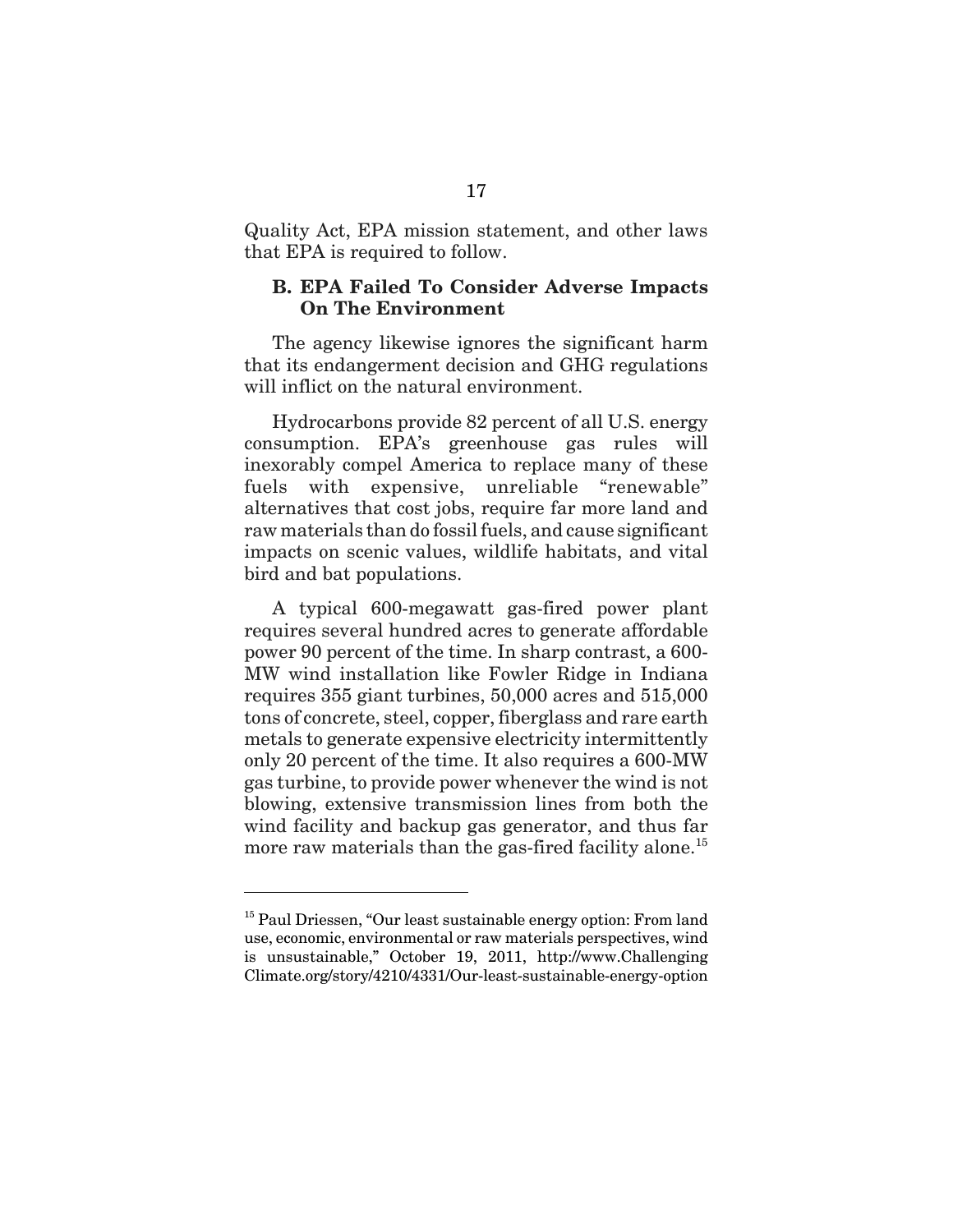The U.S. Fish and Wildlife Service acknowledges that wind turbines kill at least 440,000 eagles, hawks, falcons and other rare, threatened, endangered and protected birds each year. The actual total for the nation's 40,000 turbines is likely many millions of birds and bats annually, based on European studies of actual bird and bat deaths, and accounting for deceptive actions by turbine operators to minimize and hide reported death tolls. As turbines proliferate in response to EPA's endangerment decision and move increasingly into mountain and wetland areas, this unsustainable toll will rise steadily, and some species will be driven nearly to extinction in many areas, in violation of the Endangered Species Act, Migratory Bird Treaty Act and other laws. (Wind turbines also impair nearby property values and can cause persistent human health problems, due to their constant sonic and subsonic noise and flickering-light effects. $1^{16}$ 

In summary, EPA's greenhouse gas regulations will have *net deleterious impacts* on wildlife and their habitats, and on jobs and human health and wellbeing. They will *cost human lives.* These facts must be part of the agency's calculations of risks and benefits. EPA

<sup>&</sup>lt;sup>16</sup> Meera Subramanian, "The trouble with turbines: An ill wind," *Nature*, June 20, 2012; American Bird Conservancy, "Bird deaths from wind farms to continue under new federal voluntary industry guidelines," http://www.abcbirds.org/newsandreports/releases/ 110208.html; Paul Driessen, "Big Wind tax credit exterminates bird species: Thousands of birds killed by wind turbines," *Washington Times*, December 22, 2012, http://www.washington times.com/news/2012/dec/22/big-wind-tax-credit-exterminatesendangered-specie/?page=all; Jim Wiegand, "Big Wind and avian mortality: Hiding the problem," March 15, 2013, http://www.masterresource.org/2013/03/wind-avian-mortality-ii/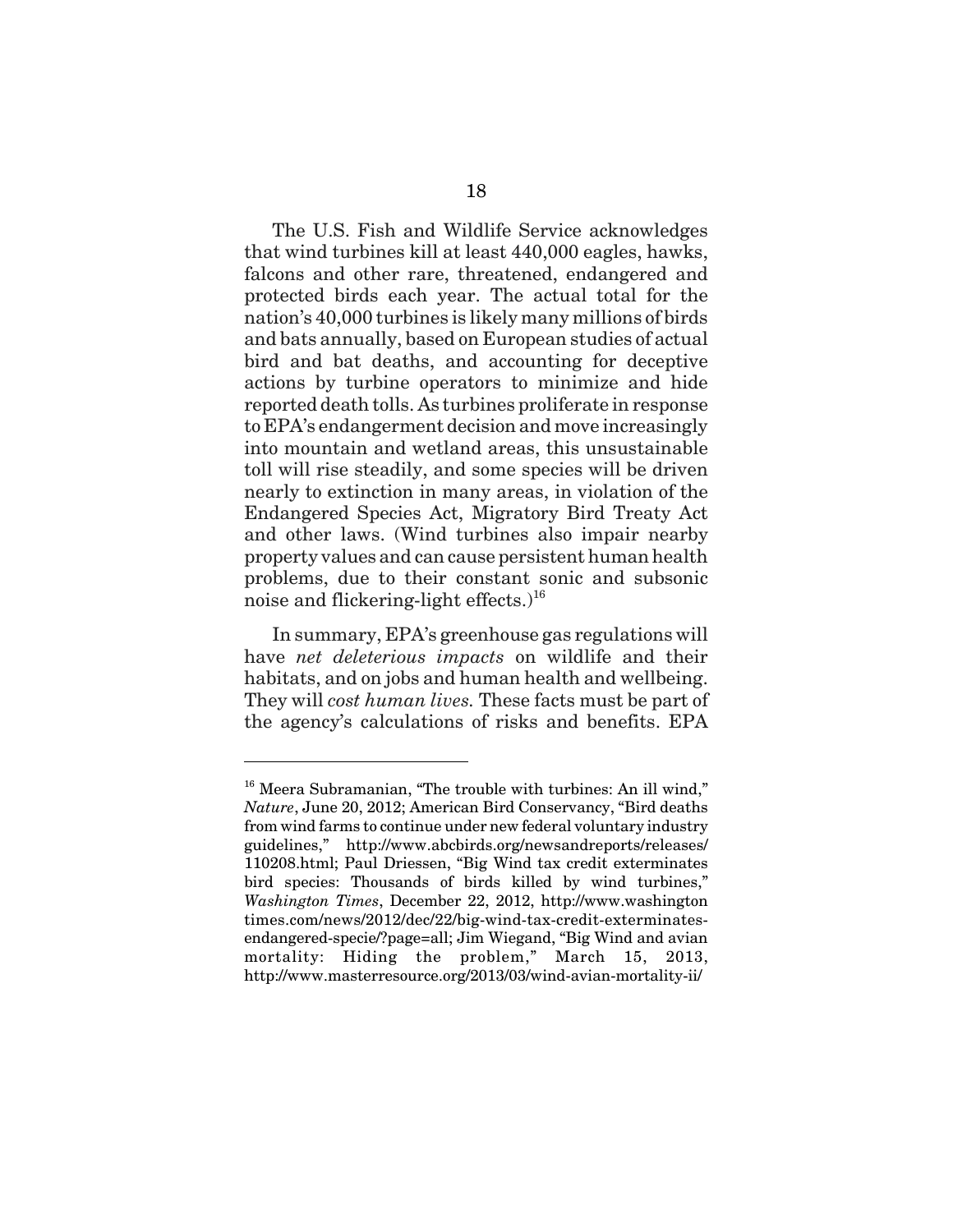cannot merely promote the alleged benefits of its carbon dioxide regulations, while ignoring these significant costs – especially when the benefits themselves are based on climate science that is itself highly suspect and even dishonest.

Accordingly, the agency's regulations are illegal, arbitrary, capricious, and harmful to the environment, health and welfare of American citizens.

### **C. EPA's Findings Of Harm From Greenhouse Gases Are Contrary To Mainstream Science and Empirical Data.**

EPA has failed to meet the test of scientific integrity and credibility. Its carbon dioxide regulations are based on faulty and cherry-picked scientific reports, and on computer models that poorly reflect our still inadequate understanding of climate system dynamics, have completely failed to predict global temperatures, and have generated extreme storm and drought scenarios that are nowhere reflected in actual events. These false claims and scenarios must not be the basis for regulations that control and damage America's energy, economy, jobs, health and welfare, as amicus demonstrated, *supra*.

The agency's position hardly reflected genuine climate science or the weight of scientific opinion or consensus a half dozen years ago in 2007, when this Court rendered its decision in *Massachusetts v. EPA.* It certainly did not in 2009, when EPA found that carbon dioxide endangers human health and welfare, which amicus disputes. Since then, science has moved dynamically forward. Earth's climate and weather events have refused to cooperate with EPA's dire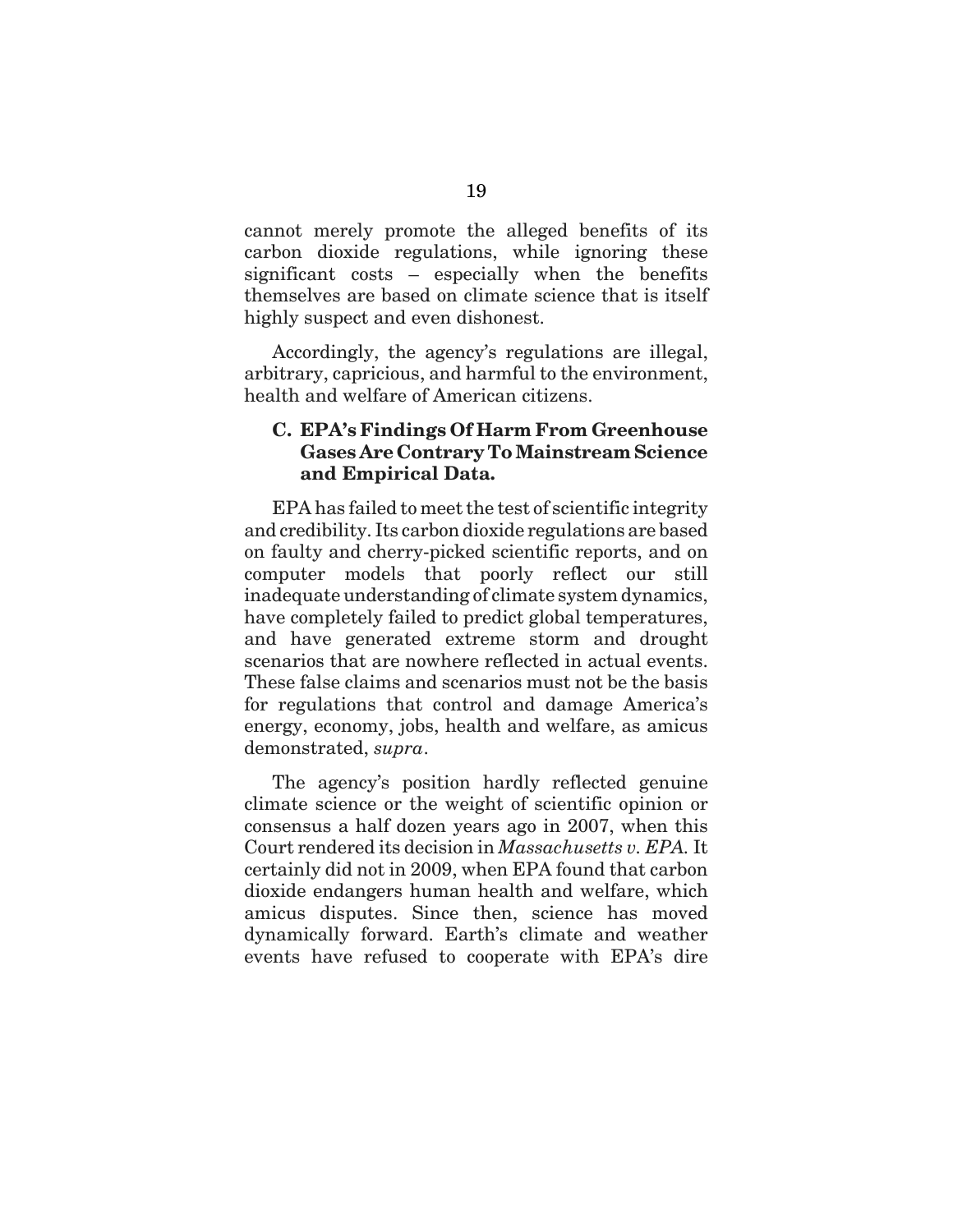predictions, even as the agency's views and decisions seemingly remain etched in stone.

The weight of credible empirical evidence and scientific opinion now makes it increasingly clear that the views of amicus comport with responsible mainstream views on climate change science, while EPA represents the extreme fringe of alarmist opinion.

The issue is not, and never has been, whether carbon dioxide and other greenhouse gases "contribute to" climate change. They do. Rather, the issues are:

(1) Whether these gases now *dominate* planetary climate variation, supplanting complex solar, cosmic, atmospheric, oceanic and other forces that have governed global warming and cooling, storms and other climate changes throughout Earth's history;

(2) Whether human GHG emissions will cause *dangerous* climate changes that a technologically advanced United States will be unable to withstand, mitigate or adapt to;

(3) Whether an EPA *failure* to adopt greenhouse gas regulations will be more harmful to Americans' environment, health and welfare than the effects of *implementing* these costly, damaging rules; and

(4) Whether EPA's costly actions will have any measurable effect on global temperatures, even using the most sensitive instruments and assuming that  $CO<sub>2</sub>$  plays a dominant role in climate change.

Nothing in the climate record or in EPA's endangerment finding or vehicle and power plant rules supports a positive answer to any of these questions.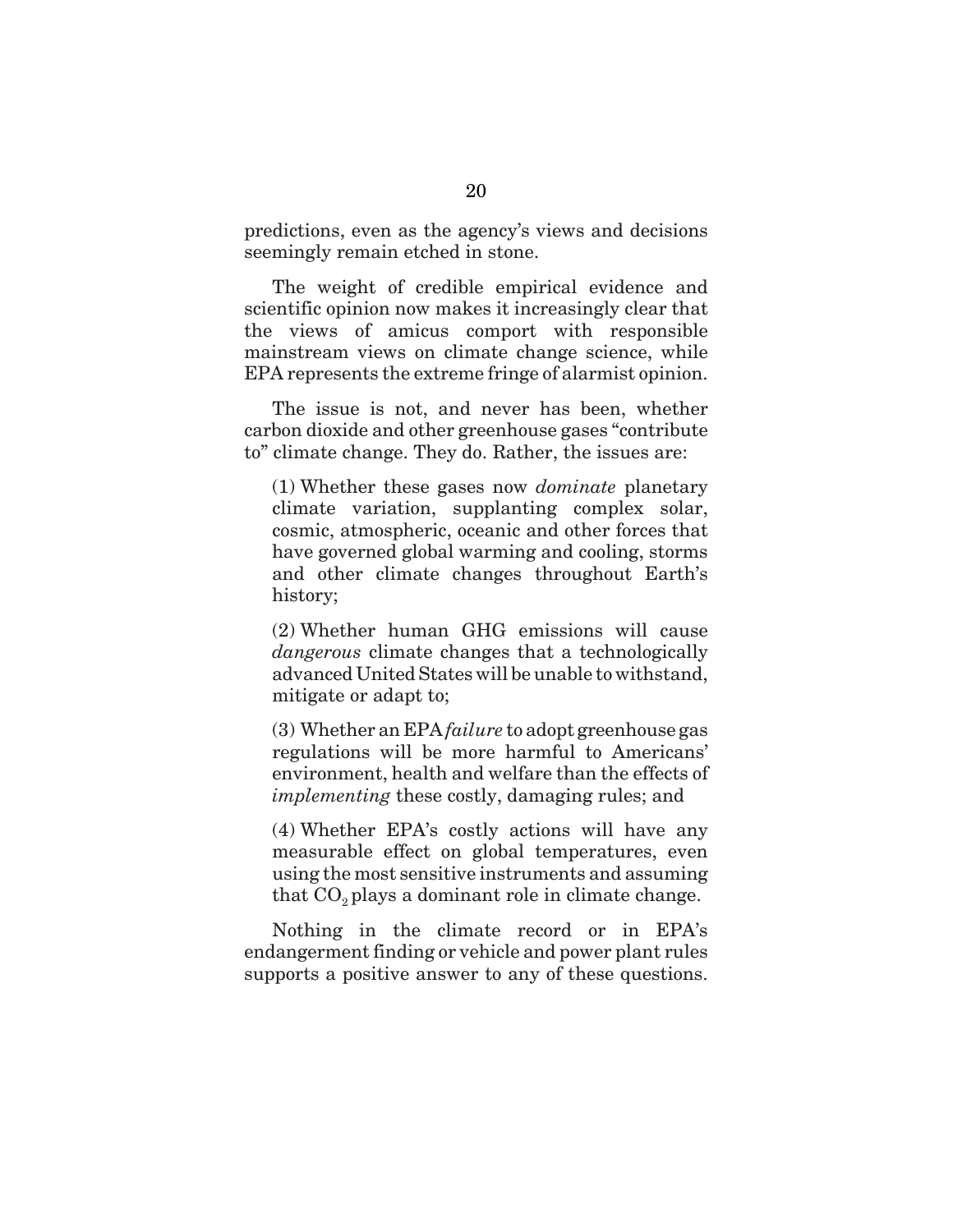Nothing supports its claim of "90-99% certainty" that humans caused "most" of the sporadic atmospheric warming that Earth experienced between 1950 and 1997. Extensive empirical evidence suggests that EPA's actions were based on analyses and claims that were erroneous, dishonest, even fraudulent, and clearly beyond the boundaries of mainstream empirical science.

The Information Quality Act and related Federal guidelines require that EPA and other regulatory agencies base "major" and "influential" rulemakings on data and analyses that are accurate, clear, complete, unbiased and collected by the best available methods. EPA failed to do this. Section 108(a) of the Clean Air Act itself states: "Air quality for an air pollutant shall accurately reflect the latest scientific knowledge useful in indicating the kind and extent of all identifiable effects on public health or welfare which may be expected from the presence of such pollutant in the ambient air, in varying quantities."17

EPA's actions are in derogation of these requirements. Indeed, the scientific and observational basis for EPA and IPCC claims of "dangerous manmade climate change" is tenuous, biased, inaccurate, incomplete, unsupported by actual observations, and lacking in scientific integrity.

<sup>17</sup> Congressional Research Service, Report for Congress, *The Information Quality Act: OMB's Guidance and Initial Implementation*, September 17, 2004, https://it.ojp.gov/documents/ CRS\_IQ\_Act\_OMB\_Guidance\_and\_Implementation.pdf; Clean Air Act, 42 U.S.C. § 7408(a), Air Quality Criteria and Control Techniques.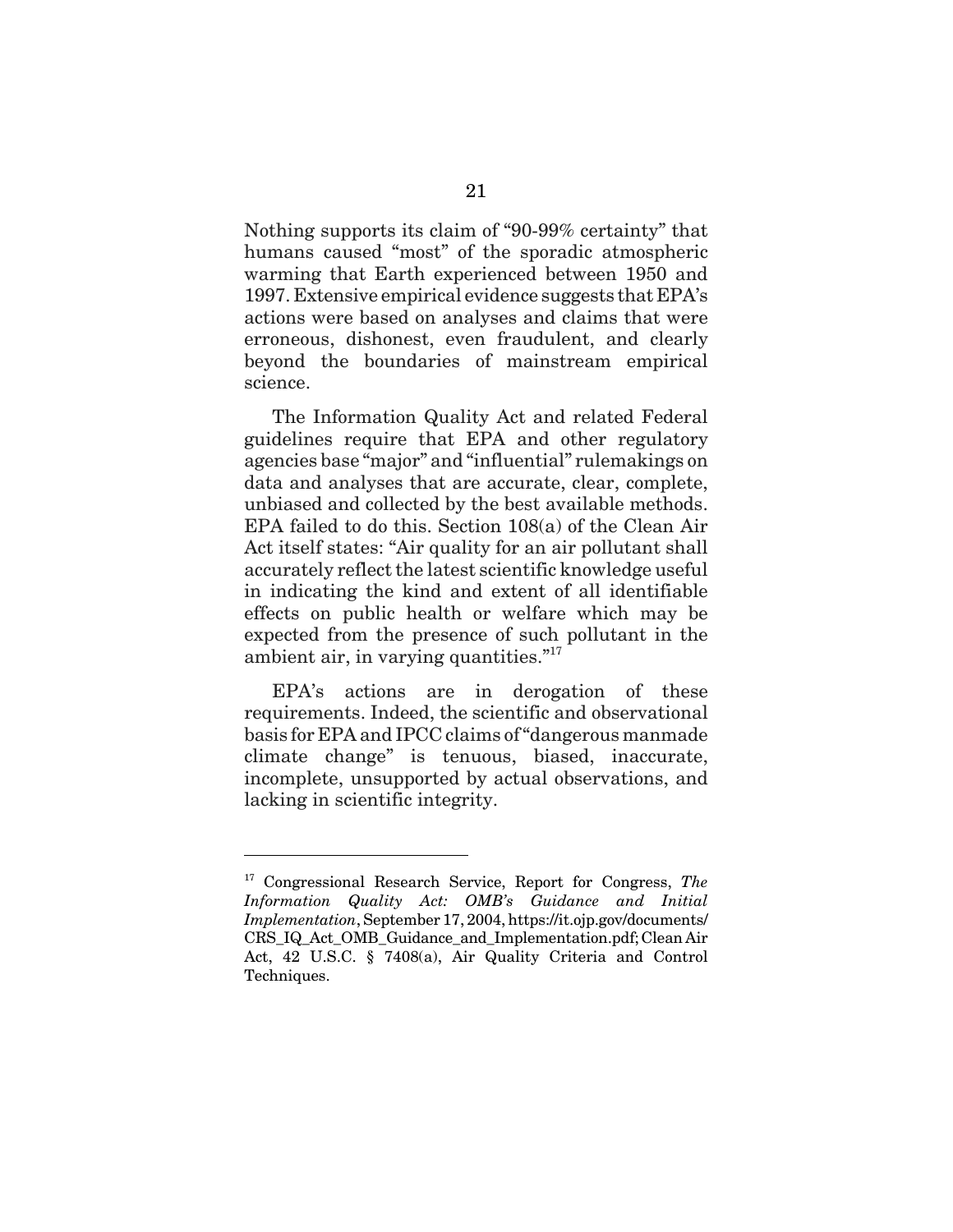If EPA and IPCC claims about the effects of carbon dioxide and other greenhouse gases on weather and climate were correct, observations and measurements of temperatures, storms, sea levels and other physical parameters over the past 35 years would reflect those claims and the forecasts of computer models used to support them. However, actual physical evidence contradicts the models and claims of unprecedented catastrophes caused by increasing  $CO<sub>2</sub>$  levels.

Even as atmospheric carbon dioxide levels kept rising – slowly before 1940, more rapidly 1940-1970, and still more quickly after that, ultimately reaching 400 parts per million in 2013 (0.04 percent of Earth's atmosphere) – average global temperatures *rose* 1910- 1940, *fell slightly or remained stable* 1940-1979, rose slightly 1979-1997, and remained *unchanged* from 1997 to the present. Rising levels of plant-fertilizing  $CO<sub>2</sub>$ have enhanced plant growth and "greened" the planet, but have not resulted in steadily higher temperatures. Even University of East Anglia's Climate Research Unit scientists have acknowledged that they "cannot account for the lack of warming" in recent years.<sup>18</sup>

<sup>18</sup> *See* David Whitehouse, *The Global Warming Standstill*, London: Global Warming Policy Foundation (2013), ttp://www.thegwpf.org/ content/uploads/2013/03/Whitehouse-GT\_Standstill.pdf; David Rose, "Global warming stopped 16 years ago, reveals Met Office report quietly released," MailOnline (UK), October 13, 2012, http://www.dailymail.co.uk/sciencetech/article-2217286/Globalwarming-stopped-16-yearsago-reveals-Met-Office-report-quietlyreleased-chart-prove-it.html (April 10, 2013); "A Sensitive Matter: The climate may be heating up less in response to greenhouse gas emissions than once was thought," *The Economist*, March 30, 2013 (noting that Hadley Center data show the average global temperature was 58.1 degrees F (14.5 C) in 1997 and 2012, with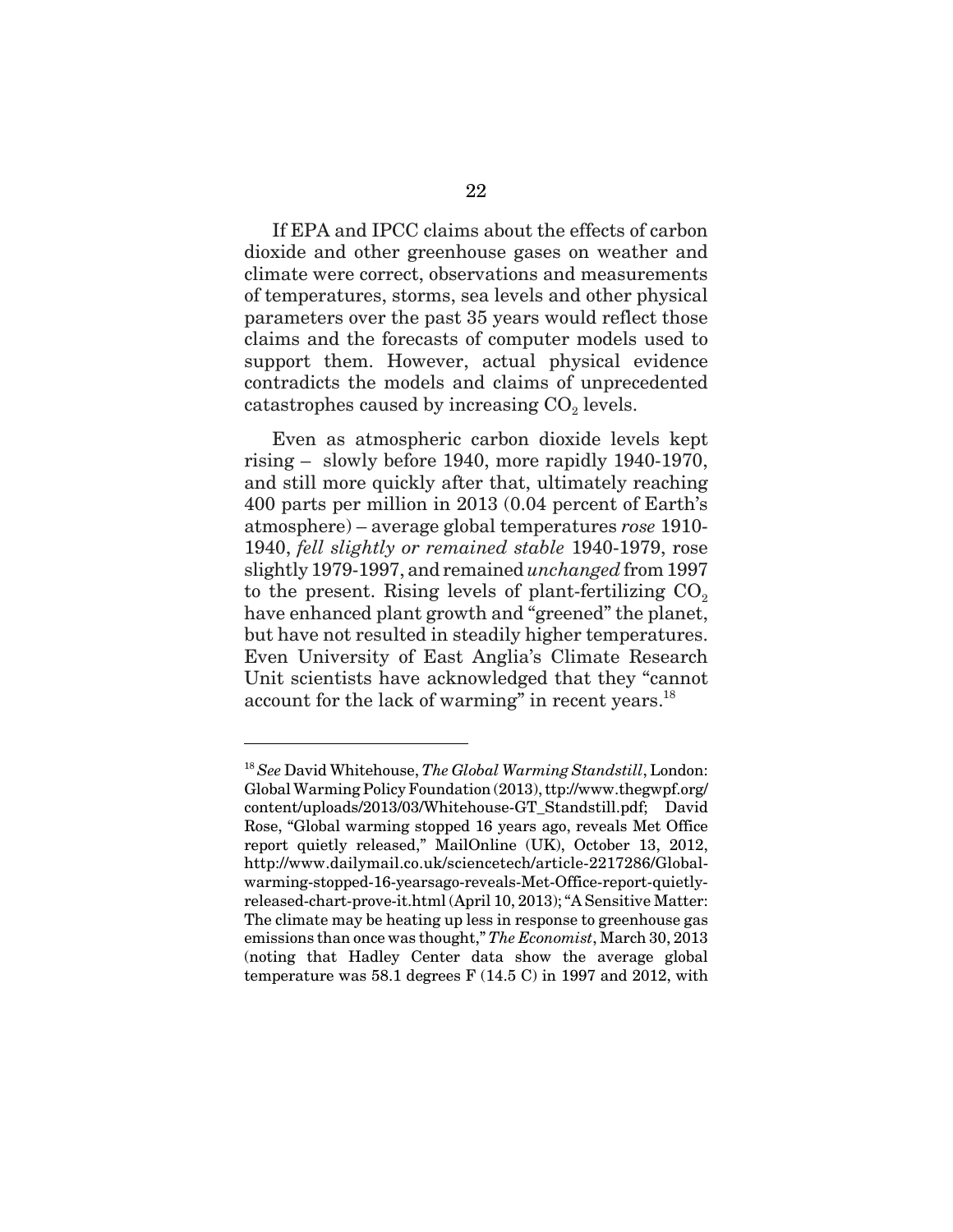This empirical temperature record demonstrates that EPA's reliance on models is misplaced and contradicts its claim that Earth's climate is highly sensitive to increasing atmospheric carbon dioxide levels. There is no evidence that Earth is approaching a "tipping point" in preventing "dangerous" global warming. Indeed, an August 2013 IPCC graph dramatically shows that every IPCC climate model over the past 22 years (1990-2012) predicted that average global temperatures would be as much as 0.9 degrees C (1.6 degrees F) higher than they actually were. And yet the computer models remain the primary basis for EPA policies and rulemakings, while the agency dismisses empirical "real world" data and observations.<sup>19</sup>

The past two winters were among the coldest in decades for many parts of Canada, Russia, central Europe and the United Kingdom. A lethal "100-year, record-smashing" spring cold and snow across central Europe in March 2013 killed thousands of people. Britain's coldest on record Easter 2013 was followed by a week of freezing temperatures, gales and snow, with roads and schools closed, millions of families without

periods of slight warming and cooling in between, ranging sporadically 0.1-0.7 degrees F annually above or below this 58.1 degree mark); Paul Driessen, *Carbon Dioxide: The Gas of Life: Tiny amounts of this miracle molecule make life on Earth possible*, Committee For A Constructive Tomorrow (2013) (summarizing results of over 100 peer-reviewed scientific papers on CO2 and plant growth).

<sup>19</sup> Ross McKitrick, "IPCC models getting mushy," *Financial Post*, September 16, 2013, http://opinion.financialpost.com/2013/09/ 16/IPCC-models-getting-mushy/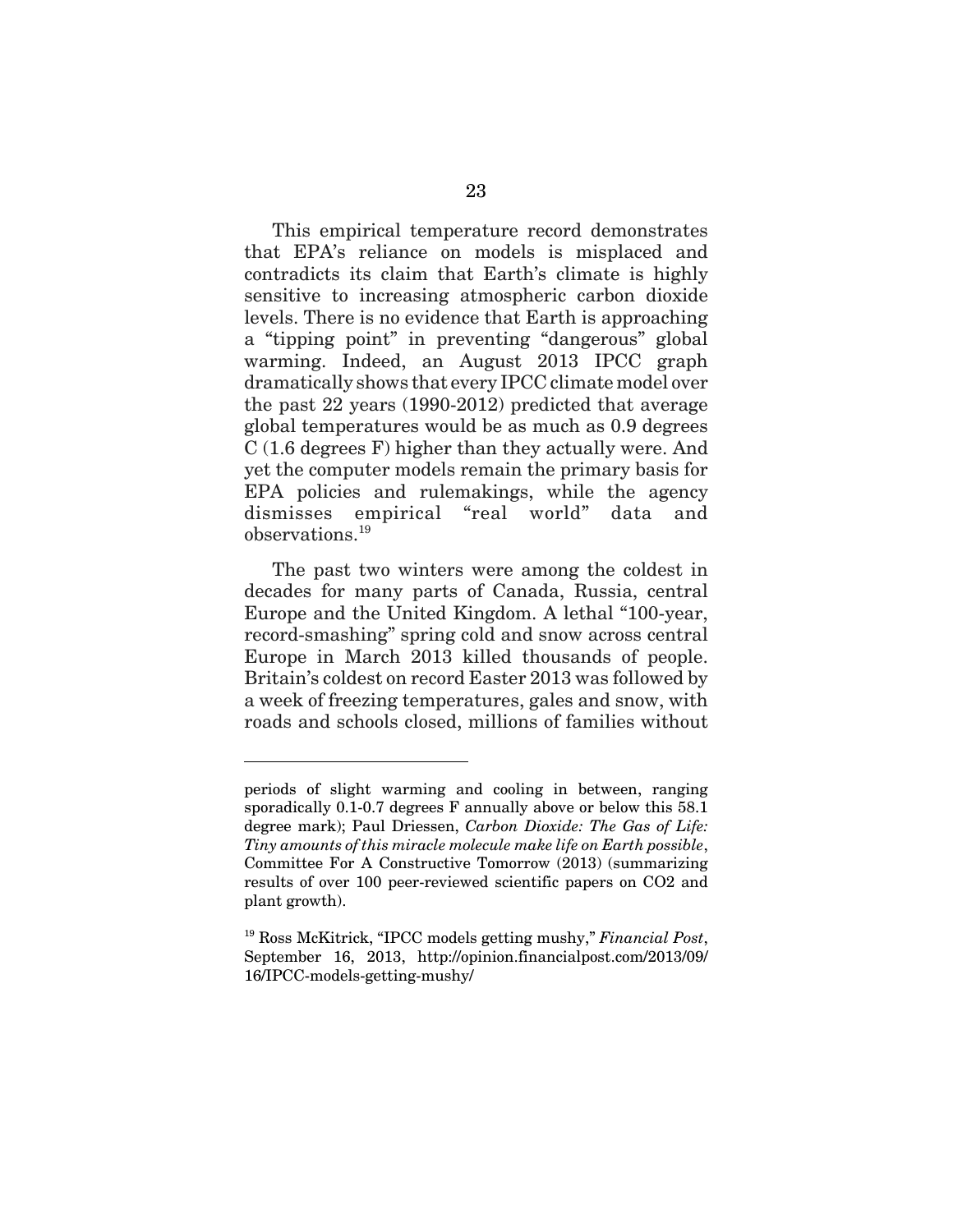power, and hundreds of poor pensioners dying of hypothermia. Spring 2013 was one of the coldest on record for the United States.<sup>20</sup>

The frequency and severity of hurricanes, tornadoes, floods and droughts have not deviated from observed trends and cycles over the last century and are well within the normal range of historic variability. No Category 3 or higher hurricane has made landfall in the USA since 2005, the longest such period in over a century, and 2013 was the first year since 1994 when not one major Atlantic hurricane even formed. The years 2012 and 2013 gave the United States its fewest strong tornadoes since 1954. Genuine empirical science does not attribute this low ebb in "extreme weather events" to carbon dioxide, nor would true science blame  $CO<sub>2</sub>$  when such events do occur.<sup>21</sup>

<sup>&</sup>lt;sup>20</sup> Nathan Rao, "Coldest Easter ever: Arctic misery set to last week as temperatures drop to -15C; Britain is braced for the coldest Easter on record," *Daily Express* (London), March 25, 2013; James M. Taylor, "Cold spring pummels people, animals from Russia to Florida," *Environment & Climate News*, May 2013, page 13; Steven Goddard, "U.S. headed for coldest spring on record," http://steven goddard.wordpress.com/ 2013/05/02/ us-headed-for-the-coldestspring-on-record/; Our Amazing Planet, "Snowy spring snaps records across US: Cold temperatures as much as 20 degrees below normal," http://weather.aol.com/2013/05/02/snowy-spring-snapsrecords-across-us/. For Britain, the record cold and snow comes just 13 years after CRU scientist David Viner warned that global warming meant "children just aren't going to know what snow is."

<sup>21</sup> Craig D. Idso, Robert M. Carter and S. Fred Singer, *Climate Change Reconsidered: 2011 Interim Report of the Nongovernmental International Panel on Climate Change*, Chicago: Heartland Institute, pp 123-150, http://www.nipccreport.org/report s/2011/pdf/05ExtremeWeather.pdf; Harold Brooks, "The tornado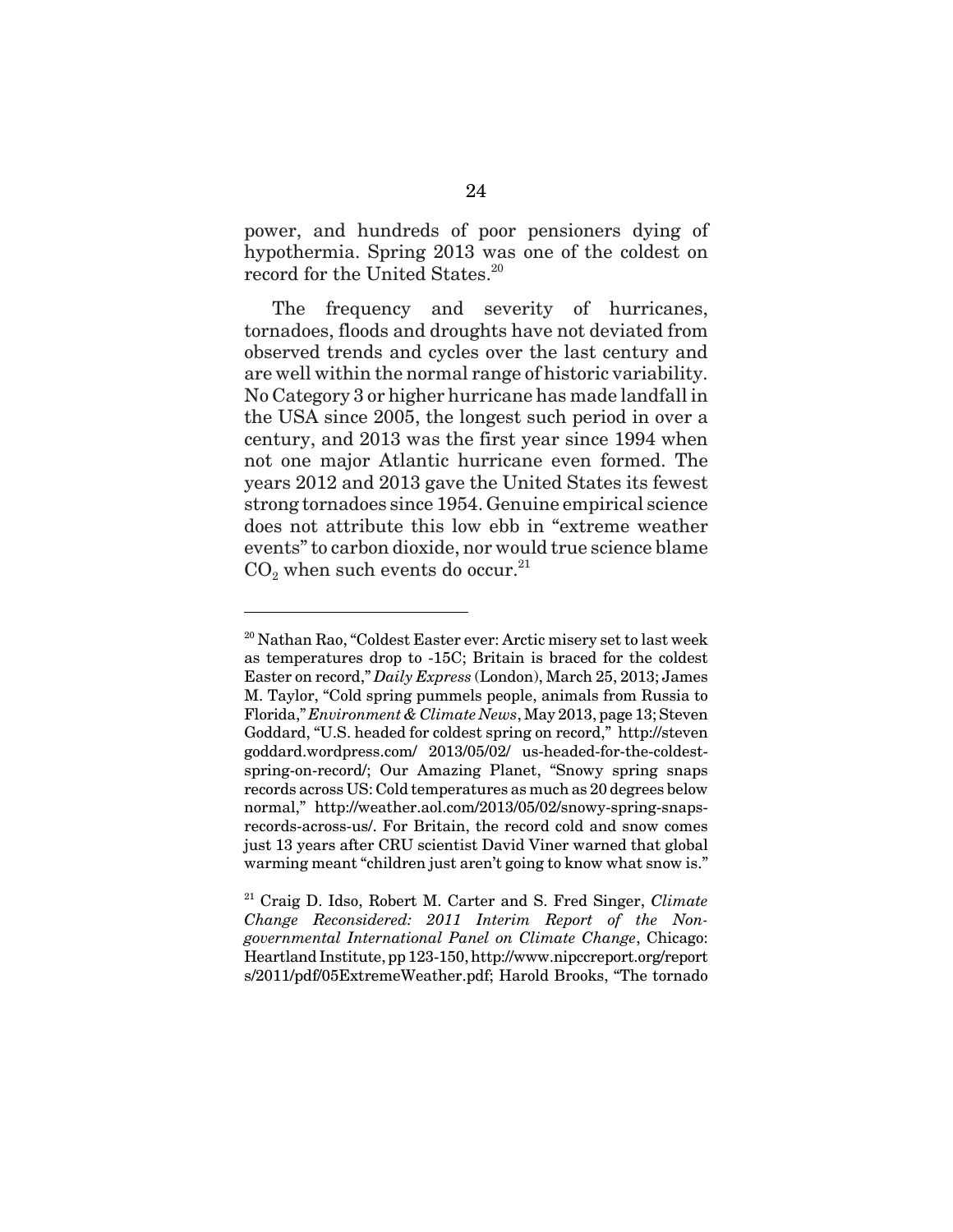Arctic climate and sea ice are within a few percentage points of their "normal" levels for the past fifty years. The Antarctic is experiencing more ice and colder weather than at any time in decades. The rate of sea level rise has barely changed in a century and now stands at less than seven inches per century.<sup>22</sup>

That the models' often scary forecasts have been incorrect and unsupported by actual observations is not surprising. Earth's climate system is complex, dynamic, turbulent and frequently changing. However, computer climate models employ simplified assumptions that: carbon dioxide is the primary driving force behind climate change; water vapor only *amplifies* the effects

drought of 2012," August 2, 2012, http://www.norman.noaa.gov/2012/08/the-tornado-drought-of-2012/; The Weather Channel, "Major hurricane drought continues in US," October 24, 2012, http://www.weather.com/news/weatherhurricanes/major-hurricane-drought-us-20120814; Craig D. Idso, Robert M. Carter and S. Fred Singer, *Climate Change Reconsidered II: Physical Science*, pp. 945-954; Benny Peiser, "Global warming isn't to blame for the disaster in the Philippines," *The Spectator*, November 12, 2013.

<sup>&</sup>lt;sup>22</sup> Patrick Michaels and Paul Knappenberger, "New research calls into question high rates of sea level rise," Cato Institute, December 20, 2012, http://www.cato.org/blog/current-wisdom-new-researchcalls-question-high-rates-sea-level-rise/; S. Fred Singer and Dennis Avery, *Unstoppable Global Warming Every 1,500 Years*, Lanham, MD: Rowman & Littlefield Publishers, 2007 (pages 37-40,137-140); Willie Soon and Paul Driessen, "Desperately seeking Arctic warmth: 300 years of exploration records show recent Arctic warming is not unusual," *Washington Times*, May 12, 2010; *Climate Change Reconsidered II: Physical Science*, pp. 637-47; 756- 796; Anthony Watts, "New study using GRACE data shows global sea levels rising less than 7 inches per century," WattsUpWithThat.com, July 3, 2013.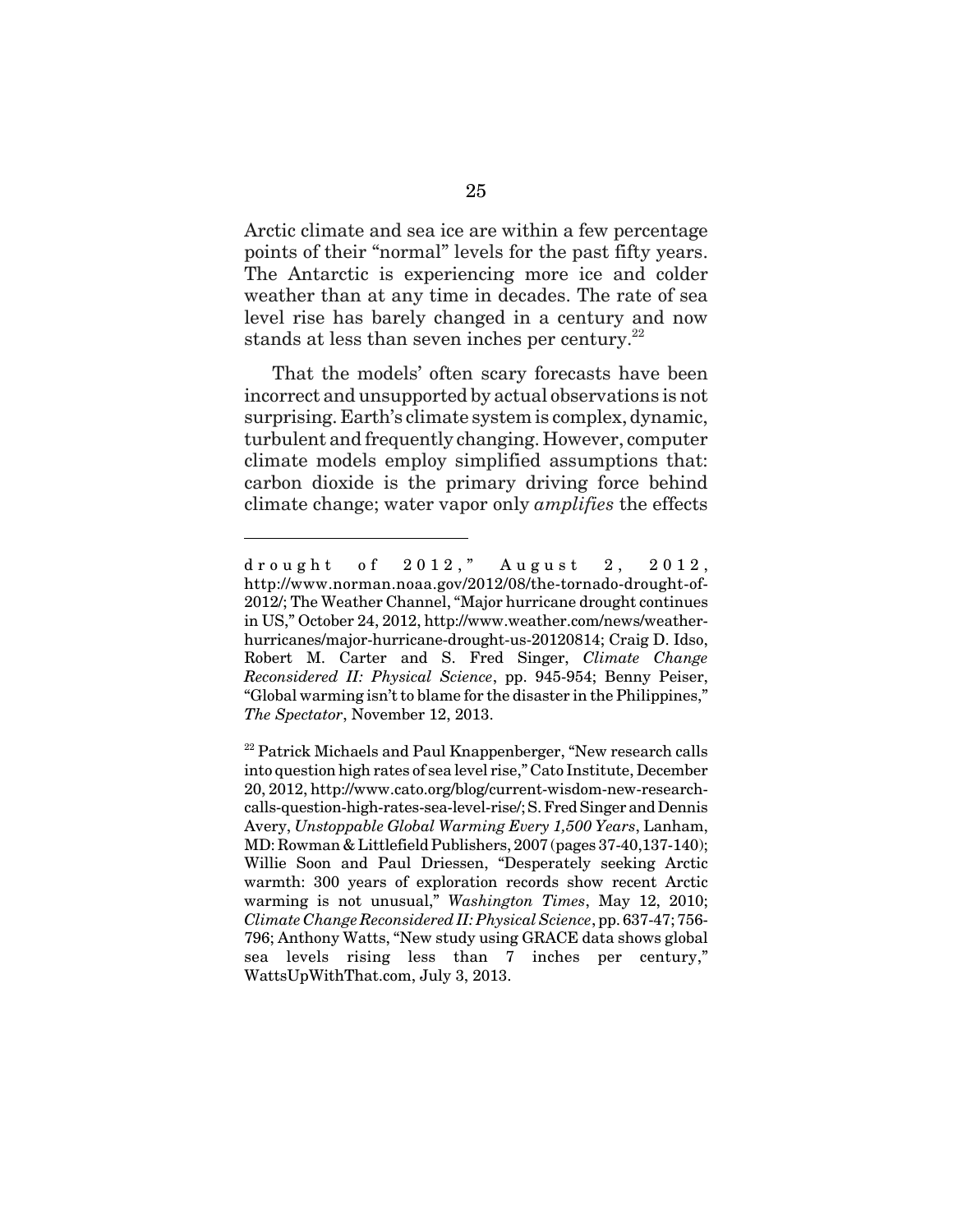of  $CO<sub>2</sub>$ ; and the sun and cosmic rays play only insignificant roles. These and other invalid assumptions illustrate the models' problem of "garbage in, garbage out" and reflect late physicist Niels Bohr's Yogi Berra-esque observation that "prediction is very difficult, especially about the future." http://www.quotationspage.com/quote/26159.html

Compounding these problems, EPA did no climate research of its own. The agency simply cherry-picked studies that supported its political agenda and ignored extensive empirical observations, data and reports that *questioned or contradicted* the agency's findings. It relied "most heavily" on the 2007 findings of the Intergovernmental Panel on Climate Change, to claim there is "compelling and overwhelming" evidence that climate change endangers human health and welfare. It insisted that the IPCC papers represent "the best available scientific assessments" and that they "have gone through rigorous and transparent peer review."<sup>23</sup>

 $23$  On April 24, 2009, EPA wrote: "EPA has developed a technical support document (TSD) which synthesizes major findings from the best available scientific assessments that have gone through rigorous and transparent peer review. The TSD therefore relies most heavily on the major assessment reports of both the Intergovernmental Panel on Climate Change (IPCC) and the U.S. Climate Change Science Program (CCSP). EPA took this approach rather than conducting a new assessment of the scientific literature. The IPCC and CCSP assessments base their findings on the large body of many individual, peer-reviewed studies in the literature, and then the IPCC and CCSP assessments themselves go through a transparent peer-review process." Proposed Endangerment and Cause and Contribute Findings for Greenhouse Gases under Section 202(a) of the Clean Air Act, 74 Fed. Reg. 18,886, 18,894 (April, 24, 2009). Since the CCSP itself also relies heavily on IPCC documents, the IPCC is really the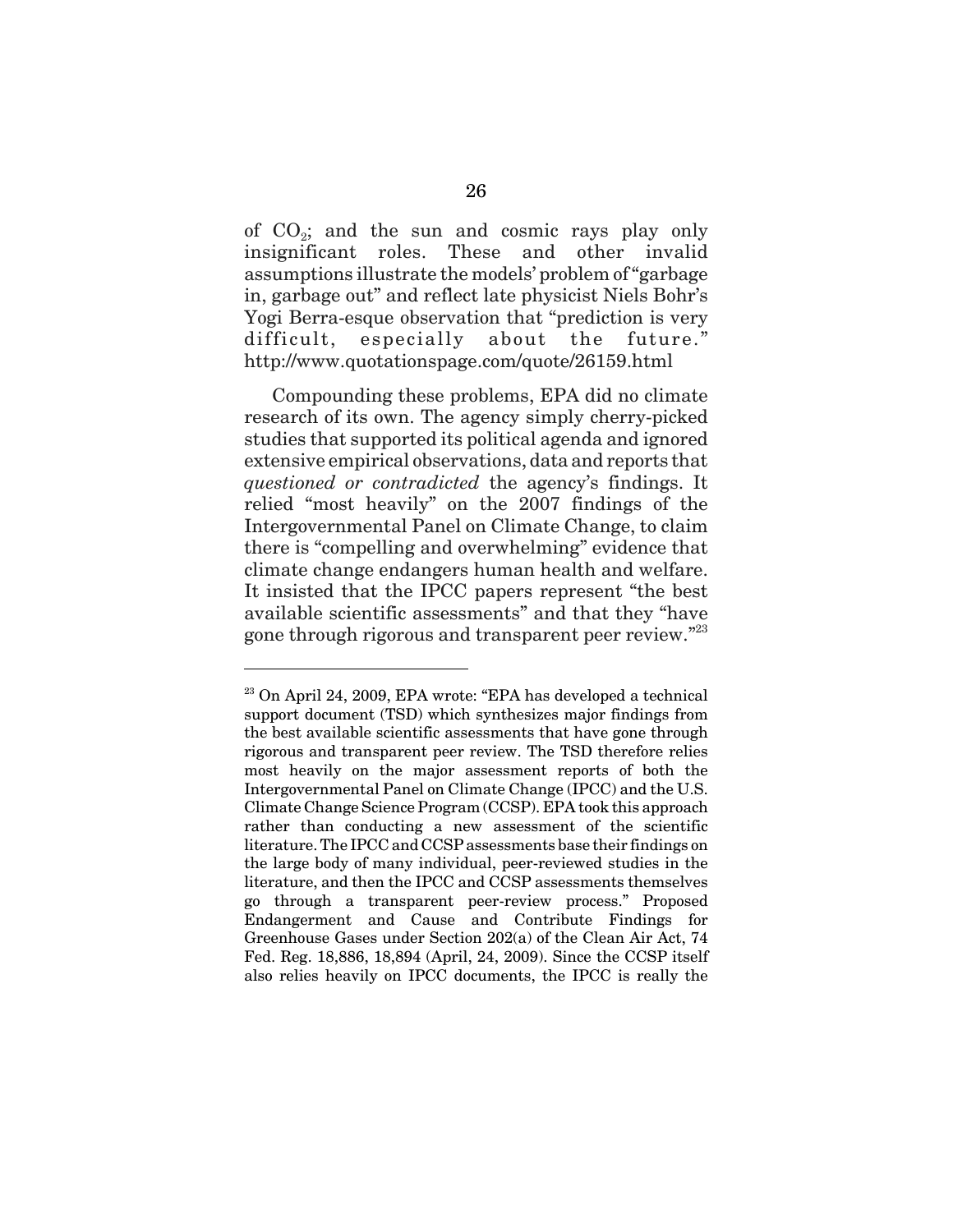However, EPA did not even (1) review the studies used to justify its rulemaking to assess their reliability, credibility or integrity; (2) determine whether they actually had been peer-reviewed; or (3) revise its findings as new evidence became available. These fatal flaws further underscore the arbitrary and illegal nature of its endangerment decision and undue reliance on IPCC documents.

Just before EPA rendered its December 2009 endangerment decision, the first group of "Climategate" emails revealed that a closed network of scientists controlled the IPCC process, manipulated data and excluded opinions that differed from their own, to promote alarmist perspectives on manmade global warming while excluding evidence and reports showing that ongoing and future climate changes were natural in original and were neither "dangerous" nor unprecedented. Then, as EPA was issuing its first four GHG rules in 20010 and 2011, a second collection of Climategate emails and other revelations and studies further undermined the false scientific foundation for these destructive EPA rules. $^{24}$ 

Climategate emails and independent studies also reveal that many analyses and reports included in the

primary source of all EPA analyses and pronouncements, and all IPCC biases, errors and misstatements are thus transferred to EPA and U.S. public policy and regulations.

<sup>24</sup> *See, e.g.,* Steven Mosher and Thomas Fuller, *Climategate: The CRUtape letters,* Lexington, KY: 2010; Peabody Energy Petition for Reconsideration of EPA's endangerment finding, http://epa.gov/ climatechange/Downloads/endangerment/Petition\_for\_Reconside ration\_Peabody\_Energy\_Company.pdf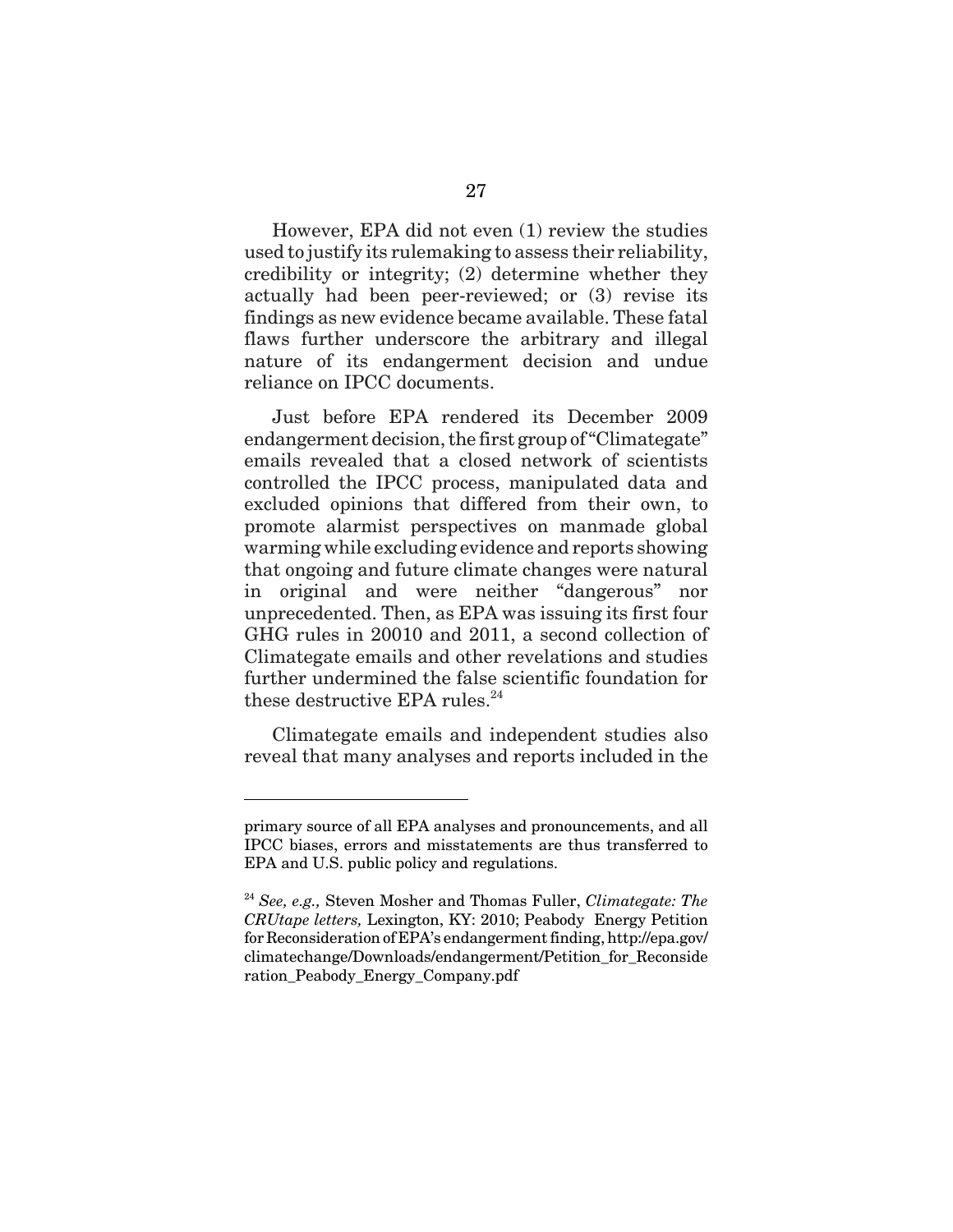IPCC's Fourth Assessment Report and relied upon by EPA in reaching its conclusions were inaccurate, created by activist groups or students, represented as "peer-reviewed" when they were not, or otherwise fell far below standards of scientific honesty and credibility that are required by law and are essential for such an important and far-reaching public policy decision as the  $CO<sub>2</sub>$  endangerment regulations.

Contrary to repeated claims by IPCC Chairman Rajendra Pachauri (and EPA) that the Panel's climate assessment reports rely solely, entirely and exclusively on scholarly peer-reviewed source material, fully *30 percent* of the papers and other references cited by the IPCC in its 2007 Fourth Assessment Report (AR4) were *not* peer reviewed, and many of the IPCC's "lead authors" were only graduate students or were even environmental activists.<sup>25</sup> Many of its scariest, most headline-grabbing claims of climate disasters deviated the most from basic standards of scrutiny, credibility and integrity. To cite just a few examples:

1. Prominent IPCC claims that droughts caused by global warming would destroy 40 percent of the Amazon rainforest were founded on a World Wildlife Fund press release, which was based on "research" by two young activists, who predicated their analysis on a science journal article that addressed forest *logging*

<sup>25</sup> Donna Laframboise, *The Delinquent Teenager Who Was Mistaken for the World's Top Climate Expert: An IPCC expose*; Toronto: Ivy Avenue Press (2011); pp. 184-185 (the citizen audit of AR4).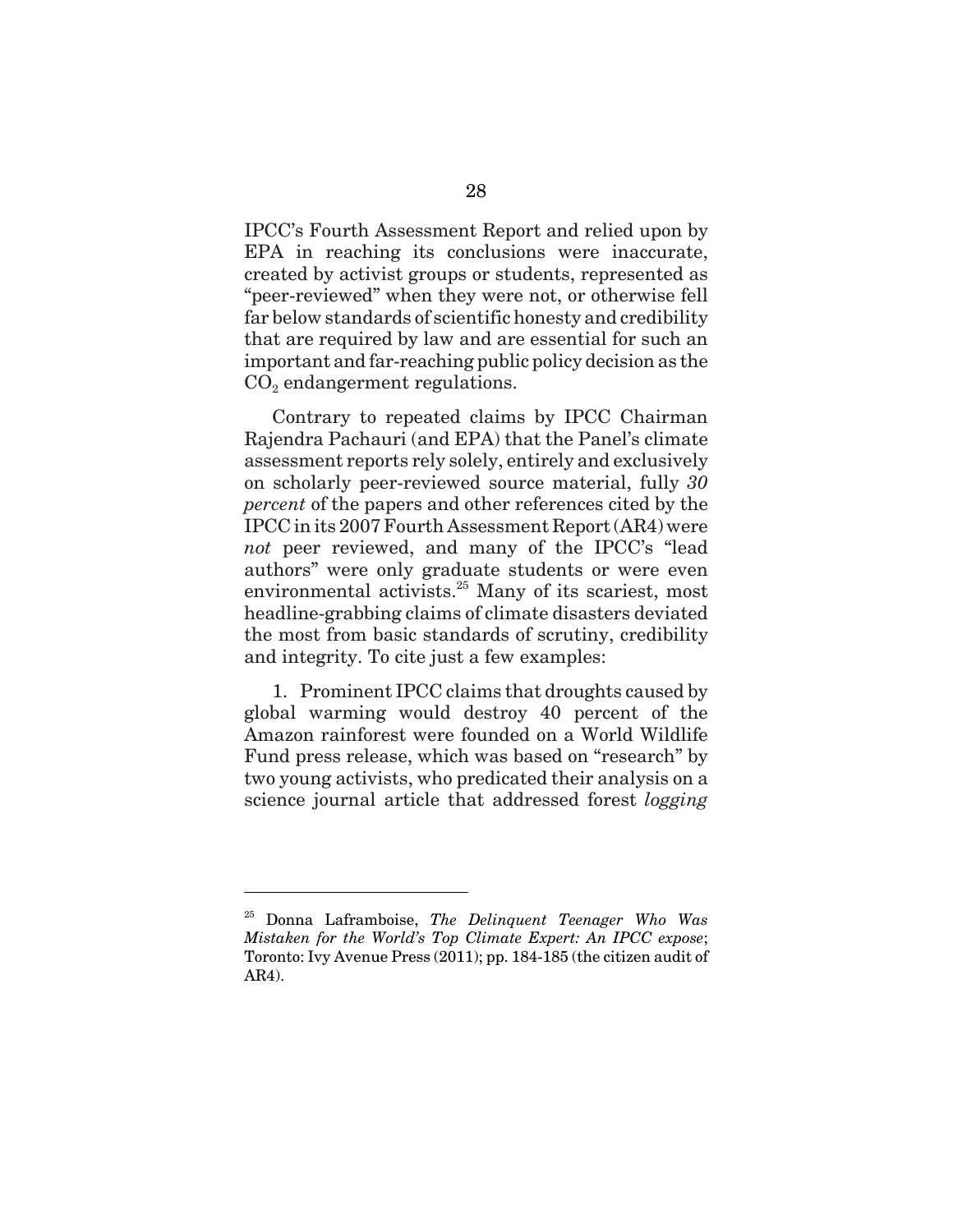*and burning* by local people, and said nothing about rainfall or climate change.<sup>26</sup>

2. The IPCC's 2007 Fourth Assessment Report also claimed Himalayan glaciers would "disappear by the year 2035," depriving communities in the region of water. This assertion was based on another World Wildlife Fund press release, which was based on a nonpeer-reviewed article in a popular science magazine – which was based on an email from a single glaciologist, who later admitted his prediction was pure "speculation." The IPCC lead author in charge of this section subsequently said the Himalayan glacier meltdown had been included – despite his knowing of its false pedigree – because he thought highlighting it would "encourage" policy makers and politicians "to take concrete action" on global warming.<sup>27</sup>

 $26$  Jonathan Leake, "UN climate panel shamed by bogus rainforest claim," *Sunday Times* (London), January 31, 2009; Richard Gray and Ben Leach, "The never-ending scandal: New list of errors in IPCC report," *Sunday Telegraph*, February 7, 2010

 $27$  Jonathan Leake and Chris Hastings, "IPCC mislead world over Himalayan glacier meltdown," *The Times* (London), January 17, 2010; Gerald Traufetter, "Can climate forecasts still be trusted? Confidence melting away," ABC News Internet Ventures, January 28, 2010; F. William Engdahl, "Glacier Meltdown: Another Scientific Scandal Involving the IPCC Climate Research Group," Global Research, January 27, 2010; David Rose, "Glacier scientist: I knew data hadn't been verified," London *Daily Mail*, January 24, 2010. *The Times* of London reported that India's top glaciologists called Hasnain's claims about imminent glacial meltdown "inherently ludicrous." India's most renowned glacier experts had just completed an exhaustive study that found no evidence of unusual temperature upturns in the Himalayas and said it would take 300 years for the glaciers to melt.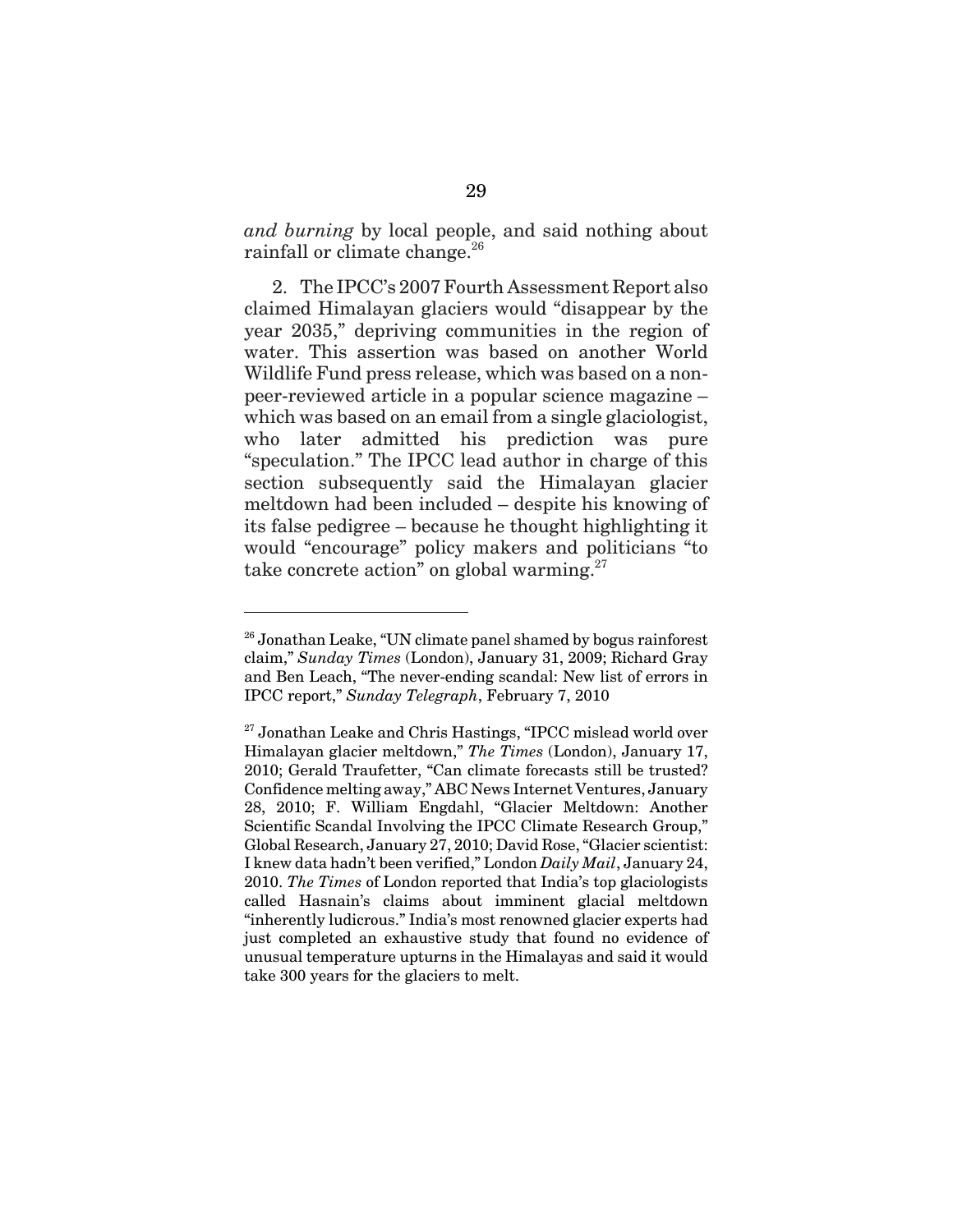3. Almost *90 percent* of the National Weather Service's climate-monitoring stations failed NWS "siting" requirements, by being too close to heat sources that contaminated data and caused stations to report higher than actual temperatures. Yet, their records and other biased data were relied on by the EPA and IPCC as evidence of U.S. and global warming trends.<sup>28</sup>

These and numerous other errors, deficiencies and outright misrepresentations were further compounded by the IPCC's analytical and decision-making process, which is highly secretive, non-transparent and directed by scientists who frequently chose, evaluated and even modified colleagues' material, to build their case for alarming, human-caused global warming and prepare a first draft assessment report. At the second-draft stage, the review process is dominated by government officials, chosen to reflect their countries' climate policies and ensure diversity of national origin, though not the great diversity of expert opinion on critical climate issues. In fact, at both stages, world-renowned experts have been *excluded* if their studies and conclusions did not reflect the contrived "consensus"

<sup>28</sup> Anthony Watts, *Is the U.S. Surface Temperature Reliable? How do we know global warming is a problem if we can't trust the U.S. temperature record?*" SurfaceStations.org: 2009, http:// wattsupwiththat.com/2009/05/10/a-report-on-the-surfacestationsproject-with-70-of-the-ushcn-surveyed/; Craig D. Idso and S. Fred Singer, *Climate Change Reconsidered: The report of the Nongovernmental International Panel on Climate Change* (NIPCC), pp. 114-30, Chicago: Heartland Institute, 2009.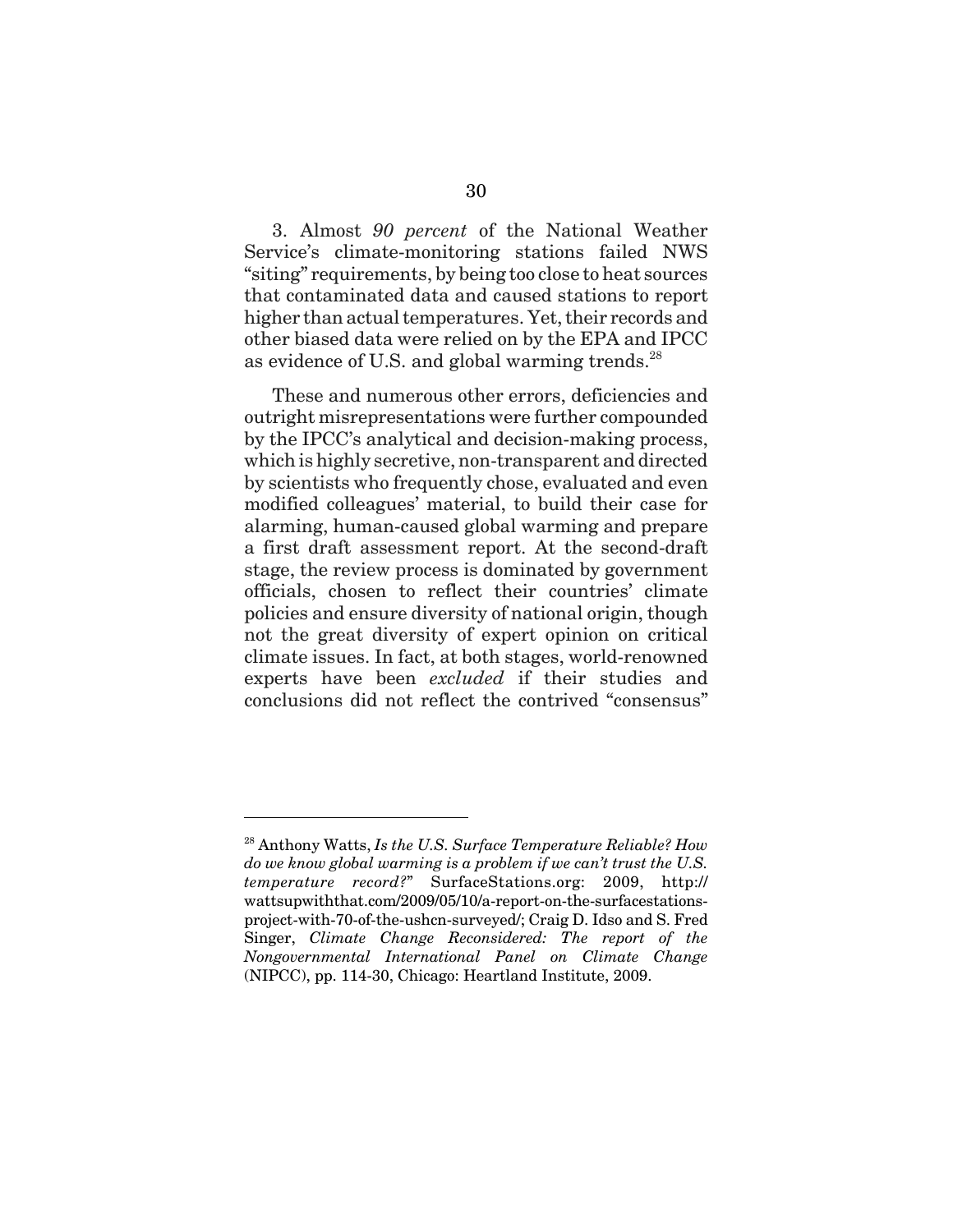views on warming, severe weather, species extinction, sea level rise, droughts, diseases and other topics.<sup>29</sup>

Nevertheless, the IPCC's 2013 Fifth Assessment Report or AR5 says previous warnings that the West Antarctic and Greenland ice sheets will disintegrate, and tropical and boreal forests will collapse, are now seen as highly unlikely. Previous predictions of increasing global drought, AR5 notes, "were probably overstated. Changes in global ocean circulation are now also "not considered likely."30

The arbitrary nature of EPA's claim of "certainty" and "consensus" is further underscored by the agency's continued failure to acknowledge: a statement signed by 31,000 American scientists, saying they see "no convincing scientific evidence" that humans are causing dangerous climate change; a U.S. Senate report listing more than 700 international scientists who "dissent from" manmade global warming disaster claims; a poll by the American Meteorological Society that found fully 48 percent of U.S. meteorologists believe there is no evidence that humans are causing dangerous climate change; and the 986-page peerreviewed report by 52 Nongovernmental International

<sup>29</sup> Donna Laframboise, *The Delinquent Teenager Who Was Mistaken for the World's Top Climate Expert: An IPCC expose*; Toronto: Ivy Avenue Press (2011); especially pp. 106-109, 114-116, 152, 169, 214-219; Judith Curry, "Laframboise on the IPCC," October 19, 2011, http://judithcurry.com/2011/10/19/laframboiseon-the-ipcc/.

<sup>30</sup> Intergovernmental Panel on Climate Change, *Climate Change 2013: The Physical Science Basis*, Table 12.4 and Chapter 2, Section 2.6.2.2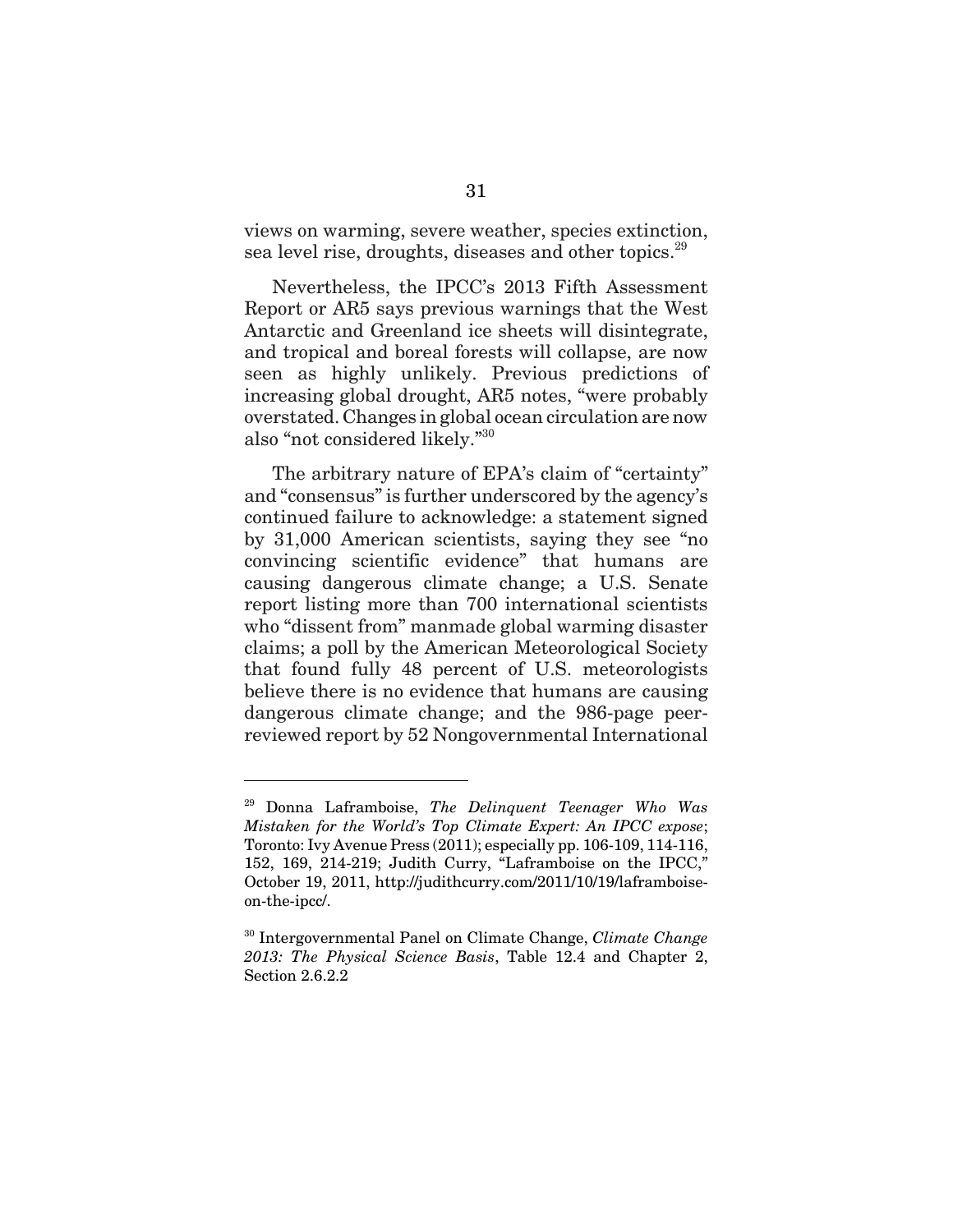### Panel on Climate Change (NIPCC) scientists, *Climate Change Reconsidered II: Physical Science*. 31

Also missing from EPA's portfolio are studies that would help it better understand, assess and factor in the powerful, complex, interrelated *natural* forces that drive climate fluctuations, cycles and changes. Only then will we be able to discern and separate significant human influences – and begin to predict why, when, how and where Earth's climate is likely to change in the future. That is important, as more scientists note that the sun has entered a "quiet phase" and some are predicting a return to Little Ice Age conditions over the coming decades. However, EPA has shown no interest in such analyses.<sup>32</sup>

<sup>&</sup>lt;sup>31</sup> Oregon Institute of Science and Medicine, "Petition Project," http://www.oism.org/pproject/; U.S. Senate Minority Report: *More than 700 international scientists dissent over man-made global warming claims: Scientists continue to debunk 'consensus' in 2008*, http://www.hatch.senate.gov/public/\_files/USSenate EPWMinorityReport.pdf; a Climate Depot report updates the Senate document, by adding 300 scientists to this list: Marc Morano, *Special Report: More than 1000 international scientists dissent over manmade global warming claims, challenge UN IPCC*, http://www.climatedepot.com/2010/12/08/special-report-more-than-1000-international-scientists-dissent-over-manmade-globalwarming-claims-challenge-un-ipcc-gore-2/; Judith Curry, "The 52% 'consensus'," November 10, 2013, http://judithcurry.com/ 2013/11/10/the-52-consensus/; *Climate Change Reconsidered II: Physical Science*, *supra*.

<sup>32</sup> *See*, *e.g*., Lawrence Solomon, "Why humans don't have much to do with climate change," Huffington Post, December 9, 2013 (article also discusses origin of IPCC's focus on manmade climate change and its marginalizing of natural factors),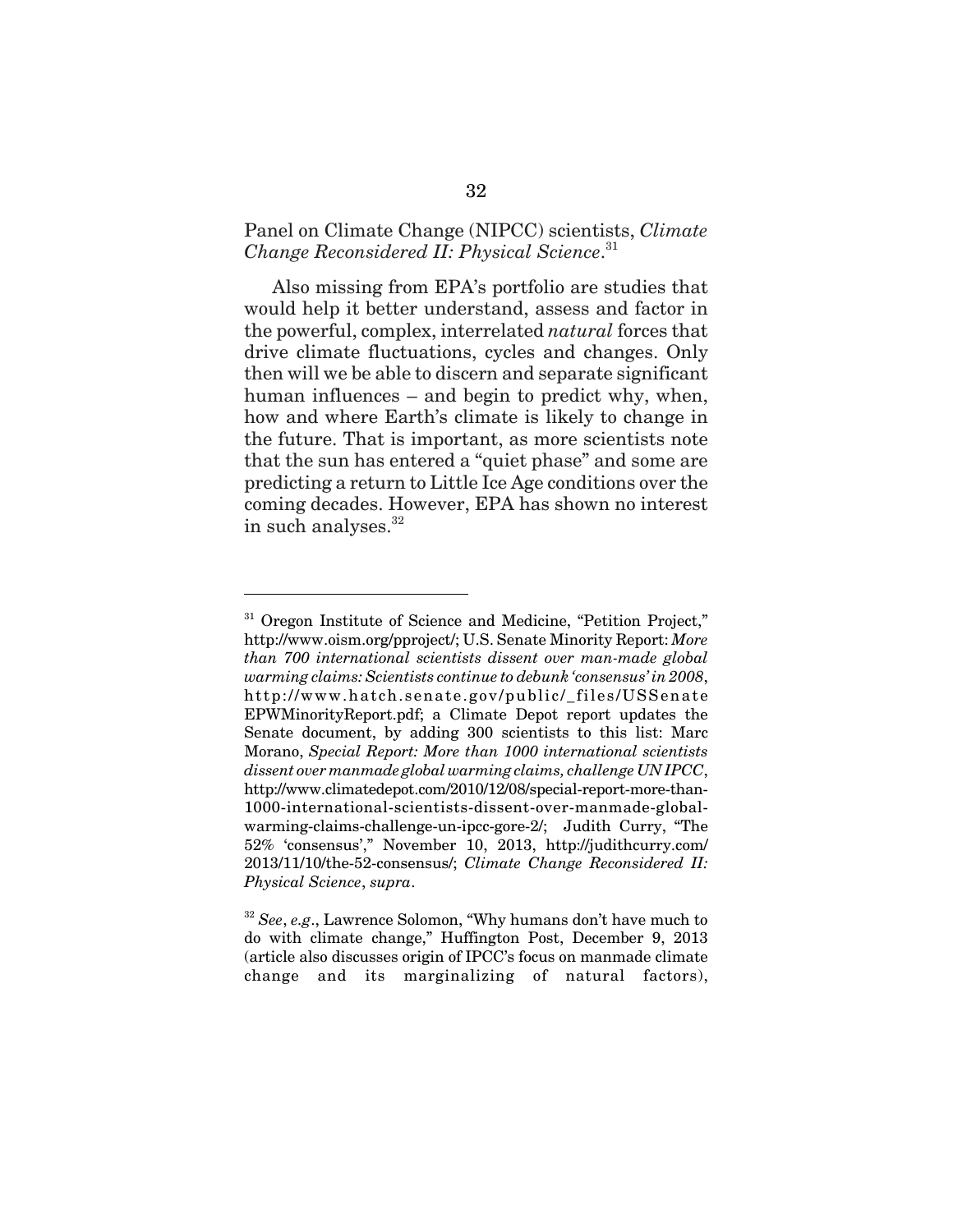Alan Carlin, a 37-year veteran EPA analyst, understood these problems and prepared a detailed paper, strongly advising the agency to look carefully at the science behind global warming claims and not rely on IPCC assessment reports. Carlin's supervisor tried to suppress the paper and refused to forward it to the EPA group preparing the final report that would guide the endangerment decision. His supervisor told him: "The administrator and administration has [sic] decided to move forward on endangerment, and *your comments do not help the legal or policy case for this decision*."33 [emphasis added]

In all these actions, EPA has acted like an unethical prosecutor, who is determined to get a conviction, has based his case on circumstantial evidence, and is willing to allow tainted evidence, hide exculpatory evidence, and deny defendant the right to present his defense or cross-examine adverse witnesses. Considering the severity of the impacts that these greenhouse gas regulations are likely to inflict, EPA's actions are no less egregious and intolerable.

Indeed, EPA's position now seems to be that any global warming or cooling, heat waves and cold outbreaks, floods and droughts, normal or unusual

http://www.huffingtonpost.ca/lawrence-solomon/globalcooling\_b\_4413833.html

<sup>&</sup>lt;sup>33</sup> Alan Carlin, "National Center for Environmental Economics comments on draft technical support document for endangerment analysis for greenhouse gas emissions under the Clean Air Act," March 2009, http://WattsUpWithThat.files.wordpress.com/200906/ endangermentcommentsv7b1.pdf; "Controversy over EPA report prepared by Carlin," http://en.wikipedia.org/wiki/Alan\_Carlin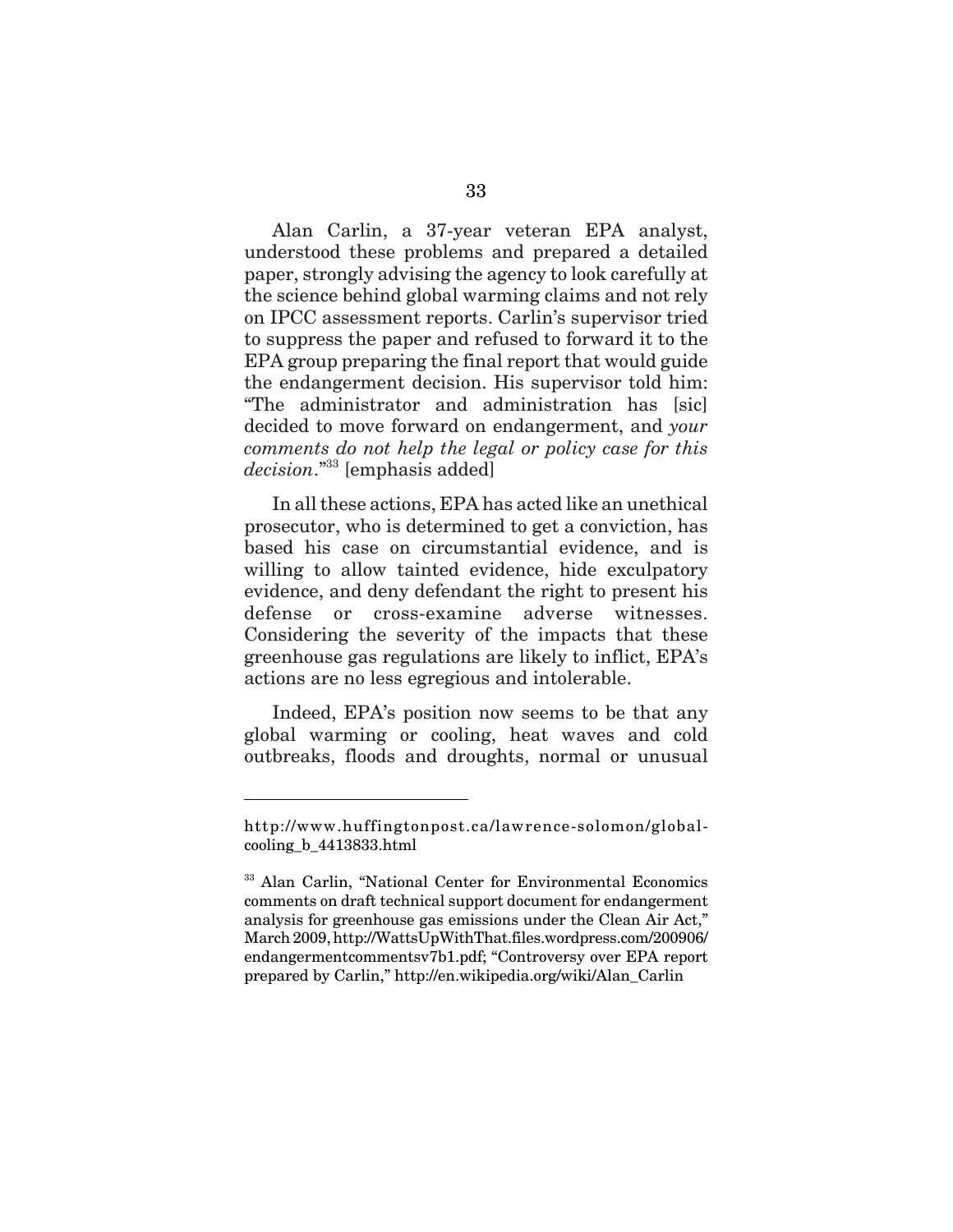snowfall or rainfall, more or fewer hurricanes and tornadoes of greater or lesser intensity – whatever happens to our weather or climate – is all the result of human  $GHG/CO<sub>2</sub>$  emissions, and proof of humancaused climate disruption. This "heads-I-win-tails-youlose" game may be good politics, public relations and agenda promotion. But it is bad science, unprincipled public policy and misguided environmental regulation.

Despite these rampant deficiencies in the IPCC reports and the blatant politics involved in handling what Judge Kavanaugh called "the most burdensome, costly, far-reaching program ever adopted by a United States regulatory agency," the Environmental Protection Agency simply rubber-stamped the IPCC's 2007 conclusions and concluded that it is "very likely" (a "90-99 percent probability") that human greenhouse gas emissions caused "most" of the warming that Earth experienced during the second half of the twentieth century.<sup>34</sup>

That conclusion, EPA's endangerment finding and its GHG/CO<sub>2</sub> regulations have no foundation in reality or honest, objective, mainstream science. They are irrational, arbitrary and capricious and cannot justify this unprecedented expansion of regulatory authority, especially considering the severe impacts the decision will have on the environment, economy, human health and welfare, and Constitutional principles of our nation.

<sup>34</sup> Environmental Protection Agency, *Technical Support Document for Endangerment and Cause or Contribute Findings for Greenhouse Gases under Section 202(a) of the Clean Air Act*, at 7 (December 7, 2009).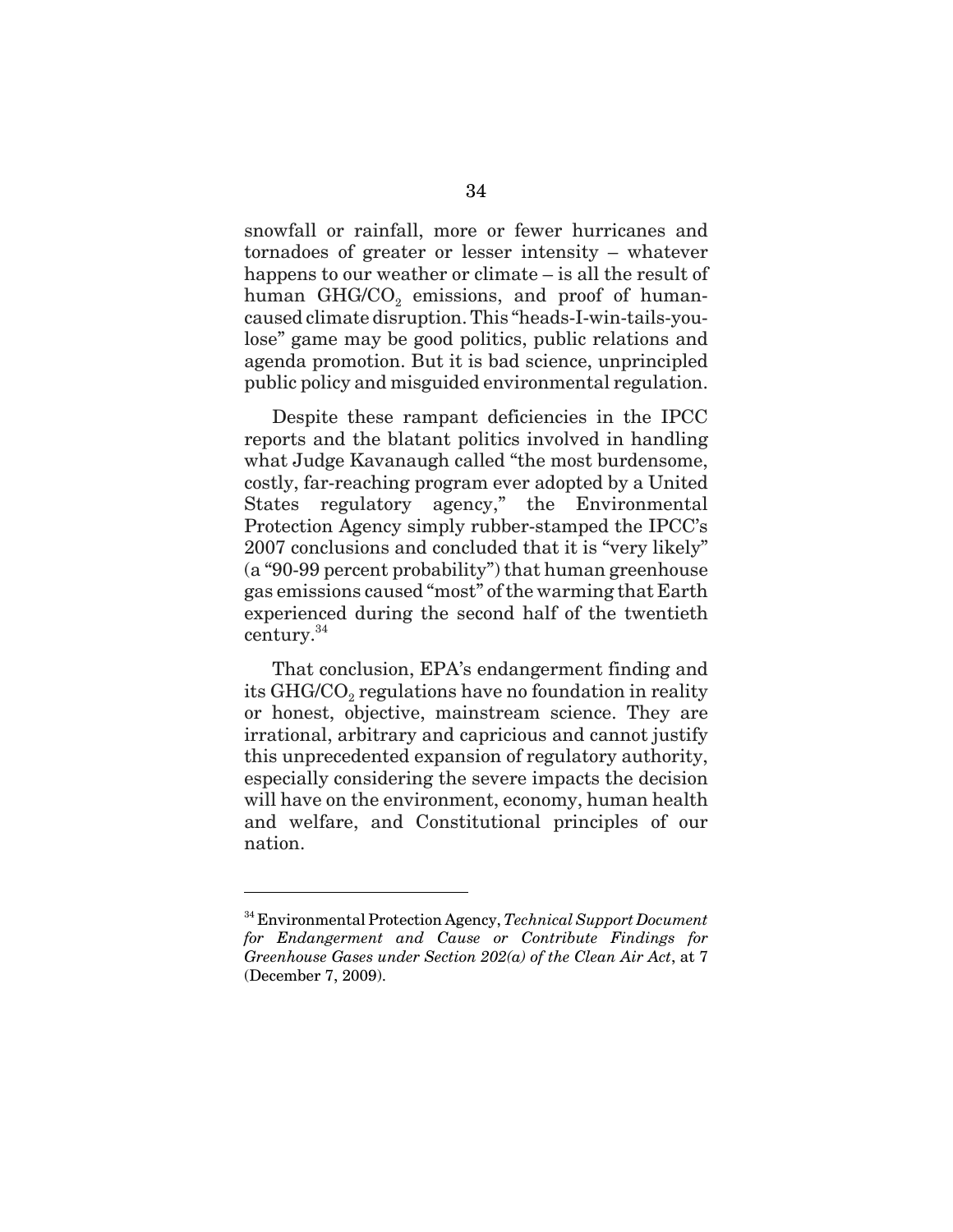Congress never intended to let EPA control virtually the entire United States energy infrastructure and economy – especially on the basis of such faulty and fraudulent reasoning, and such unlawful and unlimited legislative and regulatory authority. This Court should reject EPA's counterfeit science and illegal rulemaking initiatives.

# **D. Even Full Compliance With EPA's Regulations Would Achieve Zero Benefits, Because Emissions From Other Countries Will Continue Increasing Total Atmospheric GHG Levels.**

EPA's proposed remedy for allegedly dangerous global warming is also ineffective and pointless. Even the agency has admitted that its actions will reduce global temperatures by impossible-to-measure hundredths of a degree over the next century – even under the highly questionable assumption that greenhouse gases are now the dominant forces behind climate change. $35$ 

By 2030, coal will be the most widely used fuel worldwide, as developing countries bring electricity to billions of people who still have little or no access to power and are desperate to escape crushing poverty.

<sup>35</sup> As Circuit Judge Brown noted in her opinion, "Nor does [EPA] dispute that the new rules will impose massive burdens on a struggling economy, or that its program of vehicle standards will affect global mean temperatures by no more than *0.01 degree Celsius by 2100*." [emphasis in original]. *'Coalition for Responsible Regulation, Inc., supra*, at \*9 n.3. (citing Joint Reply Brief for Non-State Petitioners and Supporting Interveners at \*1, (Case No. 09- 1322, Doc. No. 1341738 (Nov. 14, 2011)).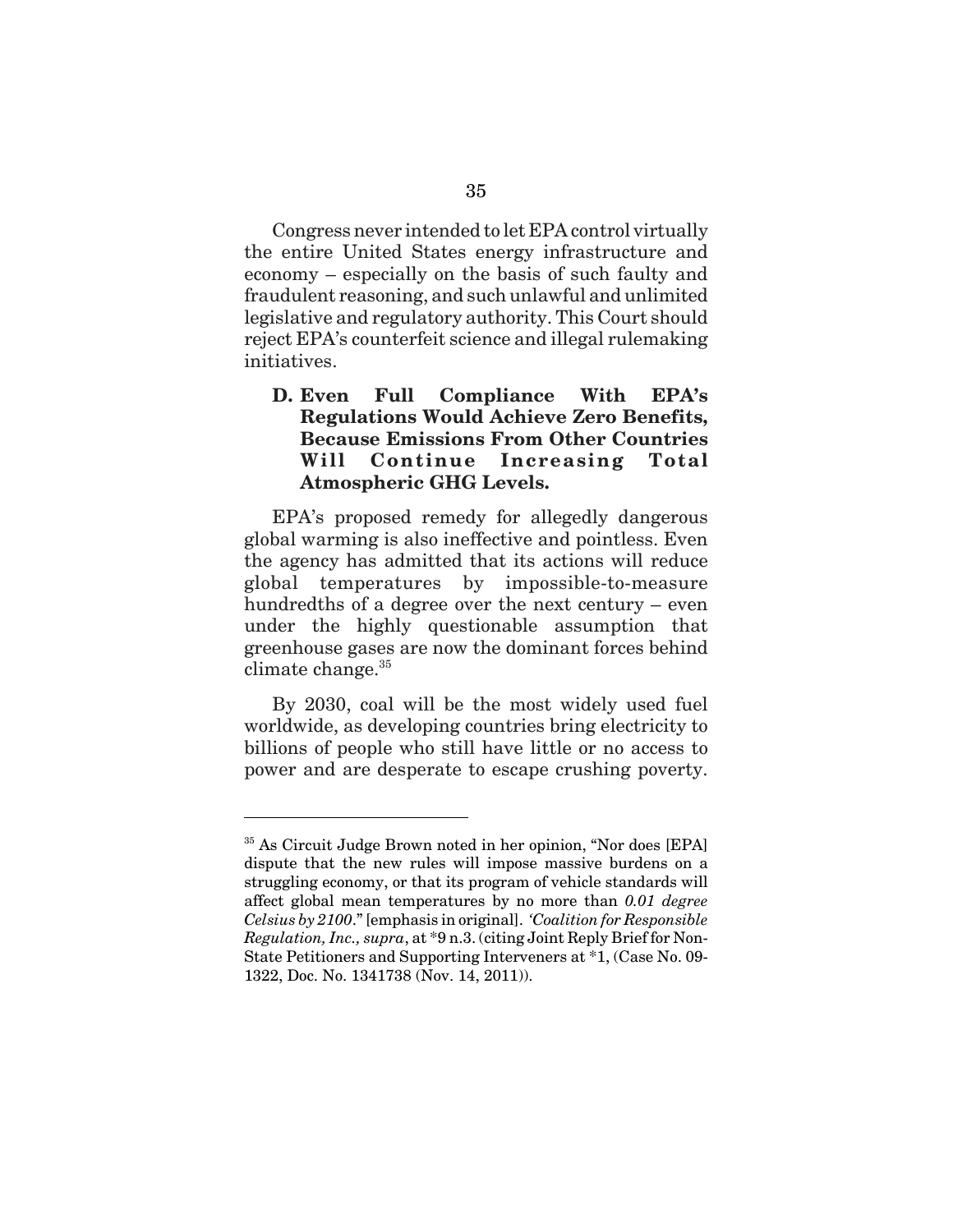Even Europe has returned to coal in the last two years, with several countries using it to generate up to half their electricity, the International Energy Agency notes; these power plants will emit more carbon  $divide$ , sending atmospheric  $CO<sub>2</sub>$  levels steadily higher. For example, Germany is phasing out its "greenhouse-gas-friendly" nuclear power plants and replacing them with coal-fired facilities.<sup>36</sup>

China already accounted for 46 percent of global coal demand in 2011; its 2011-2012 *increase* in carbon dioxide emissions exceeded the United Kingdom's *total*  $CO<sub>2</sub>$  emissions by 200 million tons. Total manmade carbon dioxide from all U.S. sources represents barely 0.1 percent of the overall annual global increase in this important plant-fertilizing gas (from natural and manmade sources), and coal-fired power plants account for just a small fraction of that amount. $37$ 

No developing countries are willing to sign new binding carbon dioxide reduction commitments. Japan has abandoned its pledge to slash GHG emissions and will now allow them to rise. The European Union's climate change policy is verging on collapse, after the European Parliament voted against new subsidies for its  $CO<sub>2</sub>$  emissions trading program, and European

<sup>36</sup> Patrice Hill, "As U.S. scales back, King Coal reigns as global powerhouse," *Washington Times*, March 4, 2013; Matt McGrath, "Green energy on the back foot after carbon trading blow," BBC News, April 18, 2013, http://www.bbc.co.uk/news/scienceenvironment-22183232.

<sup>&</sup>lt;sup>37</sup> Chris Booker, "The debt-ridden EU stares bankruptcy in the face," *The Telegraph* (London), April 20, 2013; *Climate Change Reconsidered II: Physical Science*, pp.151-65.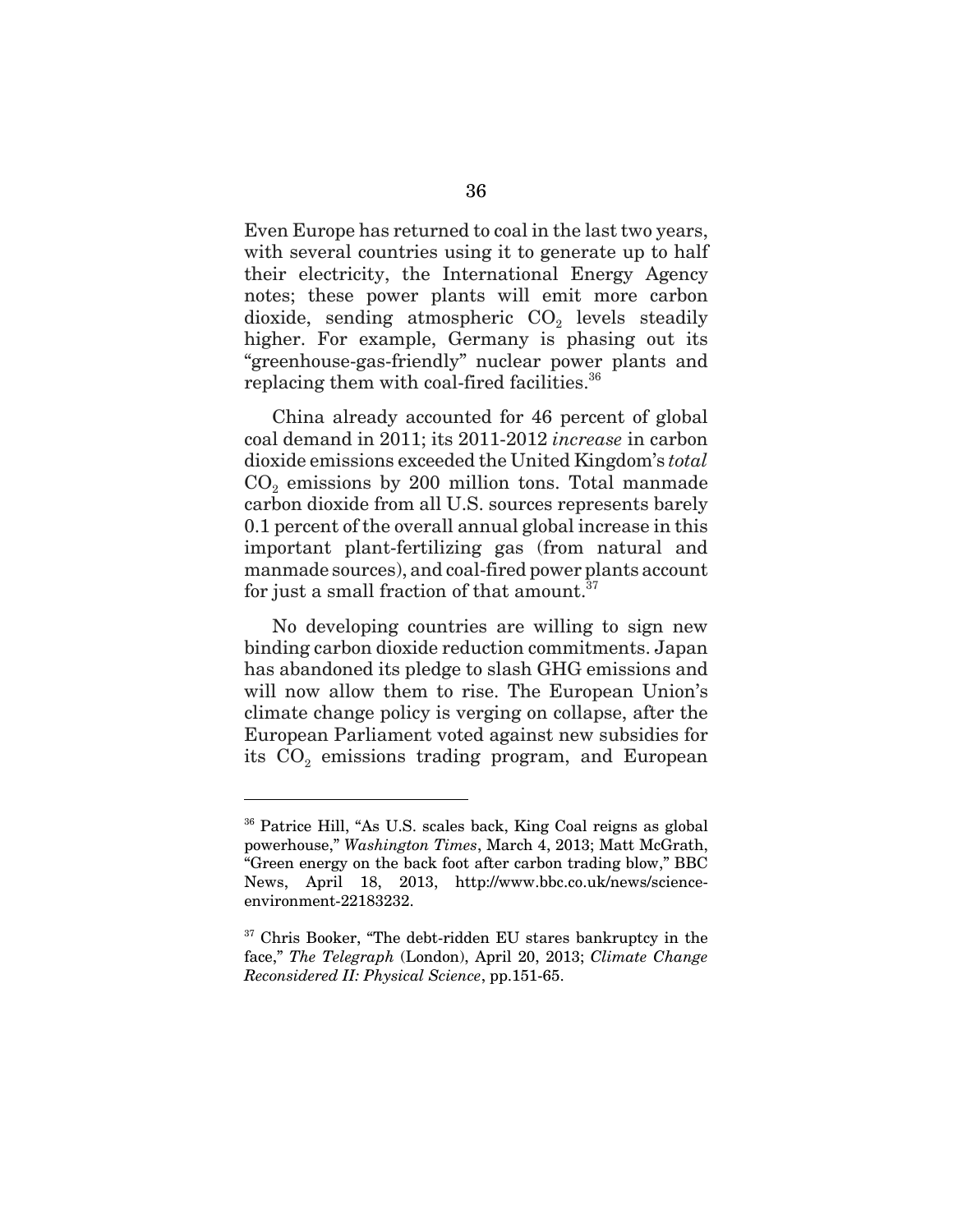leaders are calling for studies of how climate and renewable energy policies hurt families and industries, which are increasingly outraged over soaring energy prices, lost jobs, and elderly people dying of hypothermia because they can no longer afford adequate home heating.<sup>38</sup>

Underscoring the surreal nature of these EPA and IPCC actions, chief secretary of the U.N. Framework Convention on Climate Change Christiana Figueres has said the next climate treaty will bring about a "complete economic transformation of the world." IPCC Working Group III co-chair Ottmar Edendorfer has admitted that international climate policy is not even about environmental protection; it is about "how we redistribute the world's wealth."39

China, India, island nations and poor countries demand "compensation," "adaptation" and "mitigation" money, to pay for "losses and damages" from rapidly rising seas and more frequent, more intense storms and droughts. Contrary to empirical data and the views

<sup>38</sup> Joshua Chaffin, Pilita Clark and Chris Tighe, "Europe is shifting away from carbon agenda," *Financial Times*, April 18, 2013; Sid Maher, "Europe's \$287bn carbon waste: UBS," *The Australian*, November 23, 2011; *Wall Street Journal* editorial, "Cap and trade collapses," April 19, 2013; EurActiv, " EU leaders to square the circle of cheap energy," April 13, 2013, http://www.euractiv.com/ energy/eu-leaders-sqare-circle-cheap-en-news-519606.

<sup>39</sup> William F. Jasper, "UN summit fails to enact 'complete transformation' of world," *The New American*, December 10, 2012; Anthony Watts, "IPCC Official: 'Climate policy is redistributing the world's wealth," November 18, 2010, http://wattsupwiththat. com/2010/11/18/ipcc-official-"climate-policy-is-redistributing-theworlds-wealth"/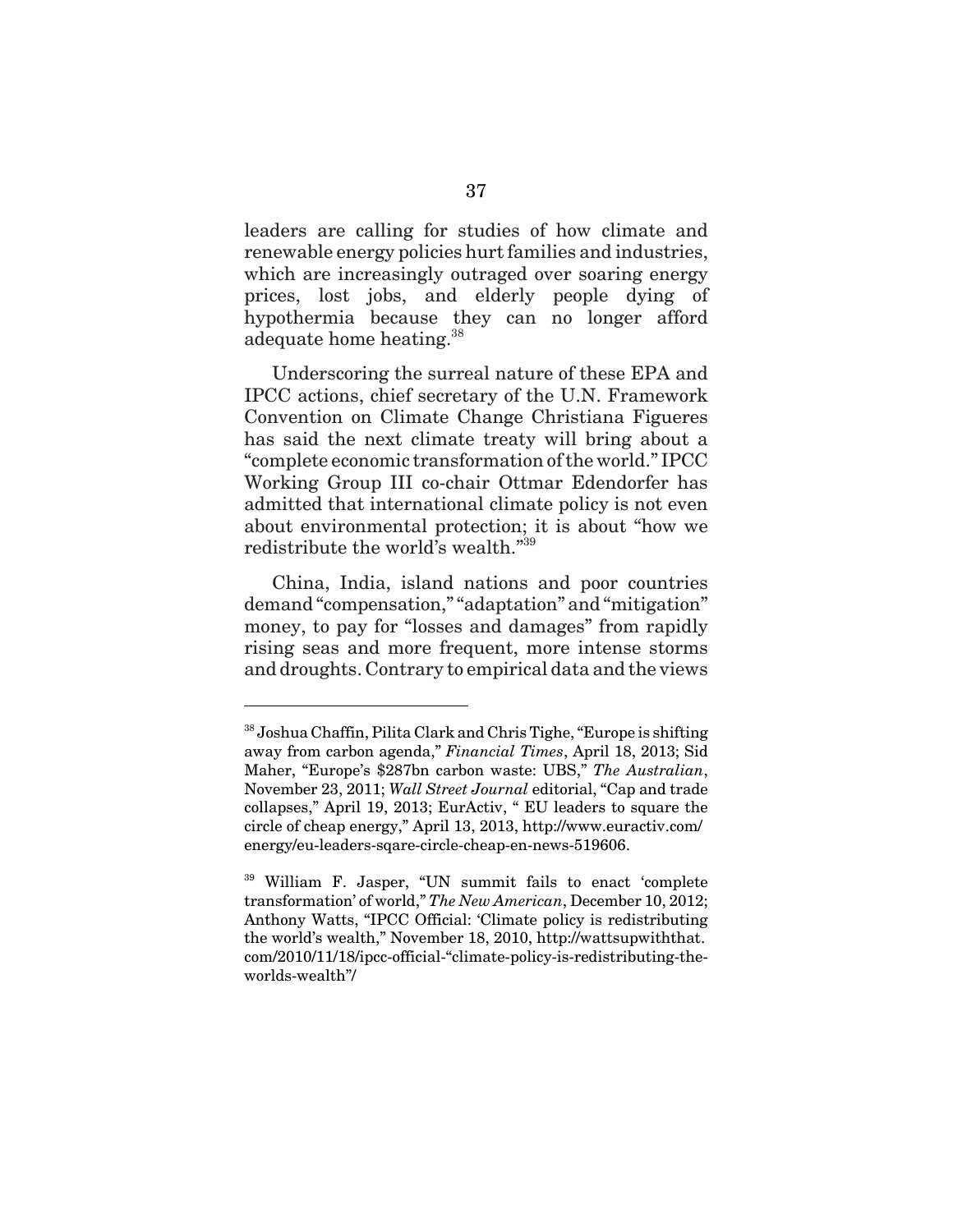of numerous mainstream scientists, they insist these things are already happening, will worsen in the future and are the fault of industrialized nations that helped raise  $CO<sub>2</sub>$  levels to 400 ppm. They want at least \$30 billion immediately, followed by upwards of \$100 billion per year, plus free energy, pollution control and industrial technologies.40

If EPA's endangerment policies are allowed to remain in force, the United States will soon be among very few nations that impose draconian and punitive GHG reduction schemes, regardless of their cost to human health and welfare and environmental values – and one of the few paying these losses and damages claims. The effect on global  $CO<sub>2</sub>$  emissions and global climate change will be zero.

Such a result would be pointless, inhumane, environmentally damaging, contrary to any reasonable interpretation of the Clean Air Act, a textbook example of arbitrary and capricious actions by unaccountable government regulators, and a clear violation of U.S. constitutional principles of separation of powers.

<sup>40</sup> Environment News Service, "Warsaw climate talks end with deals on forests, financing," http://ens-newswire.com/2013/11/24/ warsaw-climate-talks-end-with-deals-on-forests-financing/; Judith Curry, "Warsaw loss and damage mechanism: A climate for corruption?" November 24, 2013, http://judithcurry.com/2013/11/24 /warsaw-loss-and-damage-mechanism-a-climate-for-corruption/.